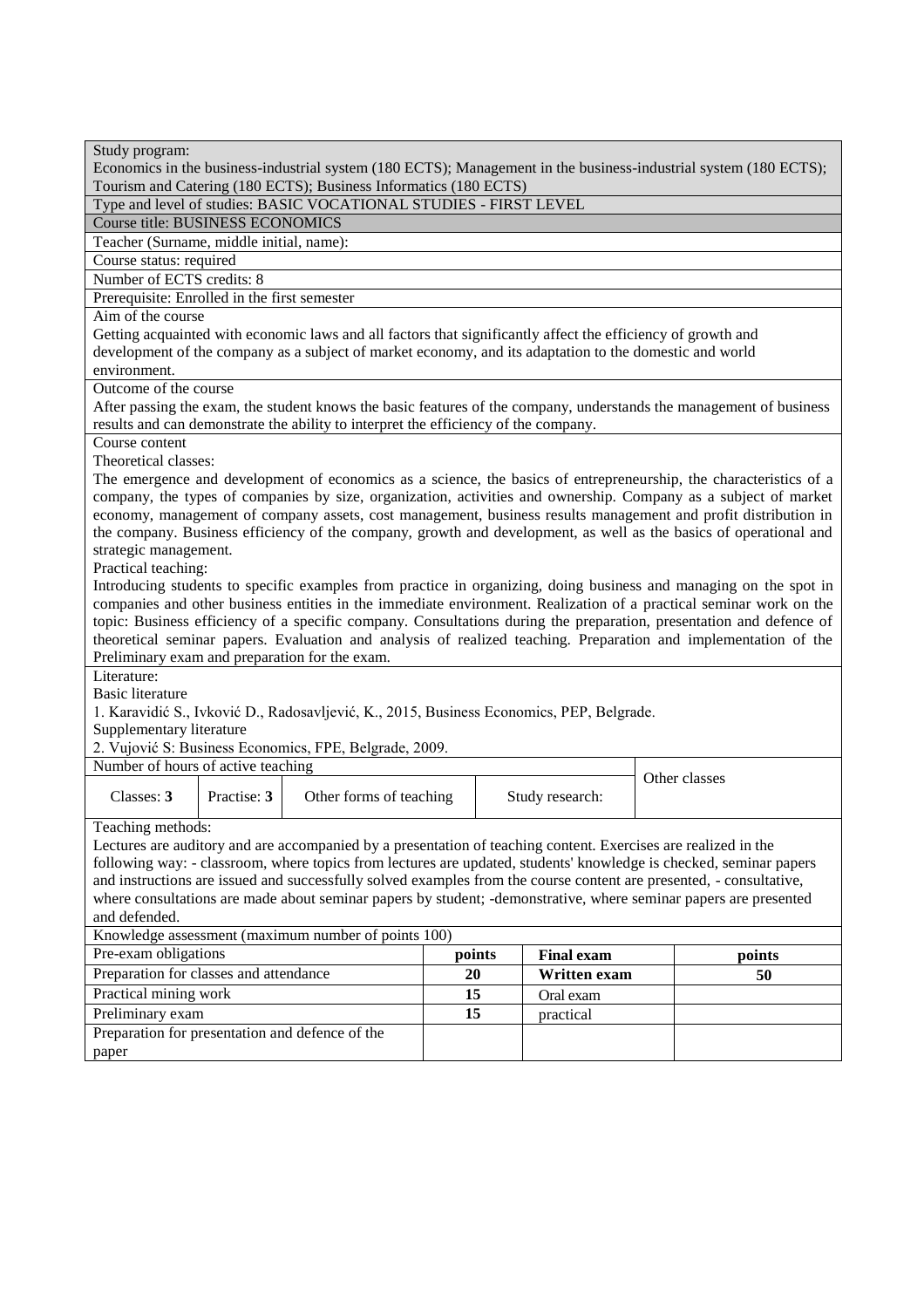| Study program:                                                                                                                                                                                                                                            |                                                                                                                              |                   |                             |               |  |  |  |  |  |
|-----------------------------------------------------------------------------------------------------------------------------------------------------------------------------------------------------------------------------------------------------------|------------------------------------------------------------------------------------------------------------------------------|-------------------|-----------------------------|---------------|--|--|--|--|--|
| Economics in the business-industrial system (180 ECTS); Management in the business-industrial system (180 ECTS); Tourism                                                                                                                                  |                                                                                                                              |                   |                             |               |  |  |  |  |  |
| and Catering (180 ECTS); Business Informatics (180 ECTS)                                                                                                                                                                                                  |                                                                                                                              |                   |                             |               |  |  |  |  |  |
| Type and level of studies: BASIC VOCATIONAL STUDIES - FIRST LEVEL                                                                                                                                                                                         |                                                                                                                              |                   |                             |               |  |  |  |  |  |
| <b>Course title: SOCIOLOGY</b>                                                                                                                                                                                                                            |                                                                                                                              |                   |                             |               |  |  |  |  |  |
| A teacher:                                                                                                                                                                                                                                                |                                                                                                                              |                   |                             |               |  |  |  |  |  |
| Course status: required                                                                                                                                                                                                                                   |                                                                                                                              |                   |                             |               |  |  |  |  |  |
| Number of ECTS credits: 7                                                                                                                                                                                                                                 |                                                                                                                              |                   |                             |               |  |  |  |  |  |
| Prerequisite: Enrolled in the second semester, attended classes in the subject and realized pre-examination obligations                                                                                                                                   |                                                                                                                              |                   |                             |               |  |  |  |  |  |
| Aim of the course                                                                                                                                                                                                                                         |                                                                                                                              |                   |                             |               |  |  |  |  |  |
| Transferring practical skills and knowledge to the student through acquaintance with social-humanistic contents and                                                                                                                                       |                                                                                                                              |                   |                             |               |  |  |  |  |  |
| determinants of modern global society in order to understand basic particular and global social processes, as well as                                                                                                                                     |                                                                                                                              |                   |                             |               |  |  |  |  |  |
| mastering elementary methodological knowledge for collecting relevant social facts.                                                                                                                                                                       |                                                                                                                              |                   |                             |               |  |  |  |  |  |
| <b>Outcome of the course</b>                                                                                                                                                                                                                              |                                                                                                                              |                   |                             |               |  |  |  |  |  |
| After passing the exam, the student mastered the fundamental socio-humanistic knowledge of modern society, as well as the                                                                                                                                 |                                                                                                                              |                   |                             |               |  |  |  |  |  |
| initial training for sociometric and survey research of public opinion using the methods of referrals and interviews.                                                                                                                                     |                                                                                                                              |                   |                             |               |  |  |  |  |  |
| <b>Course content</b>                                                                                                                                                                                                                                     |                                                                                                                              |                   |                             |               |  |  |  |  |  |
| <b>Theoretical classes:</b>                                                                                                                                                                                                                               |                                                                                                                              |                   |                             |               |  |  |  |  |  |
|                                                                                                                                                                                                                                                           | Subject of sociology. Sociological research methodology. Scientific explanation, laws and theories. Sociological schools and |                   |                             |               |  |  |  |  |  |
|                                                                                                                                                                                                                                                           | directions. Society and the individual. Social groups. Reference groups. Family and marriage. Cyber groups and virtual       |                   |                             |               |  |  |  |  |  |
| communities. Non-reference groups. Social stratification. Social mobility. Social control. Equality and inequality. Power,                                                                                                                                |                                                                                                                              |                   |                             |               |  |  |  |  |  |
| power, authority. The ruling and middle classes. Cyber stratification. Social communities. Country. Law, legal order, rule of                                                                                                                             |                                                                                                                              |                   |                             |               |  |  |  |  |  |
| law. Freedom and human rights. Democracy. Political structure of society. Social communities. Country. Law, legal order, rule                                                                                                                             |                                                                                                                              |                   |                             |               |  |  |  |  |  |
| of law. Freedom and human rights. Democracy. Political structure of society. Civil society. An open society. Welfare state. A                                                                                                                             |                                                                                                                              |                   |                             |               |  |  |  |  |  |
| citizen. Non-governmental organizations. Culture. Tradition. Custom. Morality. Mass media, multimedia, media globalization,                                                                                                                               |                                                                                                                              |                   |                             |               |  |  |  |  |  |
| Internet. Religion. Contemporary typology of global societies. Social values and a view of the future.                                                                                                                                                    |                                                                                                                              |                   |                             |               |  |  |  |  |  |
| Practical teaching:                                                                                                                                                                                                                                       |                                                                                                                              |                   |                             |               |  |  |  |  |  |
| A closer explanation of some of the topics covered in the lectures. Application and practice of sociometric methods through                                                                                                                               |                                                                                                                              |                   |                             |               |  |  |  |  |  |
| training of students for survey and sociometric research. Preparation of preliminary exams and exams. Evaluation of realized                                                                                                                              |                                                                                                                              |                   |                             |               |  |  |  |  |  |
| teaching and analysis of its results.                                                                                                                                                                                                                     |                                                                                                                              |                   |                             |               |  |  |  |  |  |
| Literature:                                                                                                                                                                                                                                               |                                                                                                                              |                   |                             |               |  |  |  |  |  |
| [1]. Pantelić-Vujanić S., (2014), Sociology, College of Business Economics and Entrepreneurship, Belgrade.                                                                                                                                                |                                                                                                                              |                   |                             |               |  |  |  |  |  |
| Number of hours of active teaching                                                                                                                                                                                                                        | Theoretical classes: 2                                                                                                       |                   | <b>Practical classes: 2</b> |               |  |  |  |  |  |
| <b>Teaching methods</b>                                                                                                                                                                                                                                   |                                                                                                                              |                   |                             |               |  |  |  |  |  |
|                                                                                                                                                                                                                                                           |                                                                                                                              |                   |                             |               |  |  |  |  |  |
| Lectures are auditory and are accompanied by a presentation of teaching content. Exercises are realized in the following way: -<br>classroom, where topics from lectures are updated, students' knowledge is checked, seminar papers and instructions are |                                                                                                                              |                   |                             |               |  |  |  |  |  |
| issued and successfully solved examples from the course content are presented, - consultative, where consultations are made                                                                                                                               |                                                                                                                              |                   |                             |               |  |  |  |  |  |
| about seminar papers by student; -demonstrative, where seminar papers are presented and defended.                                                                                                                                                         |                                                                                                                              |                   |                             |               |  |  |  |  |  |
| Knowledge assessment (maximum number of points 100)                                                                                                                                                                                                       |                                                                                                                              |                   |                             |               |  |  |  |  |  |
| Pre-exam obligations                                                                                                                                                                                                                                      | <b>Points</b>                                                                                                                | <b>Final Exam</b> |                             | <b>Points</b> |  |  |  |  |  |
| activity during the lecture                                                                                                                                                                                                                               | $\overline{20}$                                                                                                              | <b>Oral Exam</b>  |                             | 50            |  |  |  |  |  |
| Preliminary exam-the first                                                                                                                                                                                                                                | 15                                                                                                                           |                   |                             |               |  |  |  |  |  |
| Preliminary exam - the second                                                                                                                                                                                                                             | 15                                                                                                                           |                   |                             |               |  |  |  |  |  |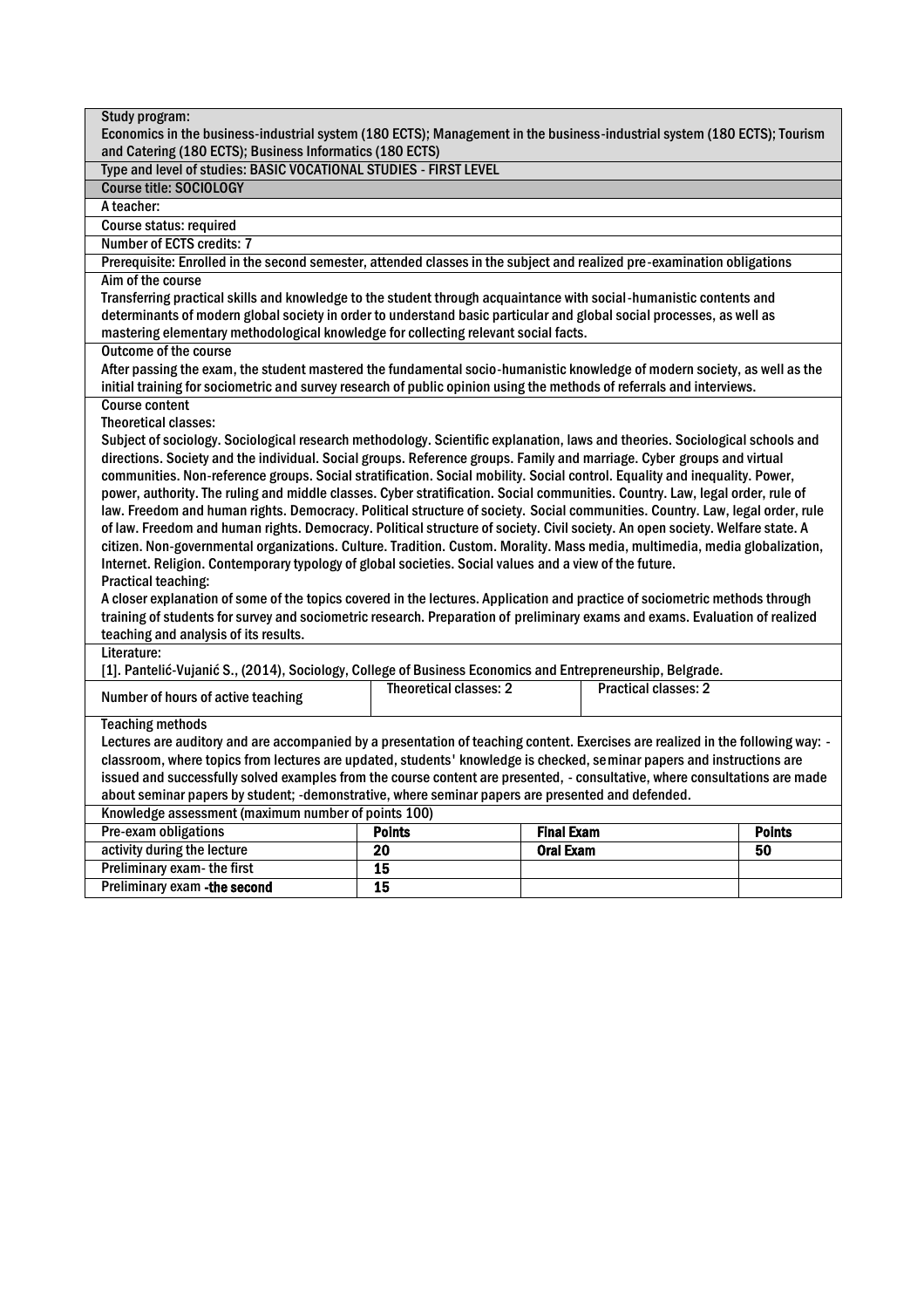| Study program:                                                                                                                                             |                 |                   |                       |  |  |  |  |
|------------------------------------------------------------------------------------------------------------------------------------------------------------|-----------------|-------------------|-----------------------|--|--|--|--|
| Economics in the business-industrial system (180 ECTS); Management in the business-industrial system (180 ECTS);                                           |                 |                   |                       |  |  |  |  |
| Tourism and Catering (180 ECTS); Business Informatics (180 ECTS)                                                                                           |                 |                   |                       |  |  |  |  |
| Type and level of studies: BASIC VOCATIONAL STUDIES - the FIRST LEVEL                                                                                      |                 |                   |                       |  |  |  |  |
| <b>Course title: BUSINESS INFORMATICS</b>                                                                                                                  |                 |                   |                       |  |  |  |  |
| Teacher:                                                                                                                                                   |                 |                   |                       |  |  |  |  |
| Course status: required                                                                                                                                    |                 |                   |                       |  |  |  |  |
| Number of ECTS credits: 8                                                                                                                                  |                 |                   |                       |  |  |  |  |
| Prerequisite: Enrolled in the first semester, completed the course and successfully completed pre-examination                                              |                 |                   |                       |  |  |  |  |
| obligations                                                                                                                                                |                 |                   |                       |  |  |  |  |
| Aim of the course                                                                                                                                          |                 |                   |                       |  |  |  |  |
| Introducing students to the basic computer concepts, technological components of computers and the relationship                                            |                 |                   |                       |  |  |  |  |
| between computer hardware and software through the study of the principles of computer technology and modern                                               |                 |                   |                       |  |  |  |  |
| information technology, computer architecture concepts and basic functional parts of the operating system, through                                         |                 |                   |                       |  |  |  |  |
| computer network architectures, protocols and Internet services as well as with classical data organization and basic<br>database design techniques in IS. |                 |                   |                       |  |  |  |  |
| <b>Outcome of the course</b>                                                                                                                               |                 |                   |                       |  |  |  |  |
| After passing the exam, the student has basic theoretical and practical knowledge in the field of computer architecture                                    |                 |                   |                       |  |  |  |  |
| and organization, understands the basic concepts of operating systems, knows the basic concepts, computer                                                  |                 |                   |                       |  |  |  |  |
| networks, the possibility of using Internet / Intranet services and network protocols.                                                                     |                 |                   |                       |  |  |  |  |
| <b>Course content</b>                                                                                                                                      |                 |                   |                       |  |  |  |  |
| Theoretical classes: Fundamentals of systems theory. Cybernetics and systems management. Informatics and                                                   |                 |                   |                       |  |  |  |  |
| computing. Business application of computers. Business Informatics. Computer systems (development, categories,                                             |                 |                   |                       |  |  |  |  |
| structure, components, input and output units, data storage units, mathematical and logical bases of computers).                                           |                 |                   |                       |  |  |  |  |
| Computer software (concept and division, operating systems - OS, OS characteristics for certain types of processing;                                       |                 |                   |                       |  |  |  |  |
| graphic OS, programming languages, application software, application programming)                                                                          |                 |                   |                       |  |  |  |  |
| Computer networks (concept and purpose, types, passive and active network equipment, computer interfaces,                                                  |                 |                   |                       |  |  |  |  |
| computer communication and communication protocols, topology, possible attacks and protection of computer                                                  |                 |                   |                       |  |  |  |  |
| networks, internet, intranet and extranet). Data organization (organizational data units, file size and volume, basic                                      |                 |                   |                       |  |  |  |  |
| forms of processing, organization and search method). Databases (classic data processing system and database -                                             |                 |                   |                       |  |  |  |  |
| based approach).                                                                                                                                           |                 |                   |                       |  |  |  |  |
| Practical classes: Identification of personal computer components, computer architecture and organization,                                                 |                 |                   |                       |  |  |  |  |
| processor, memory and computer networks. Introduction to the operating system. Working with internet explorer and                                          |                 |                   |                       |  |  |  |  |
| getting acquainted with internet services. Preparation of preliminary exams and exams. Evaluation of realized teaching                                     |                 |                   |                       |  |  |  |  |
| and analysis of its results.                                                                                                                               |                 |                   |                       |  |  |  |  |
| Literature:                                                                                                                                                |                 |                   |                       |  |  |  |  |
| [1]. Živadinović J., Medić Z., Skorup, A., (2016), Business Informatics, College of Business Economics and                                                 |                 |                   |                       |  |  |  |  |
| <b>Entrepreneurship Belgrade</b>                                                                                                                           |                 |                   |                       |  |  |  |  |
| [2]. Mikarić, B., 2010, Computer technologies, practicum, Kruševac, ICIM                                                                                   |                 |                   |                       |  |  |  |  |
| Theoretical teaching: 3<br>Number of hours of active teaching                                                                                              |                 |                   | Practical teaching: 3 |  |  |  |  |
| <b>Teaching methods</b>                                                                                                                                    |                 |                   |                       |  |  |  |  |
| Lectures are auditory, fully supported by video slides and demonstrations of work in computer programs, and are                                            |                 |                   |                       |  |  |  |  |
| performed with the help of video projectors and computers with Internet access with all students. Exercises are performed                                  |                 |                   |                       |  |  |  |  |
| in groups in a computer laboratory with a video projector and Internet access, as: 1) laboratory, for practical work in the                                |                 |                   |                       |  |  |  |  |
| MS Windows operating system and MS Word; 2) discussion, which takes place through questions and answers, 3)                                                |                 |                   |                       |  |  |  |  |
| demonstration, for the presentation and defence of four independent tasks for independent work.                                                            |                 |                   |                       |  |  |  |  |
|                                                                                                                                                            |                 |                   |                       |  |  |  |  |
|                                                                                                                                                            |                 |                   |                       |  |  |  |  |
|                                                                                                                                                            |                 |                   |                       |  |  |  |  |
| Knowledge assessment (maximum number of points 100)                                                                                                        |                 |                   |                       |  |  |  |  |
| Pre-exam obligations                                                                                                                                       | points          | <b>Final exam</b> | points                |  |  |  |  |
| Preparation for classes and attendance                                                                                                                     | 20              | written exam      |                       |  |  |  |  |
| Two practical tasks for independent work                                                                                                                   | $\overline{30}$ | oral exam         |                       |  |  |  |  |
|                                                                                                                                                            |                 |                   |                       |  |  |  |  |
| Preliminary exam                                                                                                                                           |                 | practical         | 50                    |  |  |  |  |
| Preparation for presentation and defence of the paper                                                                                                      |                 |                   |                       |  |  |  |  |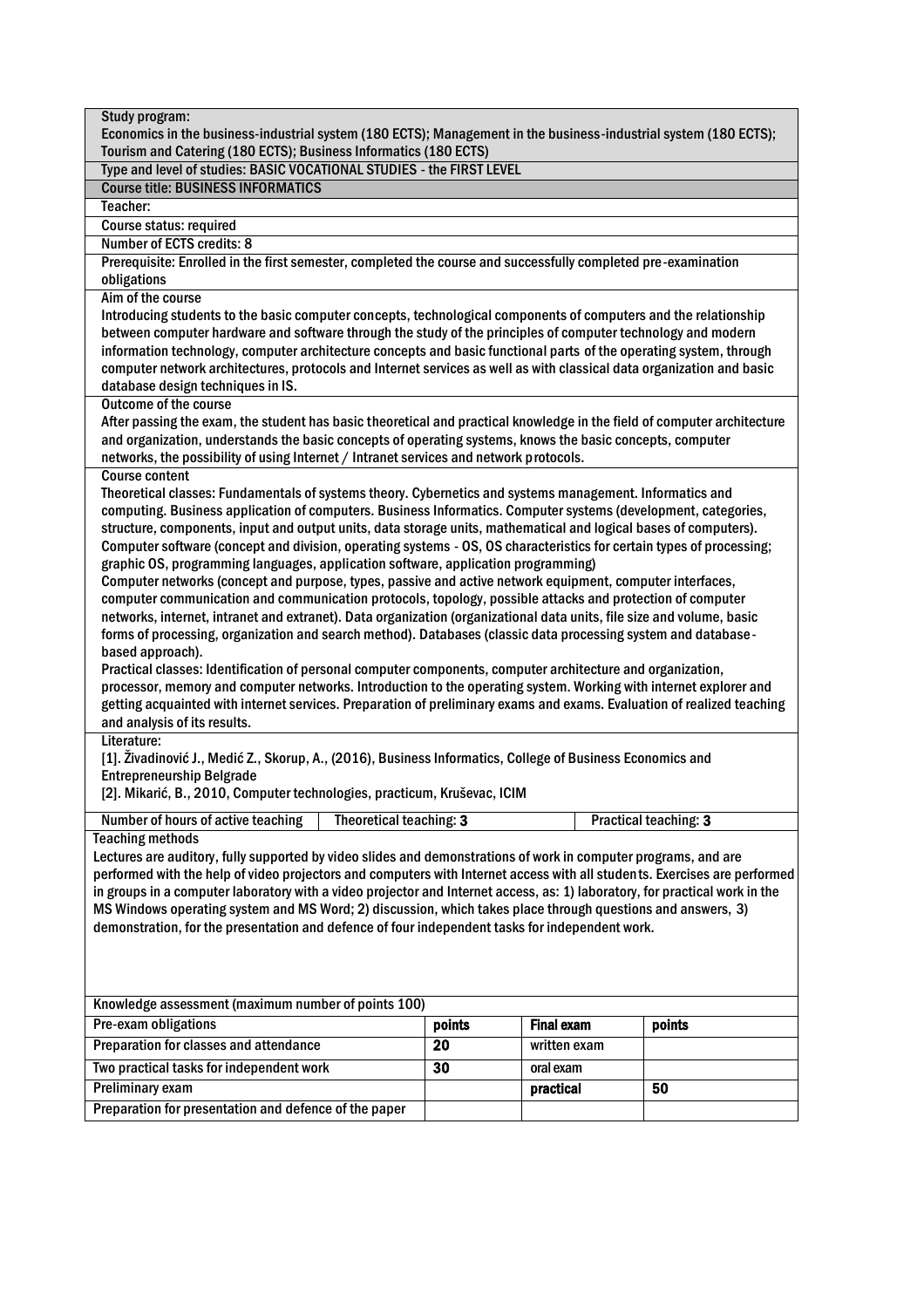| Study program:<br>Economics in the business-industrial system (180 ECTS); Management in the business-industrial system (180 ECTS);<br>Tourism and Catering (180 ECTS); Business Informatics (180 ECTS)                                                                                                                                                                                                                                                                                                                                                                                                                                                                                                                                                                                                                                                                                                                                                                                                                                                                                                                                                                                                                                                           |                                                                                                                                                                                                                                                                                                                                                                                                                                                                                    |                                                                      |               |                                |                     |    |               |  |
|------------------------------------------------------------------------------------------------------------------------------------------------------------------------------------------------------------------------------------------------------------------------------------------------------------------------------------------------------------------------------------------------------------------------------------------------------------------------------------------------------------------------------------------------------------------------------------------------------------------------------------------------------------------------------------------------------------------------------------------------------------------------------------------------------------------------------------------------------------------------------------------------------------------------------------------------------------------------------------------------------------------------------------------------------------------------------------------------------------------------------------------------------------------------------------------------------------------------------------------------------------------|------------------------------------------------------------------------------------------------------------------------------------------------------------------------------------------------------------------------------------------------------------------------------------------------------------------------------------------------------------------------------------------------------------------------------------------------------------------------------------|----------------------------------------------------------------------|---------------|--------------------------------|---------------------|----|---------------|--|
| Type and level of studies: BASIC VOCATIONAL STUDIES - FIRST LEVEL                                                                                                                                                                                                                                                                                                                                                                                                                                                                                                                                                                                                                                                                                                                                                                                                                                                                                                                                                                                                                                                                                                                                                                                                |                                                                                                                                                                                                                                                                                                                                                                                                                                                                                    |                                                                      |               |                                |                     |    |               |  |
| <b>Course title: BASICS OF MARKETING</b>                                                                                                                                                                                                                                                                                                                                                                                                                                                                                                                                                                                                                                                                                                                                                                                                                                                                                                                                                                                                                                                                                                                                                                                                                         |                                                                                                                                                                                                                                                                                                                                                                                                                                                                                    |                                                                      |               |                                |                     |    |               |  |
| Teacher (Surname, middle initial, name):                                                                                                                                                                                                                                                                                                                                                                                                                                                                                                                                                                                                                                                                                                                                                                                                                                                                                                                                                                                                                                                                                                                                                                                                                         |                                                                                                                                                                                                                                                                                                                                                                                                                                                                                    |                                                                      |               |                                |                     |    |               |  |
| <b>Course status: required</b>                                                                                                                                                                                                                                                                                                                                                                                                                                                                                                                                                                                                                                                                                                                                                                                                                                                                                                                                                                                                                                                                                                                                                                                                                                   |                                                                                                                                                                                                                                                                                                                                                                                                                                                                                    |                                                                      |               |                                |                     |    |               |  |
| Number of ECTS credits: 7                                                                                                                                                                                                                                                                                                                                                                                                                                                                                                                                                                                                                                                                                                                                                                                                                                                                                                                                                                                                                                                                                                                                                                                                                                        |                                                                                                                                                                                                                                                                                                                                                                                                                                                                                    |                                                                      |               |                                |                     |    |               |  |
| Prerequisite: enrolled in the first semester                                                                                                                                                                                                                                                                                                                                                                                                                                                                                                                                                                                                                                                                                                                                                                                                                                                                                                                                                                                                                                                                                                                                                                                                                     |                                                                                                                                                                                                                                                                                                                                                                                                                                                                                    |                                                                      |               |                                |                     |    |               |  |
| Aim of the course<br>The goal is to master the necessary knowledge about the role of marketing in the context of achieving customer<br>satisfaction.                                                                                                                                                                                                                                                                                                                                                                                                                                                                                                                                                                                                                                                                                                                                                                                                                                                                                                                                                                                                                                                                                                             |                                                                                                                                                                                                                                                                                                                                                                                                                                                                                    |                                                                      |               |                                |                     |    |               |  |
| <b>Outcome of the course</b><br>After passing the exam, the student knows the function of marketing in achieving the goals of the business-production<br>system, understands the relationship between marketing and development, i.e. production, and can demonstrate the<br>ability to define the advantages of a particular product over the competition.                                                                                                                                                                                                                                                                                                                                                                                                                                                                                                                                                                                                                                                                                                                                                                                                                                                                                                      |                                                                                                                                                                                                                                                                                                                                                                                                                                                                                    |                                                                      |               |                                |                     |    |               |  |
| <b>Course content</b><br><b>Theoretical classes:</b><br>Concept and definition of marketing, Origin and development of marketing concept, Marketing concept. Marketing system.<br>The role of products in meeting customer needs, Opportunities and limitations in meeting customer needs, The importance<br>of quality, price and delivery times of products, Cooperation of marketing, development and production in improving<br>placements, Locating potential customers, Offer information system, Competition information, Product distribution<br>channels, Pricing, Customer support systems during the use of products, Monitoring the results of placements and<br>analysis of messages from the realization.<br><b>Practical teaching:</b><br>Renewal of topics from lectures, checking students' knowledge on certain topics. Case study from practice, with<br>discussion. Visit to business organizations regarding the perception of marketing performance. Realization of practical<br>seminar work in Pilot factory. Consultations during the preparation, presentation and defence of seminar papers.<br>Evaluation and analysis of realized teaching. Preparation and implementation of the Preliminary exam and preparation for<br>the exam. |                                                                                                                                                                                                                                                                                                                                                                                                                                                                                    |                                                                      |               |                                |                     |    |               |  |
| Literature<br><b>Basic literature</b><br><b>Belgrade</b>                                                                                                                                                                                                                                                                                                                                                                                                                                                                                                                                                                                                                                                                                                                                                                                                                                                                                                                                                                                                                                                                                                                                                                                                         | 1. Lukić, Lj., Fundamentals of Marketing, 2015, Kruševac, ICIM.<br>2. Dimitrijević, Lj., Cogoljević, M., Marketing, 2016, PEP, Belgrade.<br><b>Supplementary literature</b><br>1. Bojović, P., Janjić S., and others, Business Marketing and Advertising, 21G, Zemun, 2009.<br>2. Kotler, P., 2003. Marketing, glossary from A to Z, Adizes, Novi Sad<br>3. Hanić, H., 2002. Marketing research and marketing information system, third edition, Faculty of Economics in Belgrade, |                                                                      |               |                                |                     |    |               |  |
|                                                                                                                                                                                                                                                                                                                                                                                                                                                                                                                                                                                                                                                                                                                                                                                                                                                                                                                                                                                                                                                                                                                                                                                                                                                                  |                                                                                                                                                                                                                                                                                                                                                                                                                                                                                    | Number of hours of active teaching (distance learning consultations) |               |                                |                     |    |               |  |
| Lectures:2                                                                                                                                                                                                                                                                                                                                                                                                                                                                                                                                                                                                                                                                                                                                                                                                                                                                                                                                                                                                                                                                                                                                                                                                                                                       | Practise: 2                                                                                                                                                                                                                                                                                                                                                                                                                                                                        | <b>Other forms</b><br>classes:                                       |               | <b>Study research</b><br>Work: |                     |    | Other classes |  |
| <b>Teaching methods</b><br>Lectures are auditory and are accompanied by a presentation of teaching content. Exercises are realized in the following<br>way: - classroom, where topics from lectures are updated, students' knowledge is checked, seminar papers and<br>instructions are issued, - consultative, where consultations are performed and related to the preparation of seminar<br>papers by students on specific tasks; - demonstrative, where seminar papers are presented and defended.                                                                                                                                                                                                                                                                                                                                                                                                                                                                                                                                                                                                                                                                                                                                                           |                                                                                                                                                                                                                                                                                                                                                                                                                                                                                    |                                                                      |               |                                |                     |    |               |  |
|                                                                                                                                                                                                                                                                                                                                                                                                                                                                                                                                                                                                                                                                                                                                                                                                                                                                                                                                                                                                                                                                                                                                                                                                                                                                  |                                                                                                                                                                                                                                                                                                                                                                                                                                                                                    |                                                                      |               |                                |                     |    |               |  |
|                                                                                                                                                                                                                                                                                                                                                                                                                                                                                                                                                                                                                                                                                                                                                                                                                                                                                                                                                                                                                                                                                                                                                                                                                                                                  |                                                                                                                                                                                                                                                                                                                                                                                                                                                                                    | Knowledge assessment (maximum number of points 100)                  |               |                                |                     |    |               |  |
| Pre-exam obligations                                                                                                                                                                                                                                                                                                                                                                                                                                                                                                                                                                                                                                                                                                                                                                                                                                                                                                                                                                                                                                                                                                                                                                                                                                             |                                                                                                                                                                                                                                                                                                                                                                                                                                                                                    |                                                                      | <b>Points</b> |                                | <b>Final Exam</b>   |    | <b>Points</b> |  |
| Preparation for classes and attendance                                                                                                                                                                                                                                                                                                                                                                                                                                                                                                                                                                                                                                                                                                                                                                                                                                                                                                                                                                                                                                                                                                                                                                                                                           |                                                                                                                                                                                                                                                                                                                                                                                                                                                                                    |                                                                      | 20            |                                | <b>Written Exam</b> | 50 |               |  |
| <b>Practical seminar work</b>                                                                                                                                                                                                                                                                                                                                                                                                                                                                                                                                                                                                                                                                                                                                                                                                                                                                                                                                                                                                                                                                                                                                                                                                                                    |                                                                                                                                                                                                                                                                                                                                                                                                                                                                                    |                                                                      | 15            |                                | Oral Exam           |    |               |  |
| Preliminary exam                                                                                                                                                                                                                                                                                                                                                                                                                                                                                                                                                                                                                                                                                                                                                                                                                                                                                                                                                                                                                                                                                                                                                                                                                                                 |                                                                                                                                                                                                                                                                                                                                                                                                                                                                                    |                                                                      | 15            |                                | Practical           |    |               |  |
| Preparation for presentation and defence of the paper                                                                                                                                                                                                                                                                                                                                                                                                                                                                                                                                                                                                                                                                                                                                                                                                                                                                                                                                                                                                                                                                                                                                                                                                            |                                                                                                                                                                                                                                                                                                                                                                                                                                                                                    |                                                                      |               |                                |                     |    |               |  |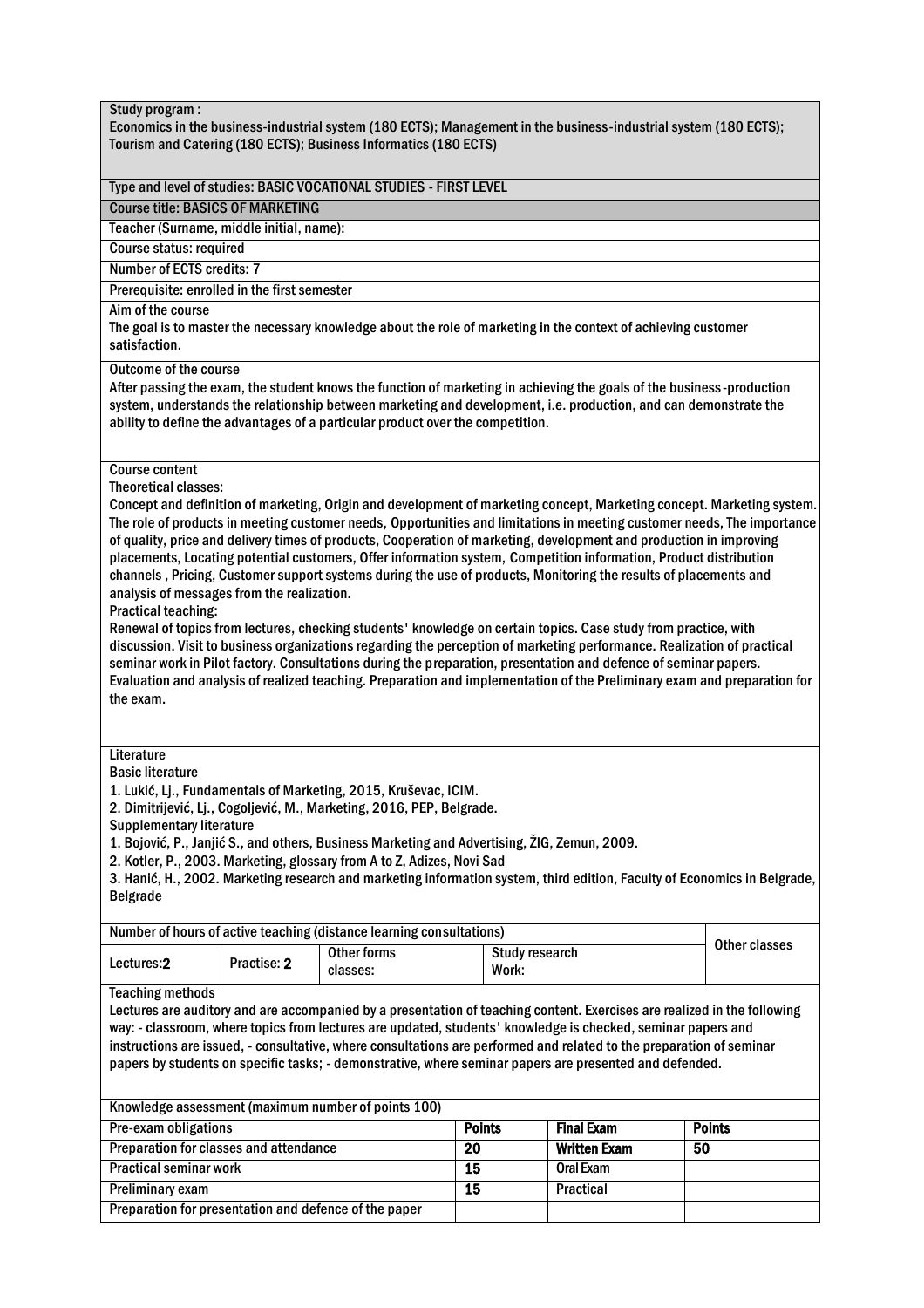| Study program:<br>Economics in the business-industrial system (180 ECTS); Tourism and Catering (180 ECTS); Business Informatics                                                                                                  |                                                                      |                                                                                                                                                                                                                                      |    |  |                     |  |                                                                                                                        |  |  |
|----------------------------------------------------------------------------------------------------------------------------------------------------------------------------------------------------------------------------------|----------------------------------------------------------------------|--------------------------------------------------------------------------------------------------------------------------------------------------------------------------------------------------------------------------------------|----|--|---------------------|--|------------------------------------------------------------------------------------------------------------------------|--|--|
| $(180$ ECTS)                                                                                                                                                                                                                     |                                                                      |                                                                                                                                                                                                                                      |    |  |                     |  |                                                                                                                        |  |  |
| Type and level of studies: BASIC VOCATIONAL STUDIES - FIRST LEVEL                                                                                                                                                                |                                                                      |                                                                                                                                                                                                                                      |    |  |                     |  |                                                                                                                        |  |  |
| Course title: MACROECONOMICS                                                                                                                                                                                                     |                                                                      |                                                                                                                                                                                                                                      |    |  |                     |  |                                                                                                                        |  |  |
| Teacher (Surname, middle initial, name):                                                                                                                                                                                         |                                                                      |                                                                                                                                                                                                                                      |    |  |                     |  |                                                                                                                        |  |  |
|                                                                                                                                                                                                                                  | Course status: required                                              |                                                                                                                                                                                                                                      |    |  |                     |  |                                                                                                                        |  |  |
| Number of ECTS credits: 8                                                                                                                                                                                                        |                                                                      |                                                                                                                                                                                                                                      |    |  |                     |  |                                                                                                                        |  |  |
| Prerequisite: Enrolled in the second semester                                                                                                                                                                                    |                                                                      |                                                                                                                                                                                                                                      |    |  |                     |  |                                                                                                                        |  |  |
| Aim of the course                                                                                                                                                                                                                |                                                                      |                                                                                                                                                                                                                                      |    |  |                     |  |                                                                                                                        |  |  |
| Introducing students to the basic laws of macroeconomics and macroeconomic relations according to which modern                                                                                                                   |                                                                      |                                                                                                                                                                                                                                      |    |  |                     |  |                                                                                                                        |  |  |
| economies function.                                                                                                                                                                                                              |                                                                      |                                                                                                                                                                                                                                      |    |  |                     |  |                                                                                                                        |  |  |
| Outcome of the course                                                                                                                                                                                                            |                                                                      |                                                                                                                                                                                                                                      |    |  |                     |  |                                                                                                                        |  |  |
|                                                                                                                                                                                                                                  |                                                                      |                                                                                                                                                                                                                                      |    |  |                     |  | After passing the exam, the student knows the basics of macroeconomics, understands the functioning of the economic    |  |  |
|                                                                                                                                                                                                                                  |                                                                      |                                                                                                                                                                                                                                      |    |  |                     |  | system, the importance of determining and implementing current economic policy and can demonstrate the ability to      |  |  |
|                                                                                                                                                                                                                                  |                                                                      | see the importance of determining and implementing development strategies for both national and regional                                                                                                                             |    |  |                     |  |                                                                                                                        |  |  |
| development strategies.                                                                                                                                                                                                          |                                                                      |                                                                                                                                                                                                                                      |    |  |                     |  |                                                                                                                        |  |  |
| Course content                                                                                                                                                                                                                   |                                                                      |                                                                                                                                                                                                                                      |    |  |                     |  |                                                                                                                        |  |  |
| Theoretical classes:                                                                                                                                                                                                             |                                                                      |                                                                                                                                                                                                                                      |    |  |                     |  |                                                                                                                        |  |  |
|                                                                                                                                                                                                                                  |                                                                      |                                                                                                                                                                                                                                      |    |  |                     |  | Economics, microeconomics and macroeconomics. Social production and its general characteristics. Economic growth       |  |  |
|                                                                                                                                                                                                                                  |                                                                      | and economic development. Indicators and factors of economic growth and development. Aggregate terms of                                                                                                                              |    |  |                     |  |                                                                                                                        |  |  |
|                                                                                                                                                                                                                                  |                                                                      | production. Basic mechanisms of economic functioning and development management: economic system and                                                                                                                                 |    |  |                     |  |                                                                                                                        |  |  |
|                                                                                                                                                                                                                                  |                                                                      | economic policy. International macro management - macroeconomic categories (balance of payments, investments,                                                                                                                        |    |  |                     |  |                                                                                                                        |  |  |
| sustainable economic development, living standards, etc.). Macroeconomic equilibrium. Demand and cost inflation.<br>Labour market and unemployment. Economic cycles and the role of the state. The transition of macroeconomics. |                                                                      |                                                                                                                                                                                                                                      |    |  |                     |  |                                                                                                                        |  |  |
|                                                                                                                                                                                                                                  |                                                                      |                                                                                                                                                                                                                                      |    |  |                     |  |                                                                                                                        |  |  |
| Practical teaching:                                                                                                                                                                                                              |                                                                      |                                                                                                                                                                                                                                      |    |  |                     |  |                                                                                                                        |  |  |
|                                                                                                                                                                                                                                  |                                                                      | Renewal of topics from lectures, checking students' knowledge on certain topics. Case study from practice, with<br>discussion. Realization of two theoretical seminar papers on topics from the framework of the material covered in |    |  |                     |  |                                                                                                                        |  |  |
|                                                                                                                                                                                                                                  |                                                                      |                                                                                                                                                                                                                                      |    |  |                     |  | lectures. Consultations during the preparation, presentation and defence of theoretical seminar papers. Evaluation and |  |  |
|                                                                                                                                                                                                                                  |                                                                      |                                                                                                                                                                                                                                      |    |  |                     |  | analysis of realized teaching. Preparation and implementation of the Preliminary exam and preparation for the exam.    |  |  |
|                                                                                                                                                                                                                                  |                                                                      |                                                                                                                                                                                                                                      |    |  |                     |  |                                                                                                                        |  |  |
| Literature:                                                                                                                                                                                                                      |                                                                      |                                                                                                                                                                                                                                      |    |  |                     |  |                                                                                                                        |  |  |
| <b>Basic literature</b>                                                                                                                                                                                                          |                                                                      |                                                                                                                                                                                                                                      |    |  |                     |  |                                                                                                                        |  |  |
|                                                                                                                                                                                                                                  |                                                                      | 1. Momirović, D., Cogoljević, D., Macroeconomics, PEP, Belgrade, 2015.                                                                                                                                                               |    |  |                     |  |                                                                                                                        |  |  |
| Supplementary literature                                                                                                                                                                                                         |                                                                      |                                                                                                                                                                                                                                      |    |  |                     |  |                                                                                                                        |  |  |
|                                                                                                                                                                                                                                  |                                                                      | 2. Prof. dr Bogdan Ilić, Macroeconomics, VPŠ, Čačak, 2006.                                                                                                                                                                           |    |  |                     |  |                                                                                                                        |  |  |
| Number of hours of active teaching                                                                                                                                                                                               |                                                                      |                                                                                                                                                                                                                                      |    |  |                     |  |                                                                                                                        |  |  |
|                                                                                                                                                                                                                                  |                                                                      |                                                                                                                                                                                                                                      |    |  | Study research:     |  | Other classes                                                                                                          |  |  |
| Classes: 3                                                                                                                                                                                                                       |                                                                      | Practise: 3 Other forms of teaching:                                                                                                                                                                                                 |    |  |                     |  |                                                                                                                        |  |  |
|                                                                                                                                                                                                                                  |                                                                      |                                                                                                                                                                                                                                      |    |  |                     |  |                                                                                                                        |  |  |
| Teaching methods:                                                                                                                                                                                                                |                                                                      |                                                                                                                                                                                                                                      |    |  |                     |  |                                                                                                                        |  |  |
|                                                                                                                                                                                                                                  |                                                                      |                                                                                                                                                                                                                                      |    |  |                     |  | Lectures are auditory, performed with all students and accompanied by video presentations. Exercises are performed     |  |  |
|                                                                                                                                                                                                                                  |                                                                      | by groups of students in the auditorium, as: 1. auditory, where cases from practice are analysed, with discussion,                                                                                                                   |    |  |                     |  |                                                                                                                        |  |  |
| instructions are given for the preparation of seminar papers; 2. consultative, within which consultations are conducted                                                                                                          |                                                                      |                                                                                                                                                                                                                                      |    |  |                     |  |                                                                                                                        |  |  |
| for the preparation of seminar papers; 3. demonstrative, for the presentation and public defence of seminar papers by                                                                                                            |                                                                      |                                                                                                                                                                                                                                      |    |  |                     |  |                                                                                                                        |  |  |
| students.                                                                                                                                                                                                                        |                                                                      |                                                                                                                                                                                                                                      |    |  |                     |  |                                                                                                                        |  |  |
| Knowledge assessment (maximum number of points 100)                                                                                                                                                                              |                                                                      |                                                                                                                                                                                                                                      |    |  |                     |  |                                                                                                                        |  |  |
|                                                                                                                                                                                                                                  | Pre-exam obligations<br><b>Final Exam</b><br><b>Points</b><br>points |                                                                                                                                                                                                                                      |    |  |                     |  |                                                                                                                        |  |  |
| Preparation for classes and attendance                                                                                                                                                                                           |                                                                      |                                                                                                                                                                                                                                      | 20 |  | <b>Written Exam</b> |  | 50                                                                                                                     |  |  |
| Theoretical seminar paper                                                                                                                                                                                                        |                                                                      |                                                                                                                                                                                                                                      | 15 |  | Oral Exam           |  |                                                                                                                        |  |  |
| Preliminary exam                                                                                                                                                                                                                 |                                                                      |                                                                                                                                                                                                                                      | 15 |  | Practise            |  |                                                                                                                        |  |  |
| Preparation for presentation and defence of the                                                                                                                                                                                  |                                                                      |                                                                                                                                                                                                                                      |    |  |                     |  |                                                                                                                        |  |  |
| paper                                                                                                                                                                                                                            |                                                                      |                                                                                                                                                                                                                                      |    |  |                     |  |                                                                                                                        |  |  |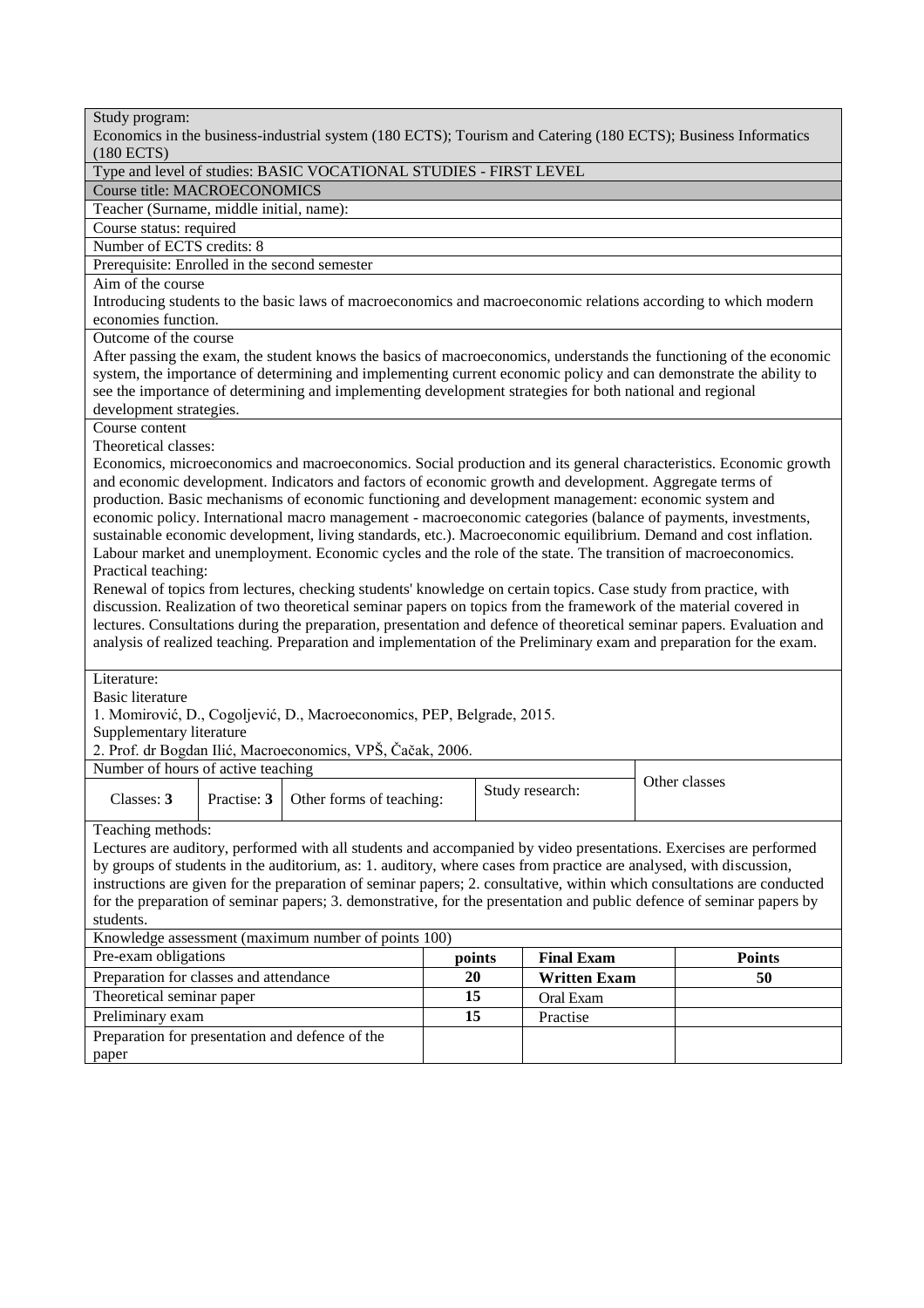| Study program:                                                                                                                        |             | and Catering (180 ECTS); Business Informatics (180 ECTS)                                                                                                                                                      |                |                                                                                                                                                                                                                                                                                                                                                                                                                                                                                                       | Economics in the business-industrial system (180 ECTS); Management in the business-industrial system (180 ECTS); Tourism                                                                                                                                                                                                                                                                                                                                                                                             |
|---------------------------------------------------------------------------------------------------------------------------------------|-------------|---------------------------------------------------------------------------------------------------------------------------------------------------------------------------------------------------------------|----------------|-------------------------------------------------------------------------------------------------------------------------------------------------------------------------------------------------------------------------------------------------------------------------------------------------------------------------------------------------------------------------------------------------------------------------------------------------------------------------------------------------------|----------------------------------------------------------------------------------------------------------------------------------------------------------------------------------------------------------------------------------------------------------------------------------------------------------------------------------------------------------------------------------------------------------------------------------------------------------------------------------------------------------------------|
|                                                                                                                                       |             | Type and level of studies: BASIC VOCATIONAL STUDIES - FIRST LEVEL                                                                                                                                             |                |                                                                                                                                                                                                                                                                                                                                                                                                                                                                                                       |                                                                                                                                                                                                                                                                                                                                                                                                                                                                                                                      |
| <b>Course title: BASICS OF MANAGEMENT</b>                                                                                             |             |                                                                                                                                                                                                               |                |                                                                                                                                                                                                                                                                                                                                                                                                                                                                                                       |                                                                                                                                                                                                                                                                                                                                                                                                                                                                                                                      |
| Teacher (Surname, middle initial, name):                                                                                              |             |                                                                                                                                                                                                               |                |                                                                                                                                                                                                                                                                                                                                                                                                                                                                                                       |                                                                                                                                                                                                                                                                                                                                                                                                                                                                                                                      |
| Course status: required                                                                                                               |             |                                                                                                                                                                                                               |                |                                                                                                                                                                                                                                                                                                                                                                                                                                                                                                       |                                                                                                                                                                                                                                                                                                                                                                                                                                                                                                                      |
| <b>Number of ECTS credits: 8</b>                                                                                                      |             |                                                                                                                                                                                                               |                |                                                                                                                                                                                                                                                                                                                                                                                                                                                                                                       |                                                                                                                                                                                                                                                                                                                                                                                                                                                                                                                      |
| Prerequisite: enrolled in the second semester                                                                                         |             |                                                                                                                                                                                                               |                |                                                                                                                                                                                                                                                                                                                                                                                                                                                                                                       |                                                                                                                                                                                                                                                                                                                                                                                                                                                                                                                      |
| Aim of the course                                                                                                                     |             | The goal is to master the elements of the management process, especially the operational aspect.                                                                                                              |                |                                                                                                                                                                                                                                                                                                                                                                                                                                                                                                       |                                                                                                                                                                                                                                                                                                                                                                                                                                                                                                                      |
| <b>Outcome of the course</b>                                                                                                          |             | solve operational problems and achieve bilateral and group communication.                                                                                                                                     |                |                                                                                                                                                                                                                                                                                                                                                                                                                                                                                                       | After passing the exam, the student knows what management is (about the contents of the elements of managerial processes,<br>the decision-making process, motivation, the importance and ways of basic communication), understands the functioning of<br>business-production system, relations of parts and wholes, the role of middle managers in achieving goals. The importance of<br>communication, organizing as one of the key means of using resources in achieving goals, and can demonstrate the ability to |
| <b>Course content</b><br><b>Theoretical classes:</b><br><b>Practical teaching:</b><br>the exam.                                       |             |                                                                                                                                                                                                               |                | Management development, multidisciplinary character of management, management and entrepreneurship, efficiency and<br>to ensure activation of human resources, control in conjunction with planning - planning-control cycle, preventive and<br>Tour of business systems from the environment. Publishing and preparation of a practical seminar work on the topic of<br>planning and control cycle in the business system. Giving instructions, consultations and defence of practical seminar work. | effectiveness, management process, system of goals and sub-goals, planning as a choice of way to achieve goals, organization<br>corrective control, subjective support in the context of the management process, leadership, motivation and decision making.<br>Evaluation and analysis of teaching realization. Preparation and implementation of the Preliminary exam and preparation for                                                                                                                          |
| Literature<br><b>Basic literature</b><br>2. Bulat, V., 2008, Management, ICIM +, Krusevac<br><b>Supplementary literature</b><br>2001. |             | 1. Karavidić, S. et al., 2016, Management, PEP, Belgrade<br>1. Djordjevic B., Management, V edition, ICIM +, Krusevac, 2005.<br>2. Živković, Ž., Et al., Fundamentals of Management, DŠIR - Bakar, Bor, 2002. |                | 3. Wren D., and Voich D., Management, Process, Structure and Behaviour, translation, Grmeč - Economic Review, Belgrade,                                                                                                                                                                                                                                                                                                                                                                               |                                                                                                                                                                                                                                                                                                                                                                                                                                                                                                                      |
|                                                                                                                                       |             | Number of hours of active teaching (distance learning consultations)                                                                                                                                          |                |                                                                                                                                                                                                                                                                                                                                                                                                                                                                                                       |                                                                                                                                                                                                                                                                                                                                                                                                                                                                                                                      |
|                                                                                                                                       |             | Other forms of classes:                                                                                                                                                                                       | Study research |                                                                                                                                                                                                                                                                                                                                                                                                                                                                                                       |                                                                                                                                                                                                                                                                                                                                                                                                                                                                                                                      |
| Classes: 3                                                                                                                            | Practise: 3 |                                                                                                                                                                                                               | Work:          |                                                                                                                                                                                                                                                                                                                                                                                                                                                                                                       | Other classes                                                                                                                                                                                                                                                                                                                                                                                                                                                                                                        |
| Teaching methods                                                                                                                      |             |                                                                                                                                                                                                               |                |                                                                                                                                                                                                                                                                                                                                                                                                                                                                                                       |                                                                                                                                                                                                                                                                                                                                                                                                                                                                                                                      |
|                                                                                                                                       |             |                                                                                                                                                                                                               |                | The lectures are auditory and are realized with the help of a video presentation. Exercises are: 1. classroom, where<br>acquainted with management in specific business systems. 3. consultative, where consultations are performed during<br>the preparation of seminar papers; 4. demonstrative, where seminar papers are presented and publicly defended.                                                                                                                                          | seminar papers are published and instructions for their implementation are given; 2. demonstration, where students get                                                                                                                                                                                                                                                                                                                                                                                               |
|                                                                                                                                       |             | Knowledge assessment (maximum number of points 100)                                                                                                                                                           |                |                                                                                                                                                                                                                                                                                                                                                                                                                                                                                                       |                                                                                                                                                                                                                                                                                                                                                                                                                                                                                                                      |
| Pre-exam obligations                                                                                                                  |             |                                                                                                                                                                                                               | <b>Points</b>  | <b>Final exam</b>                                                                                                                                                                                                                                                                                                                                                                                                                                                                                     | points                                                                                                                                                                                                                                                                                                                                                                                                                                                                                                               |
| Preparation for classes and attendance                                                                                                |             |                                                                                                                                                                                                               | <b>20</b>      | Written exam                                                                                                                                                                                                                                                                                                                                                                                                                                                                                          | 50                                                                                                                                                                                                                                                                                                                                                                                                                                                                                                                   |

Practical seminar work **15** Oral exam **30** Oral exam **30** Oral exam **30** Oral exam **30** Oral exam **30** Oral exam **30** Oral exam **30** Oral exam **30** Oral exam **30** Oral exam **30** Oral exam **30** Oral exam **30** Oral exam **30** Preliminary exam **15** Practise

Preparation for presentation and defence of the paper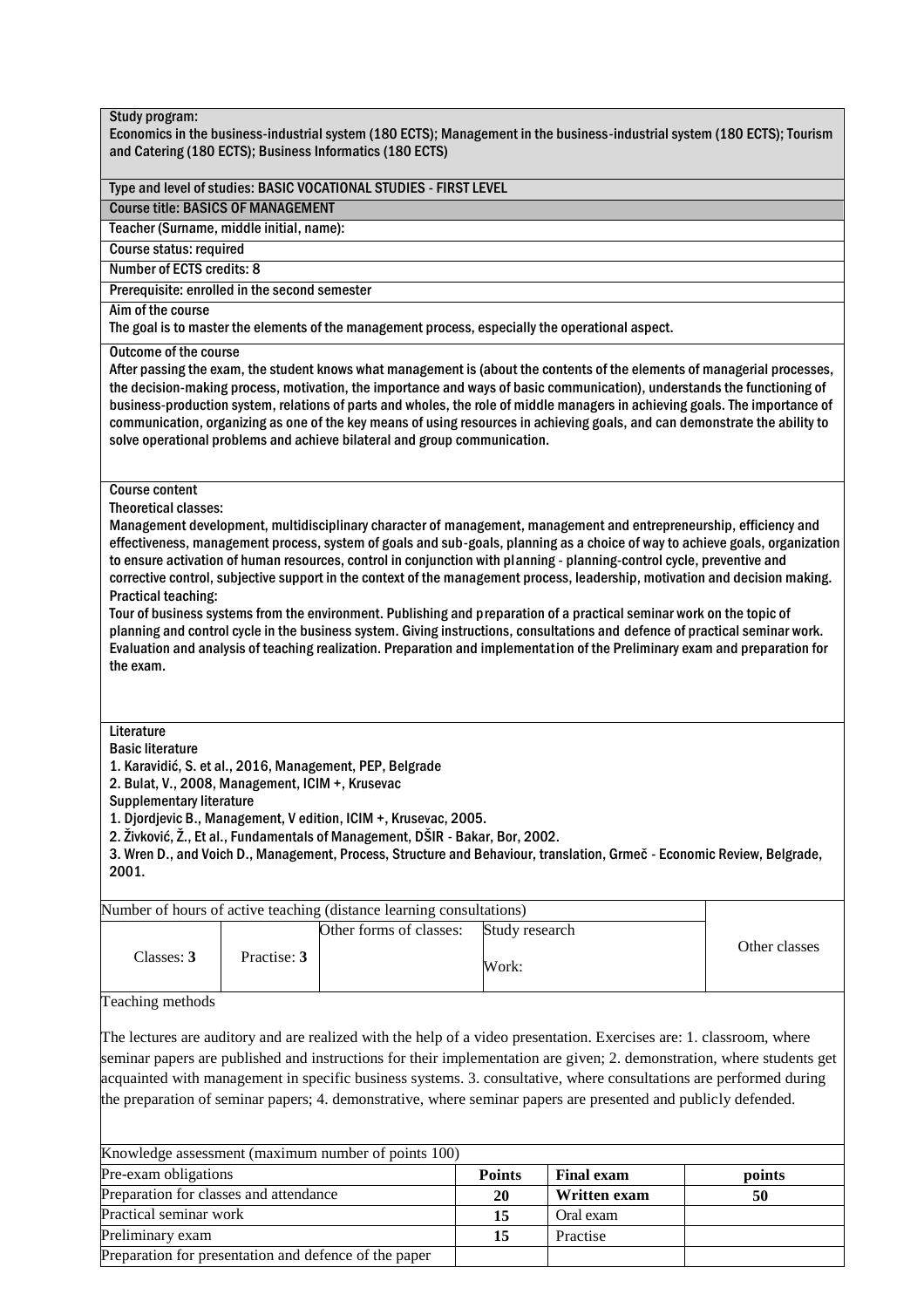| Study program :<br>Economics in the business-industrial system (180 ECTS); Management in the business-industrial system (180 ECTS); Tourism                                                                                                                                                                                                                                                                                                                                                                                                                                                                                                                                                                                                                                                                                                                                                                                                                                                                                                                                                                               |             |                                                                                                                                                                                                                                                                                                                                                                                                                                                                                                                                              |                 |                                |                   |    |               |  |
|---------------------------------------------------------------------------------------------------------------------------------------------------------------------------------------------------------------------------------------------------------------------------------------------------------------------------------------------------------------------------------------------------------------------------------------------------------------------------------------------------------------------------------------------------------------------------------------------------------------------------------------------------------------------------------------------------------------------------------------------------------------------------------------------------------------------------------------------------------------------------------------------------------------------------------------------------------------------------------------------------------------------------------------------------------------------------------------------------------------------------|-------------|----------------------------------------------------------------------------------------------------------------------------------------------------------------------------------------------------------------------------------------------------------------------------------------------------------------------------------------------------------------------------------------------------------------------------------------------------------------------------------------------------------------------------------------------|-----------------|--------------------------------|-------------------|----|---------------|--|
|                                                                                                                                                                                                                                                                                                                                                                                                                                                                                                                                                                                                                                                                                                                                                                                                                                                                                                                                                                                                                                                                                                                           |             | and Catering (180 ECTS); Business Informatics (180 ECTS)                                                                                                                                                                                                                                                                                                                                                                                                                                                                                     |                 |                                |                   |    |               |  |
|                                                                                                                                                                                                                                                                                                                                                                                                                                                                                                                                                                                                                                                                                                                                                                                                                                                                                                                                                                                                                                                                                                                           |             | Type and level of studies: BASIC VOCATIONAL STUDIES - FIRST LEVEL                                                                                                                                                                                                                                                                                                                                                                                                                                                                            |                 |                                |                   |    |               |  |
| <b>Course title: BUSINESS STATISTICS</b>                                                                                                                                                                                                                                                                                                                                                                                                                                                                                                                                                                                                                                                                                                                                                                                                                                                                                                                                                                                                                                                                                  |             |                                                                                                                                                                                                                                                                                                                                                                                                                                                                                                                                              |                 |                                |                   |    |               |  |
| Teacher (Surname, middle initial, name):                                                                                                                                                                                                                                                                                                                                                                                                                                                                                                                                                                                                                                                                                                                                                                                                                                                                                                                                                                                                                                                                                  |             |                                                                                                                                                                                                                                                                                                                                                                                                                                                                                                                                              |                 |                                |                   |    |               |  |
| Course status: required                                                                                                                                                                                                                                                                                                                                                                                                                                                                                                                                                                                                                                                                                                                                                                                                                                                                                                                                                                                                                                                                                                   |             |                                                                                                                                                                                                                                                                                                                                                                                                                                                                                                                                              |                 |                                |                   |    |               |  |
| Number of ECTS credits: 7                                                                                                                                                                                                                                                                                                                                                                                                                                                                                                                                                                                                                                                                                                                                                                                                                                                                                                                                                                                                                                                                                                 |             |                                                                                                                                                                                                                                                                                                                                                                                                                                                                                                                                              |                 |                                |                   |    |               |  |
| Prerequisite: enrolled in the second semester                                                                                                                                                                                                                                                                                                                                                                                                                                                                                                                                                                                                                                                                                                                                                                                                                                                                                                                                                                                                                                                                             |             |                                                                                                                                                                                                                                                                                                                                                                                                                                                                                                                                              |                 |                                |                   |    |               |  |
| Aim of the course<br>The aim is to master the knowledge of quantitative methods, especially of a stochastic nature, for use in solving problems in<br>professional work.                                                                                                                                                                                                                                                                                                                                                                                                                                                                                                                                                                                                                                                                                                                                                                                                                                                                                                                                                  |             |                                                                                                                                                                                                                                                                                                                                                                                                                                                                                                                                              |                 |                                |                   |    |               |  |
| <b>Outcome of the course</b><br>After passing the exam, the student knows the basic concepts of mathematical statistics and methods based on it,<br>understands which quantitative methods are used to solve appropriate problem models and can demonstrate ability to apply<br>certain quantitative methods in solving specific professional problems.                                                                                                                                                                                                                                                                                                                                                                                                                                                                                                                                                                                                                                                                                                                                                                   |             |                                                                                                                                                                                                                                                                                                                                                                                                                                                                                                                                              |                 |                                |                   |    |               |  |
| <b>Course content</b><br><b>Theoretical classes:</b><br>Basic concepts of probability, random variable type of probability, statistics and sets, variation, types of means, standard<br>deviations, sampling, verification of statistical hypotheses, regression and correlation for computer application, basics of<br>linear algebra, linear programming - application of appropriate software. Nonlinear programming, dynamic programming,<br>basics of financial mathematics, factor analysis.<br><b>Practical teaching:</b><br>Making assignments that belong to the topic that was done in the lectures. Practical training of students for the use of<br>computers in thematic tasks with the use of available software for the areas studied in this course - software for statistical<br>problem analysis (Excel and available on the Internet), for linear programming, for transport problem and scheduling model, as<br>well as for multicriteria optimization methods. Evaluation and analysis of realized teaching. Preparation and implementation of<br>the preliminary exam and preparation for the exam. |             |                                                                                                                                                                                                                                                                                                                                                                                                                                                                                                                                              |                 |                                |                   |    |               |  |
| Literature<br><b>Basic literature</b><br><b>Supplementary literature</b>                                                                                                                                                                                                                                                                                                                                                                                                                                                                                                                                                                                                                                                                                                                                                                                                                                                                                                                                                                                                                                                  |             | 1. Kvrgić, G., Economic Statistics, 2016. PEP, Belgrade<br>1. Simonović, V., Tadić, D., Milanović, D., Quantitative methods, ICIM plus, Kruševac, 2005.<br>2. Tadic, D. and group of authors, Operational Research, ICIM plus, Kruševac, 2005.<br>3. Simonovic, V. et al., Quantitative methods - a collection of solved problems, ICIM plus, Krusevac, 2006.<br>4. Petrić, J., et al., Operational Research, Scientific Book, Belgrade, 1989.<br>5. Jovanović, T., Quantitative methods, Faculty of Mechanical Engineering, Belgrade, 1996. |                 |                                |                   |    |               |  |
|                                                                                                                                                                                                                                                                                                                                                                                                                                                                                                                                                                                                                                                                                                                                                                                                                                                                                                                                                                                                                                                                                                                           |             | Number of hours of active teaching (distance learning consultations)                                                                                                                                                                                                                                                                                                                                                                                                                                                                         |                 |                                |                   |    |               |  |
| Classes: 2                                                                                                                                                                                                                                                                                                                                                                                                                                                                                                                                                                                                                                                                                                                                                                                                                                                                                                                                                                                                                                                                                                                | Practise: 2 | Other forms of<br>classes:                                                                                                                                                                                                                                                                                                                                                                                                                                                                                                                   |                 | <b>Study research</b><br>Work: |                   |    | Other classes |  |
| <b>Teaching methods</b><br>Lectures are performed in an auditorium and each thematic unit is explained theoretically and through illustrative examples.<br>Exercises are auditory and laboratory. Illustrative examples are made in auditory exercises. Laboratory exercises in the<br>computer classroom solve problems with the help of available software packages. Students are divided into smaller groups (up<br>to 5 students in a group) and have the obligation to draft and publicly present four assignments for independent work.                                                                                                                                                                                                                                                                                                                                                                                                                                                                                                                                                                             |             |                                                                                                                                                                                                                                                                                                                                                                                                                                                                                                                                              |                 |                                |                   |    |               |  |
|                                                                                                                                                                                                                                                                                                                                                                                                                                                                                                                                                                                                                                                                                                                                                                                                                                                                                                                                                                                                                                                                                                                           |             | Knowledge assessment (maximum number of points 100)                                                                                                                                                                                                                                                                                                                                                                                                                                                                                          |                 |                                |                   |    |               |  |
| Pre-exam obligations                                                                                                                                                                                                                                                                                                                                                                                                                                                                                                                                                                                                                                                                                                                                                                                                                                                                                                                                                                                                                                                                                                      |             |                                                                                                                                                                                                                                                                                                                                                                                                                                                                                                                                              | <b>Points</b>   |                                | <b>Final exam</b> |    | <b>Points</b> |  |
| Preparation for classes and attendance                                                                                                                                                                                                                                                                                                                                                                                                                                                                                                                                                                                                                                                                                                                                                                                                                                                                                                                                                                                                                                                                                    |             |                                                                                                                                                                                                                                                                                                                                                                                                                                                                                                                                              | 20              |                                | Written exam      | 50 |               |  |
| Assignment for independent work                                                                                                                                                                                                                                                                                                                                                                                                                                                                                                                                                                                                                                                                                                                                                                                                                                                                                                                                                                                                                                                                                           |             |                                                                                                                                                                                                                                                                                                                                                                                                                                                                                                                                              | 15              |                                | Oral exam         |    |               |  |
| <b>Preliminary exam</b>                                                                                                                                                                                                                                                                                                                                                                                                                                                                                                                                                                                                                                                                                                                                                                                                                                                                                                                                                                                                                                                                                                   |             |                                                                                                                                                                                                                                                                                                                                                                                                                                                                                                                                              | $\overline{15}$ |                                | Practical         |    |               |  |
| Preparation for presentation and defence of the paper                                                                                                                                                                                                                                                                                                                                                                                                                                                                                                                                                                                                                                                                                                                                                                                                                                                                                                                                                                                                                                                                     |             |                                                                                                                                                                                                                                                                                                                                                                                                                                                                                                                                              |                 |                                |                   |    |               |  |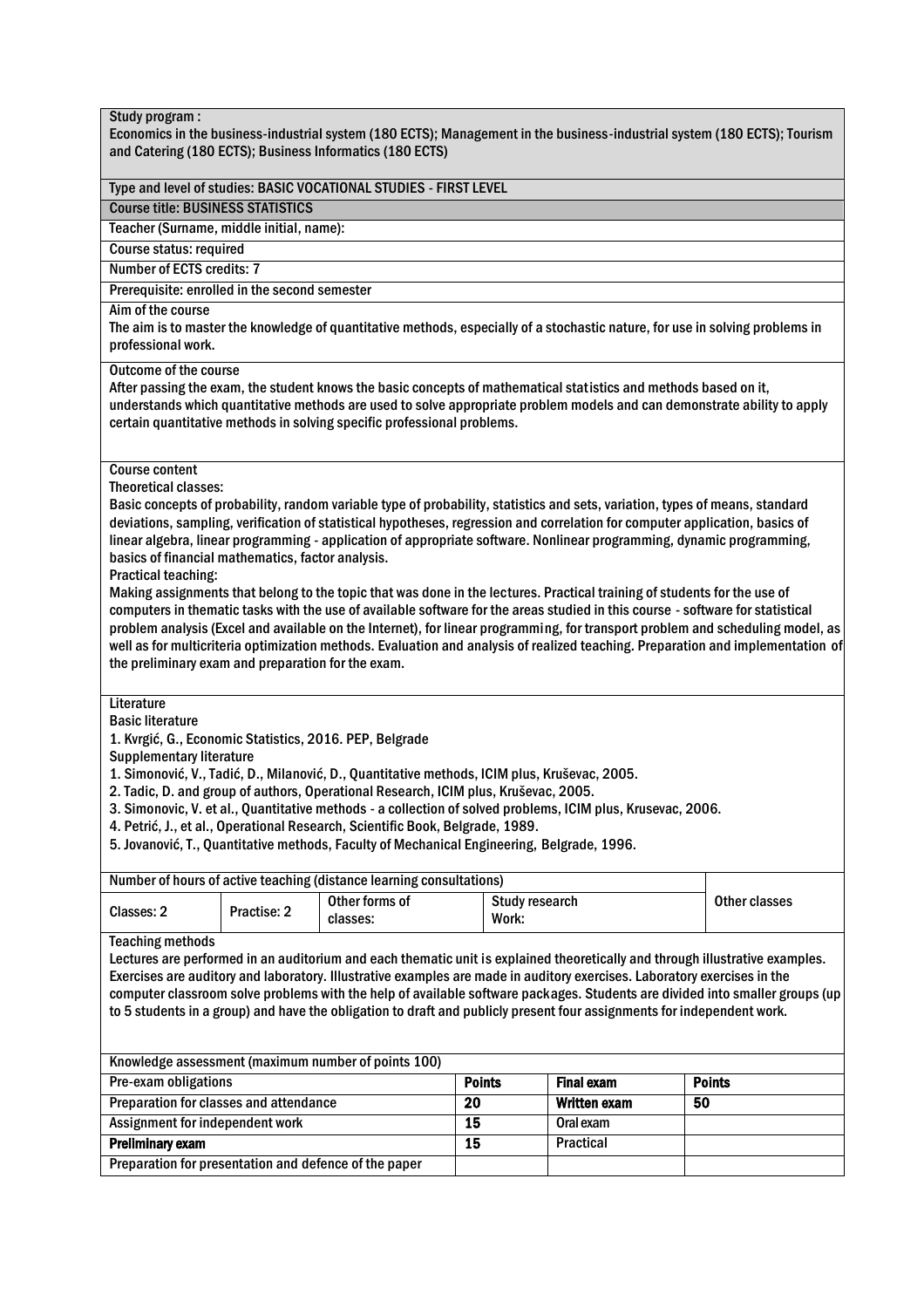Economics in the business-industrial system (180 ECTS); Management in the business-industrial system (180 ECTS); Tourism and Catering (180 ECTS); Business Informatics (180 ECTS)

#### Type and level of studies: BASIC VOCATIONAL STUDIES - FIRST LEVEL

Course title: BUSINESS ENGLISH LANGUAGE I

Teacher (Surname, middle initial, name):

Course status: required

Number of ECTS credits: 7

Prerequisite: enrolled in the second semester

# Aim of the course

Acquiring knowledge of the basics of English grammar necessary for mastering business English. Adoption of business vocabulary necessary for the realization of basic oral business communication. Enabling students to conduct interviews in specific business situations. Developing communication skills and business culture.

#### Outcome of the course

After passing the exam, the student knows how to adequately apply the grammatical material and rules of conducting business conversation, understands the interlocutor within the mentioned topics, newspaper advertisements in English, text on the processed topic, and can demonstrate competence in the following way: yes to give general information about himself, his job, the place where he lives and works, the company, the product, to have a conversation within the mentioned topics, to write a short autobiography, to make a chart analysis.

#### Course content

Vocabulary on topics: introduction, place where the student lives, works (country, city, apartment, office), working day, appointment, telephone, autobiography, providing information about the company, planning activities, analysis of activities performed, jobs and responsibilities, factory visit , characteristics of a leader, basic concepts in the field of economics, informatics, mathematics, production and service processes, the key to successful communication (proxemics), at a fair, on a business trip, in a hotel, restaurant, city orientation, shopping and complaints, presentation and advertising products, weat her conditions.

English grammar: nouns, pronouns, adjectives, article, construction There is / are, modal verbs (can, may, must), verb tenses (Present Simple / Continuous / Perfect / Perfect Continuous), numbers, quantifiers (much / many, little / few), adverbs, word construction, words of opposite meaning, questions (yes / no questions, special, tag-questions), passive, conditional sentences (3 types), sequence of tenses.

# **Literature**

Basic literature

1. Milojević, V., 2016, Business English with correspondence, PEP, Belgrade

2. Ilić, G., 2011, Ready for Business I, ICIM, Kruševac

Supplementary literature

1. Stojilovic., M. , 1999, Business English I, ICIM, Kruševac

2. Stojilović., M., 1998, Practice Your English, ICIM, Kruševac

3. Stojilović., M., 1996, English Practice Tests, ICIM, Kruševac

| Number of hours of active teaching (distance learning consultations) |             |                        |                     |               |
|----------------------------------------------------------------------|-------------|------------------------|---------------------|---------------|
| Classes: 2                                                           | Practise: 2 | Other forms of classes | Study research work | Other classes |

Teaching methods

Lectures are performed in the auditory way with the presentation of teaching contents. Exercises are performed in the form of language exercises in which students practice all relevant elements of the English language such as pronunciation, grammar and spelling, develop all language skills - speaking, reading and writing.

#### Knowledge assessment (maximum number of points 100)

| Pre-exam obligations                                  | points | <b>Final exam</b> | <b>Points</b> |
|-------------------------------------------------------|--------|-------------------|---------------|
| Preparation for classes and attendance                | 20     | Written exam      |               |
| Task for independent work                             | 15     | Oral exam         | 50            |
| <b>Preliminary exam</b>                               | 15     | practise          |               |
| Preparation for presentation and defence of the paper |        |                   |               |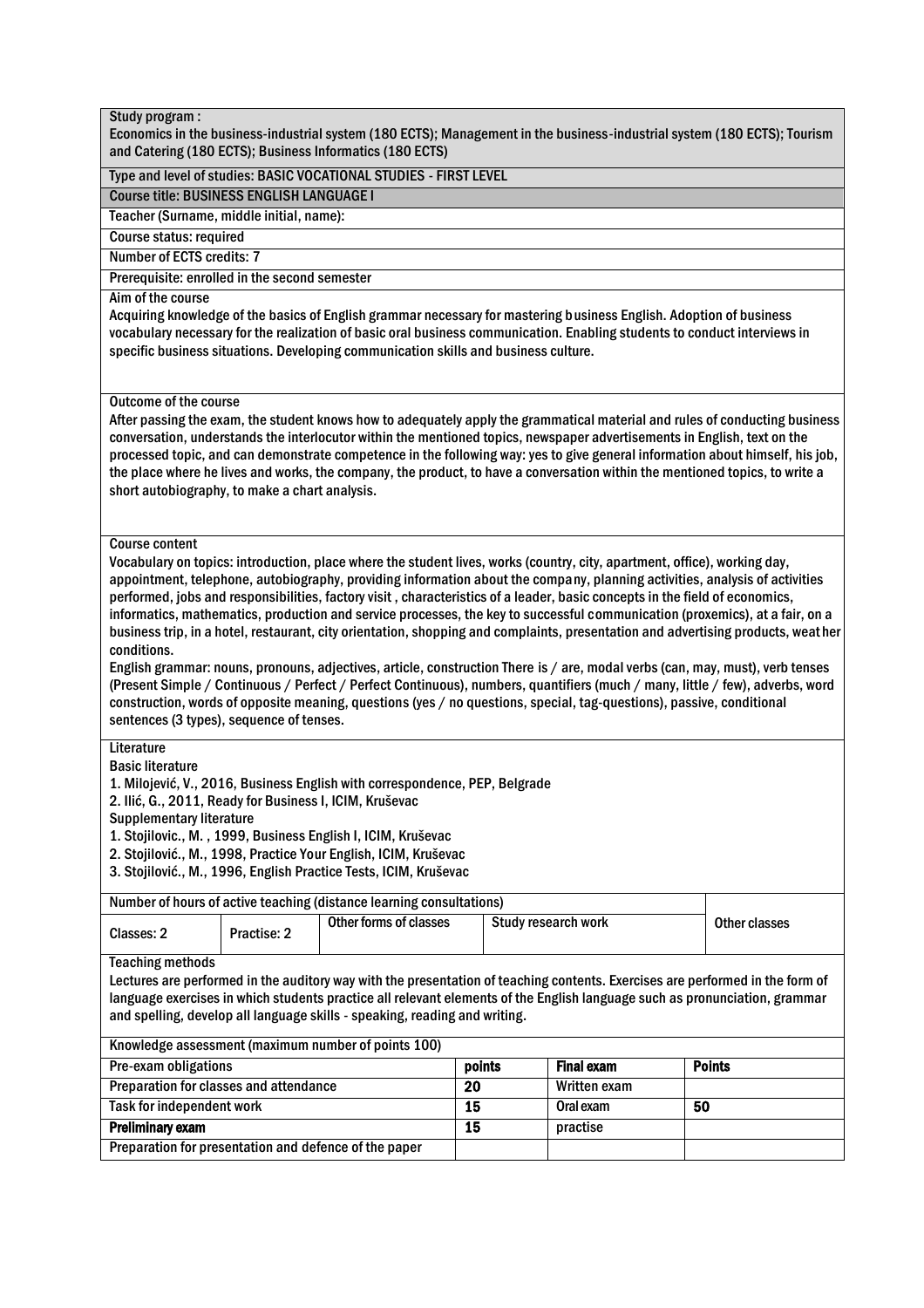| Study program :<br>Economics in the business-industrial system (180 ECTS); Tourism and Catering (180 ECTS); Business Informatics (180 ECTS) |                                                     |  |                               |                   |                                                                                                                                                                                                                                                         |    |               |  |  |  |
|---------------------------------------------------------------------------------------------------------------------------------------------|-----------------------------------------------------|--|-------------------------------|-------------------|---------------------------------------------------------------------------------------------------------------------------------------------------------------------------------------------------------------------------------------------------------|----|---------------|--|--|--|
|                                                                                                                                             |                                                     |  |                               |                   |                                                                                                                                                                                                                                                         |    |               |  |  |  |
| Type and level of studies: BASIC VOCATIONAL STUDIES - FIRST LEVEL                                                                           |                                                     |  |                               |                   |                                                                                                                                                                                                                                                         |    |               |  |  |  |
| <b>Course title: BASICS OF ACCOUNTING</b>                                                                                                   |                                                     |  |                               |                   |                                                                                                                                                                                                                                                         |    |               |  |  |  |
| Teacher (Surname, middle initial, name):                                                                                                    |                                                     |  |                               |                   |                                                                                                                                                                                                                                                         |    |               |  |  |  |
| Course status: required                                                                                                                     |                                                     |  |                               |                   |                                                                                                                                                                                                                                                         |    |               |  |  |  |
| Number of ECTS credits: 8                                                                                                                   |                                                     |  |                               |                   |                                                                                                                                                                                                                                                         |    |               |  |  |  |
| Prerequisite: Enrolled in the third semester                                                                                                |                                                     |  |                               |                   |                                                                                                                                                                                                                                                         |    |               |  |  |  |
|                                                                                                                                             |                                                     |  |                               |                   | Aim of the course: Acquiring knowledge in the field of accounting in economic financial institutions, as well as at other levels                                                                                                                        |    |               |  |  |  |
|                                                                                                                                             |                                                     |  |                               |                   | of the organization through the study of the theory, organization and methodology of accounting.                                                                                                                                                        |    |               |  |  |  |
|                                                                                                                                             |                                                     |  |                               |                   |                                                                                                                                                                                                                                                         |    |               |  |  |  |
|                                                                                                                                             |                                                     |  |                               |                   |                                                                                                                                                                                                                                                         |    |               |  |  |  |
|                                                                                                                                             |                                                     |  |                               |                   | Outcome of the course: After passing the exam, the student knows the accounting principles and principles of accounting,<br>understands the organizational structure of accounting and can demonstrate the ability to create a balance sheet of a small |    |               |  |  |  |
| business.                                                                                                                                   |                                                     |  |                               |                   |                                                                                                                                                                                                                                                         |    |               |  |  |  |
|                                                                                                                                             |                                                     |  |                               |                   |                                                                                                                                                                                                                                                         |    |               |  |  |  |
| <b>Course content</b>                                                                                                                       |                                                     |  |                               |                   |                                                                                                                                                                                                                                                         |    |               |  |  |  |
|                                                                                                                                             |                                                     |  |                               |                   | Theoretical classes: The concept, role and importance of accounting, historical aspects of accounting development,                                                                                                                                      |    |               |  |  |  |
|                                                                                                                                             |                                                     |  |                               |                   | organizational structure of accounting, accounting principles and principles, operational records, company assets, sources of                                                                                                                           |    |               |  |  |  |
|                                                                                                                                             |                                                     |  |                               |                   | funds, sources of non-operating funds, income and expenses, calculation of costs and effects in production, balance sheet                                                                                                                               |    |               |  |  |  |
|                                                                                                                                             |                                                     |  |                               |                   | and income statement, systematic and chronological records, accounting treatment of fixed assets, chart of accounts and                                                                                                                                 |    |               |  |  |  |
|                                                                                                                                             |                                                     |  |                               |                   | chart of accounts, specifics of accounting of manufacturing companies, specifics of accounting of trade companies,                                                                                                                                      |    |               |  |  |  |
|                                                                                                                                             |                                                     |  |                               |                   | bookkeeping of foreign economic exchange, fund accounting and public sector accounting.                                                                                                                                                                 |    |               |  |  |  |
| <b>Practical teaching:</b>                                                                                                                  |                                                     |  |                               |                   |                                                                                                                                                                                                                                                         |    |               |  |  |  |
|                                                                                                                                             |                                                     |  |                               |                   | Closer explanation of topics from lectures and checking students' knowledge on certain topics. Realization of practical                                                                                                                                 |    |               |  |  |  |
|                                                                                                                                             |                                                     |  |                               |                   | seminar work on the topic: Balance sheet and income statement of a specific company. Consultations during the preparation,                                                                                                                              |    |               |  |  |  |
|                                                                                                                                             |                                                     |  |                               |                   | presentation and defence of seminar papers. Evaluation and analysis of realized teaching. Preparation and implementation of                                                                                                                             |    |               |  |  |  |
| the preliminary exam and preparation for the exam.                                                                                          |                                                     |  |                               |                   |                                                                                                                                                                                                                                                         |    |               |  |  |  |
|                                                                                                                                             |                                                     |  |                               |                   |                                                                                                                                                                                                                                                         |    |               |  |  |  |
| Literature:                                                                                                                                 |                                                     |  |                               |                   |                                                                                                                                                                                                                                                         |    |               |  |  |  |
| <b>Basic literature</b>                                                                                                                     |                                                     |  |                               |                   |                                                                                                                                                                                                                                                         |    |               |  |  |  |
| 1. Kljenak-Vojteški D., Pavlović M., Financial Accounting, PEP, Belgrade, 2016.                                                             |                                                     |  |                               |                   |                                                                                                                                                                                                                                                         |    |               |  |  |  |
| <b>Supplementary literature</b><br>1. Mrdović B., Accounting Management, VPŠ, Čačak, 2006                                                   |                                                     |  |                               |                   |                                                                                                                                                                                                                                                         |    |               |  |  |  |
|                                                                                                                                             |                                                     |  |                               |                   |                                                                                                                                                                                                                                                         |    |               |  |  |  |
| Number of hours of active teaching                                                                                                          |                                                     |  |                               |                   |                                                                                                                                                                                                                                                         |    |               |  |  |  |
|                                                                                                                                             |                                                     |  |                               |                   |                                                                                                                                                                                                                                                         |    | Other classes |  |  |  |
| Classes: 3                                                                                                                                  | Practise: 3                                         |  | <b>Other forms of classes</b> |                   | Study research work                                                                                                                                                                                                                                     |    |               |  |  |  |
| <b>Teaching methods</b>                                                                                                                     |                                                     |  |                               |                   |                                                                                                                                                                                                                                                         |    |               |  |  |  |
|                                                                                                                                             |                                                     |  |                               |                   | Lectures are auditory, performed with all students in the amphitheatre, with the help of a video presentation. Exercises are                                                                                                                            |    |               |  |  |  |
|                                                                                                                                             |                                                     |  |                               |                   | performed in groups of students in the auditorium, of the following type: 1. classroom, where certain topics from the lecture                                                                                                                           |    |               |  |  |  |
|                                                                                                                                             |                                                     |  |                               |                   | are explained, instructions are given for the preparation of a seminar paper; 2. consultative, within which consultations are                                                                                                                           |    |               |  |  |  |
|                                                                                                                                             |                                                     |  |                               |                   | conducted for the preparation of seminar papers; 3. demonstrative, for the presentation and public defence of seminar papers                                                                                                                            |    |               |  |  |  |
| by students.                                                                                                                                |                                                     |  |                               |                   |                                                                                                                                                                                                                                                         |    |               |  |  |  |
|                                                                                                                                             | Knowledge assessment (maximum number of points 100) |  |                               |                   |                                                                                                                                                                                                                                                         |    |               |  |  |  |
| Pre-exam obligations                                                                                                                        |                                                     |  | <b>Points</b>                 | <b>Final exam</b> |                                                                                                                                                                                                                                                         |    | points        |  |  |  |
| Preparation and attendance of classes                                                                                                       |                                                     |  | 20                            | Written exam      |                                                                                                                                                                                                                                                         | 50 |               |  |  |  |
| <b>Practical seminar work</b>                                                                                                               |                                                     |  | $\overline{15}$               | Oral exam         |                                                                                                                                                                                                                                                         |    |               |  |  |  |
| <b>Preliminary exam</b>                                                                                                                     |                                                     |  | $\overline{15}$               | practise          |                                                                                                                                                                                                                                                         |    |               |  |  |  |
| Preparation for presentation and defence                                                                                                    |                                                     |  |                               |                   |                                                                                                                                                                                                                                                         |    |               |  |  |  |
| of the paper                                                                                                                                |                                                     |  |                               |                   |                                                                                                                                                                                                                                                         |    |               |  |  |  |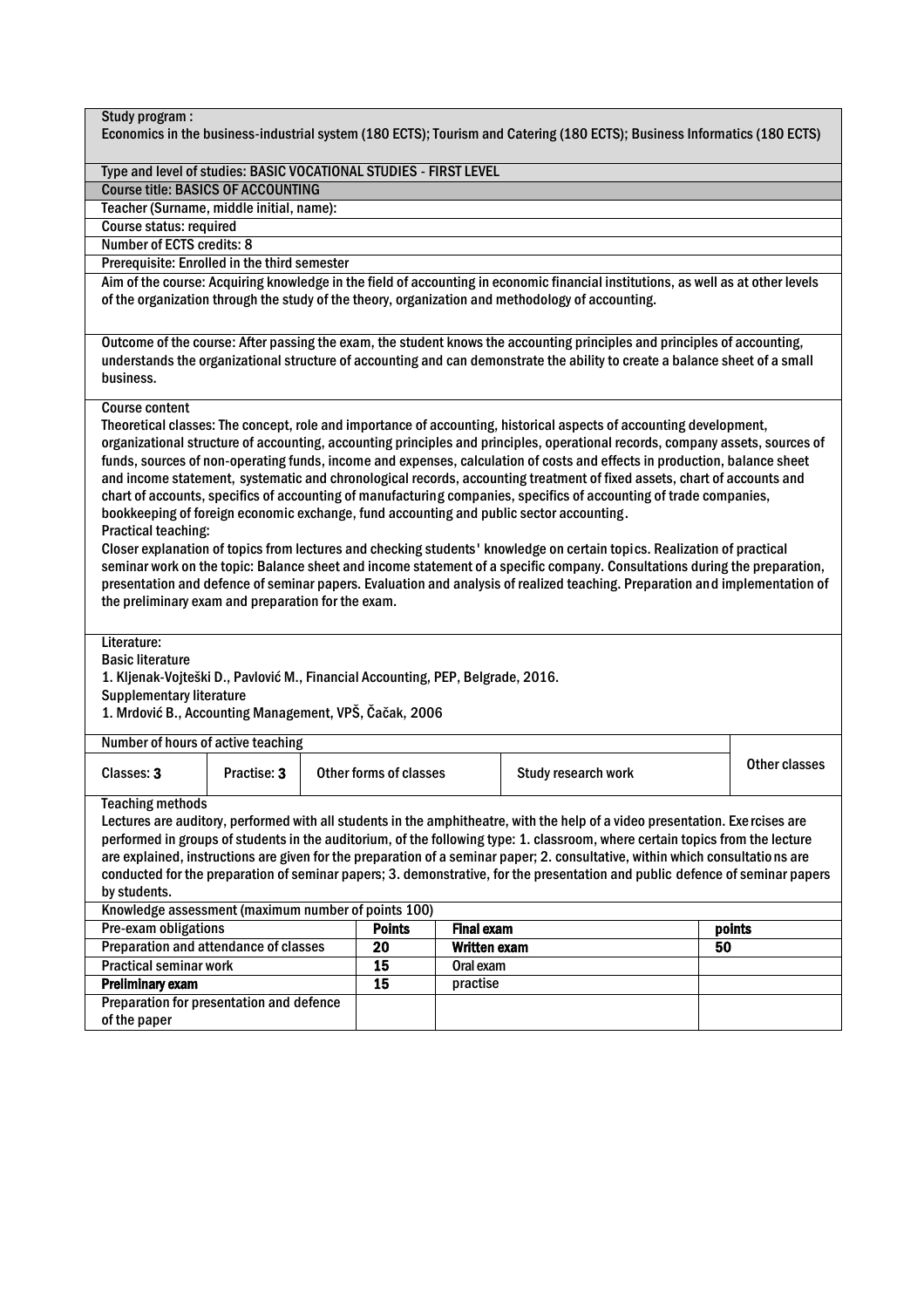**Economics in the business-industrial system (180 ECTS); Management in the business-industrial system (180 ECTS); Business Informatics (180 ECTS)**

# Type and level of studies: **BASIC VOCATIONAL STUDIES - FIRST LEVEL**

Course title: **OPTIMIZATION MODELS**

**Teacher (Surname, middle initial, name):**

Course status: **required** 

Number of ECTS credits: 7

# Prerequisite: enrolled in the third semester and passed the exam in Business Statistics

# Aim of the course

The goal is to get students acquainted by selecting methods and techniques of operational research to find alternative solutions to certain problems in professional work.

# **Outcome of the course**

After passing the exam, the student *knows* the possibilities and limitations of applying a selection of operational research methods, *understands* the role of methods and techniques of operational research in the process of solving specific problems, *can demonstrate* the ability to apply selected methods of operational research (network planning, CPM).

# **Course content**

*Theoretical classes:*

Mathematical models - target functions and constraints, linear programming, types and software support, task scheduling problems - operations, transport problems, nonlinear programming capabilities and benefits, network planning - CPM and PERT - time / cost with software support, inventory models, queues, machine replacement optimization model, simulation models with appropriate software support, basics of multicriteria optimization. *Practical teaching:*

Making assignments that belong to the topic done in the lectures. Practical training of students for the use of available software for the studied areas in management tasks: for statistical problem analysis (Excel, and software available on the Internet), for linear programming, transport problem and scheduling model as well as for multicriteria optimization methods (AHP and ELECTRA). Evaluation and analysis of realized teaching. Preparation and implementation of the preliminary exam and preparation for the exam.

# **Literature**

Basic literature

1. Lipovac, D, Radoičić M., Letić, D., Optimization models, ICIM, Kruševac 2000.

Supplementary literature

1. Tadic, D. and group of authors, Operational Research, ICIM plus, Kruševac, 2005.

2. Simonović, V., Tadić, D., Milanović, D., Quantitative methods, ICIM plus, Kruševac, 2005.

3. Simonovic, V. and a group of authors, Quantitative methods - a collection of solved problems, ICIM plus, Kruševac, 2006.

4. Jovanović, T., et al., Collection of tasks from quantitative methods, Faculty of Mechanical Engineering, Belgrade, 1996.

| Number of hours of active teaching (distance learning consultations) |                         |                                          |  |               |
|----------------------------------------------------------------------|-------------------------|------------------------------------------|--|---------------|
| Lectures: $2$                                                        | Practical<br>classes: 2 | Other forms of teaching: Study research: |  | Other classes |

#### **Teaching methods**

Lectures are performed auditorily and each thematic unit is explained theoretically and through illustrative examples. Practical classes are auditory and laboratory. Illustrative examples are done in auditory practical classes. Problems are solved in the lab practical classes in the computer lab by using available software packages. Students are divided into smaller groups (up to 5 students in a group) and have the obligation to draft and publicly present four assignments for independent work.

| Knowledge assessment (maximum number of points 100)   |        |                   |        |  |  |  |  |  |
|-------------------------------------------------------|--------|-------------------|--------|--|--|--|--|--|
| <b>Pre-exam obligations</b>                           | points | <b>Final exam</b> | points |  |  |  |  |  |
| Preparation for classes and attendance                | 20     | written exam      | 50     |  |  |  |  |  |
| Two tasks for independent work                        | 20     | oral exam         |        |  |  |  |  |  |
| <b>Preliminary exam</b>                               | 10     | practical         |        |  |  |  |  |  |
| Preparation for presentation and defence of the paper |        |                   |        |  |  |  |  |  |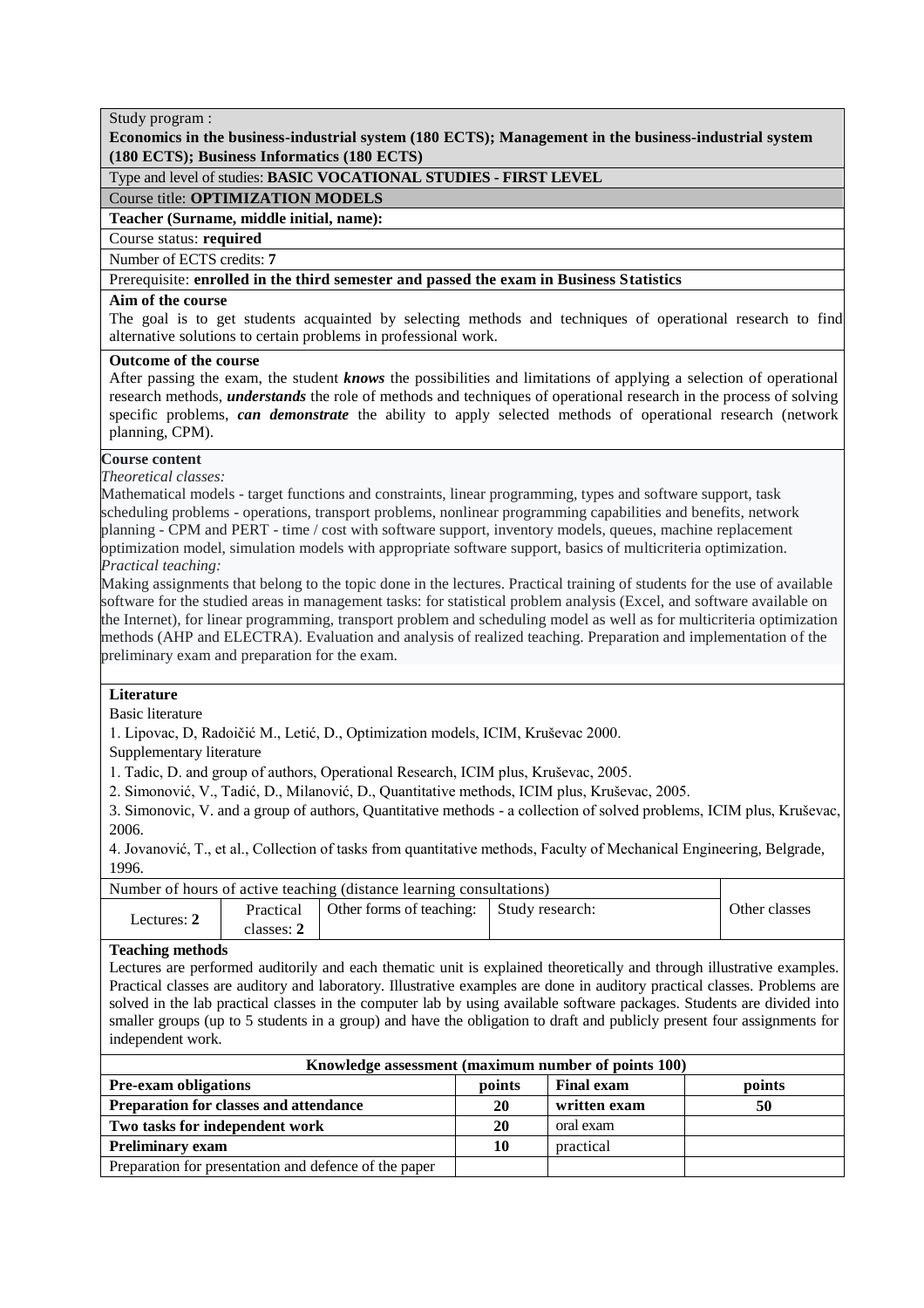# Study program : Economics in the business-industrial system (180 ECTS); Management in the business-industrial system (180 ECTS); Tourism and Catering (180 ECTS); Business Informatics (180 ECTS) Type and level of studies: BASIC VOCATIONAL STUDIES - FIRST LEVEL Course title: BUSINESS ENGLISH II Teacher (Surname, middle initial, name): Course status: required Number of ECTS credits: 7 Prerequisite: enrolled in the third semester and passed the Business English exam Aim of the course Enabling students to read original literature and newspaper articles in the field they are studying. Adoption of professional terminology. Developing students' habits for permanent professional development through reading foreign literature. Introducing students to the basics of business correspondence, and training for writing certain types of business letters. Developing speaking skills - professional conversation. Outcome of the course After passing the exam, the student knows the correct pronunciation and meaning of professional words, the set of professional nouns, the rules of writing business letters, the rules of successful negotiation, to find the necessary informa tion from a longer text, understands texts from the field and business articles, basic types of business letters , inte rlocutor within the above topics and can demonstrate knowledge as follows: to translate the letter of a business partner from English into Serbian, to conduct a conversation on topics, to write a business letter (instruction, offer, order, complaint, reque st for a bank loan, reservation for a stand at the fair). Course content Theoretical classes: Vocabulary: professional terminology in the field of economics, management, business processes, location and structure of the company, e-business, marketing, public relations, statistics, time management, business correspondence, work motivation, decision making, etc. Grammar: plural of professional nouns, corrective work on grammatical categories necessary for the successful writing of business letters Practical teaching: In addition to exercises that additionally include students in the teaching process, there are oral presentations of students in the form of a presentation on the topics of founding a company, regional development, market research. Evaluation a nd analysis of realized teaching. Preparation and implementation of the preliminary exam and preparation for the exam. **Literature** Basic literature 1. Milojević, V., 2016, Business English with correspondence, PEP, Belgrade Supplementary literature 2. Ilić, G., Ready for Business II, ICIM, Kruševac, 2011. 3. Stojilović, M., English Grammar through Exercises, From elementary to intermediate with key, Media print А.Д. Krusevac, 2005 4. Nedeljkovic, D. B.E., Business English Textbook for second year students, ICIM plus, Kruševac, 2004. 5. Badger, I. Everyday Business English. Longman. Haddington, 2003. 6. Duckworth, M. Business Grammar and Practice. OUP. Oxford, 2003. Number of hours of active teaching (distance learning consultations) and the classes of the classes Classes: 2 | Practise: 2 | Other forms of classes | Study research work Teaching methods Lectures are organized in accordance with the communicative and humanistic approach, with students in the centre of attention. Exercises are performed in small groups, and students are organized in groups or pairs, which increases their speaking time and develops a sense of teamwork. Exercises include a public presentation and defence by the student of four tasks for independent work within the teaching content. Knowledge assessment (maximum number of points 100) Pre-exam obligations **points points Final exam points points** Preparation for classes and attendance ī 20 Written exam Two assignments for independent work Ī 20 | Oral exam | 50 **Preliminary exam 10** practice Preparation for presentation and defence of the paper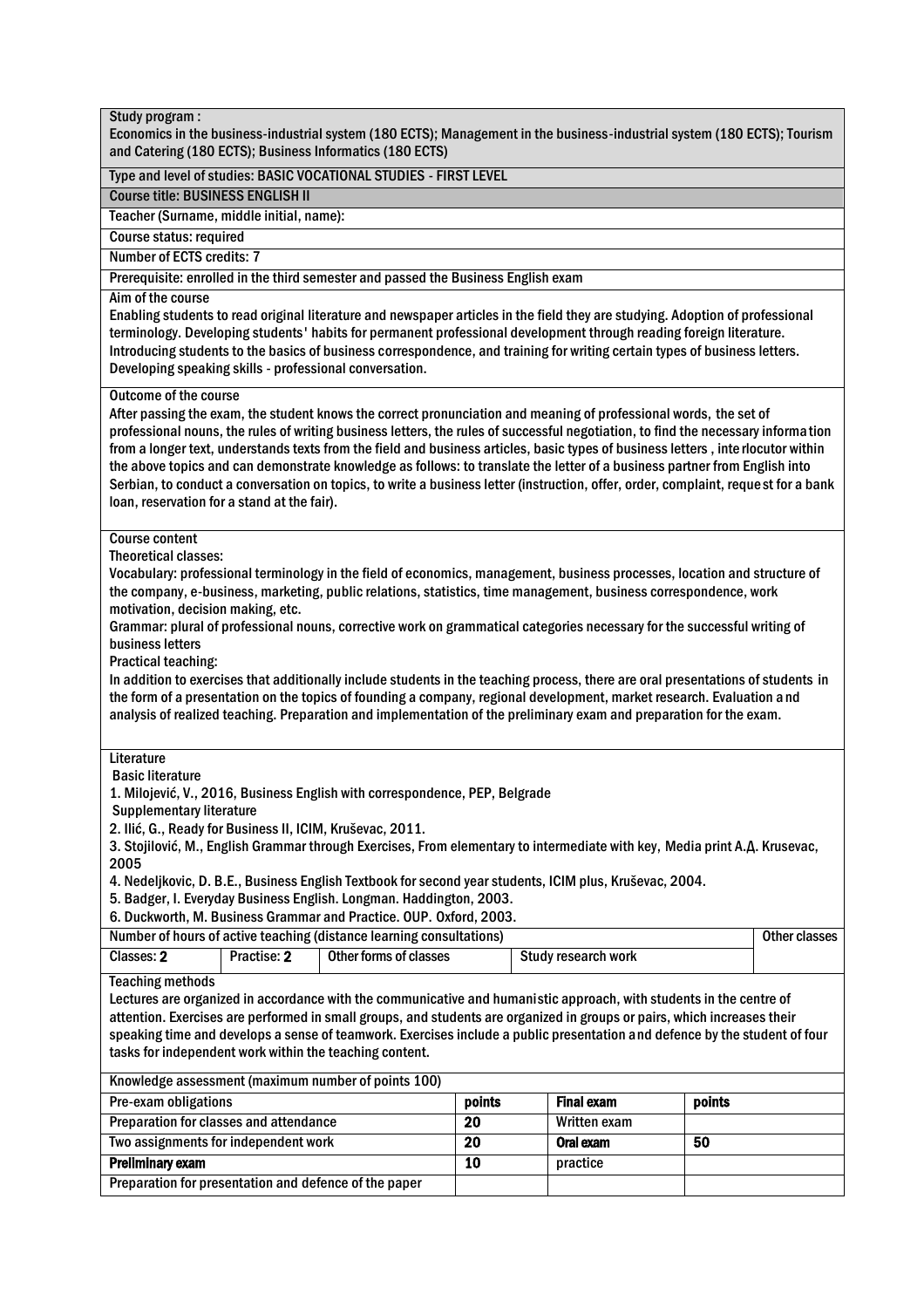| Study program:                                                                                                                                                                                                                                                                                                                                                                                                                                                                                                                                                                                                                                                                                                                                                                                                                                                                                                                                                                                                                                                                                                                                                                                                                                                                                                                                                                                                                                                                                        |                 |                     |    |               |  |
|-------------------------------------------------------------------------------------------------------------------------------------------------------------------------------------------------------------------------------------------------------------------------------------------------------------------------------------------------------------------------------------------------------------------------------------------------------------------------------------------------------------------------------------------------------------------------------------------------------------------------------------------------------------------------------------------------------------------------------------------------------------------------------------------------------------------------------------------------------------------------------------------------------------------------------------------------------------------------------------------------------------------------------------------------------------------------------------------------------------------------------------------------------------------------------------------------------------------------------------------------------------------------------------------------------------------------------------------------------------------------------------------------------------------------------------------------------------------------------------------------------|-----------------|---------------------|----|---------------|--|
| Economics in the business-industrial system (180 ECTS); Management in the business-industrial system (180 ECTS); Tourism<br>and Catering (180 ECTS); Business Informatics (180 ECTS)                                                                                                                                                                                                                                                                                                                                                                                                                                                                                                                                                                                                                                                                                                                                                                                                                                                                                                                                                                                                                                                                                                                                                                                                                                                                                                                  |                 |                     |    |               |  |
| Type and level of studies: BASIC VOCATIONAL STUDIES - FIRST LEVEL                                                                                                                                                                                                                                                                                                                                                                                                                                                                                                                                                                                                                                                                                                                                                                                                                                                                                                                                                                                                                                                                                                                                                                                                                                                                                                                                                                                                                                     |                 |                     |    |               |  |
| <b>Course title: HUMAN RESOURCES MANAGEMENT</b>                                                                                                                                                                                                                                                                                                                                                                                                                                                                                                                                                                                                                                                                                                                                                                                                                                                                                                                                                                                                                                                                                                                                                                                                                                                                                                                                                                                                                                                       |                 |                     |    |               |  |
| Teacher (Surname, middle initial, name):                                                                                                                                                                                                                                                                                                                                                                                                                                                                                                                                                                                                                                                                                                                                                                                                                                                                                                                                                                                                                                                                                                                                                                                                                                                                                                                                                                                                                                                              |                 |                     |    |               |  |
| <b>Course status: elective</b>                                                                                                                                                                                                                                                                                                                                                                                                                                                                                                                                                                                                                                                                                                                                                                                                                                                                                                                                                                                                                                                                                                                                                                                                                                                                                                                                                                                                                                                                        |                 |                     |    |               |  |
| <b>Number of ECTS credits: 8</b>                                                                                                                                                                                                                                                                                                                                                                                                                                                                                                                                                                                                                                                                                                                                                                                                                                                                                                                                                                                                                                                                                                                                                                                                                                                                                                                                                                                                                                                                      |                 |                     |    |               |  |
| Prerequisite: enrolled in the third semester                                                                                                                                                                                                                                                                                                                                                                                                                                                                                                                                                                                                                                                                                                                                                                                                                                                                                                                                                                                                                                                                                                                                                                                                                                                                                                                                                                                                                                                          |                 |                     |    |               |  |
| Aim of the course<br>The goal is to know the work process in cooperation in the possession of jobs, and to master the knowledge in activating<br>associates for successful business execution.                                                                                                                                                                                                                                                                                                                                                                                                                                                                                                                                                                                                                                                                                                                                                                                                                                                                                                                                                                                                                                                                                                                                                                                                                                                                                                        |                 |                     |    |               |  |
| <b>Outcome of the course</b><br>After passing the exam, the student knows about personnel planning and the method of selection, understands the role of the<br>human factor in achieving the goals of the organizational unit, and can demonstrate the ability to develop a plan for the<br>necessary associates.                                                                                                                                                                                                                                                                                                                                                                                                                                                                                                                                                                                                                                                                                                                                                                                                                                                                                                                                                                                                                                                                                                                                                                                     |                 |                     |    |               |  |
| <b>Course content</b><br><b>Theoretical classes:</b><br>Introduction to the subject: basic concepts, components and tasks in the field of human resource management. Job placement<br>process, job description and formation of criteria for selecting the right candidates, planning the necessary staff within<br>organizational units, cooperation in the selection, introduction of new executors in the job, monitoring and evaluation of<br>associates during the execution of work, methods of material and immaterial stimulation of executors, programming<br>innovation of knowledge, creating conditions for improving the quality of working life.<br><b>Practical teaching:</b><br>Panel discussion from the managerial aspect on human resources, basic categories and processes. Creative discussion on<br>managerial aspects of planning, recruitment, selection of human resources. Critical discussions on orientation, staff<br>development and career planning, job evaluation, compensation, health and safety of employees, personnel information<br>system, the role of trade unions and the importance of collective bargaining. Publishing and making practical seminar works<br>on the topic: Human resource management in a particular company. Giving instructions and mentoring during the preparation<br>of seminar papers. Evaluation and analysis of realized teaching. Preparation and implementation of the preliminary exam and<br>final preparation for the exam. |                 |                     |    |               |  |
| Literature<br><b>Basic literature</b><br>1. Petković V., Đokić A., 2016, Human Resources Management, PEP High School, Belgrade<br><b>Supplementary literature</b><br>1. Orlić, R., Personnel Management, Zoran Damnjanović and Sons, Belgrade, 2005.<br>2. Čukić, B., Integrative Human Resource Management, ICIM plus, Kruševac, 2004.<br>3. Bešić M., 2003, Basics of sociology of work - script, VTŠIM, Kruševac                                                                                                                                                                                                                                                                                                                                                                                                                                                                                                                                                                                                                                                                                                                                                                                                                                                                                                                                                                                                                                                                                   |                 |                     |    |               |  |
| Number of hours of active teaching (distance learning consultations)                                                                                                                                                                                                                                                                                                                                                                                                                                                                                                                                                                                                                                                                                                                                                                                                                                                                                                                                                                                                                                                                                                                                                                                                                                                                                                                                                                                                                                  |                 |                     |    |               |  |
| Other forms of classes<br>Practise: 3<br>Classes: 3                                                                                                                                                                                                                                                                                                                                                                                                                                                                                                                                                                                                                                                                                                                                                                                                                                                                                                                                                                                                                                                                                                                                                                                                                                                                                                                                                                                                                                                   |                 | Study research work |    | Other classes |  |
| <b>Teaching methods</b><br>Lectures are performed in the auditory way with the presentation of teaching contents. Exercises are performed: 1.<br>discussional, for critical, creative and panel discussions; 2. consultative, for mentoring during the preparation of seminar<br>papers, 3. demonstrative, for the presentation and defence of seminar papers.                                                                                                                                                                                                                                                                                                                                                                                                                                                                                                                                                                                                                                                                                                                                                                                                                                                                                                                                                                                                                                                                                                                                        |                 |                     |    |               |  |
| Knowledge assessment (maximum number of points 100)                                                                                                                                                                                                                                                                                                                                                                                                                                                                                                                                                                                                                                                                                                                                                                                                                                                                                                                                                                                                                                                                                                                                                                                                                                                                                                                                                                                                                                                   |                 |                     |    |               |  |
| Pre-exam obligations                                                                                                                                                                                                                                                                                                                                                                                                                                                                                                                                                                                                                                                                                                                                                                                                                                                                                                                                                                                                                                                                                                                                                                                                                                                                                                                                                                                                                                                                                  | points          | <b>Final exam</b>   |    | points        |  |
| Preparation for classes and attendance                                                                                                                                                                                                                                                                                                                                                                                                                                                                                                                                                                                                                                                                                                                                                                                                                                                                                                                                                                                                                                                                                                                                                                                                                                                                                                                                                                                                                                                                | $\overline{20}$ | written exam        | 50 |               |  |
| <b>Practical seminar work</b>                                                                                                                                                                                                                                                                                                                                                                                                                                                                                                                                                                                                                                                                                                                                                                                                                                                                                                                                                                                                                                                                                                                                                                                                                                                                                                                                                                                                                                                                         | $\overline{15}$ | oral exam           |    |               |  |
| <b>Preliminary exam</b>                                                                                                                                                                                                                                                                                                                                                                                                                                                                                                                                                                                                                                                                                                                                                                                                                                                                                                                                                                                                                                                                                                                                                                                                                                                                                                                                                                                                                                                                               | 15              | practical           |    |               |  |
| Preparation for presentation and defence of the paper                                                                                                                                                                                                                                                                                                                                                                                                                                                                                                                                                                                                                                                                                                                                                                                                                                                                                                                                                                                                                                                                                                                                                                                                                                                                                                                                                                                                                                                 |                 |                     |    |               |  |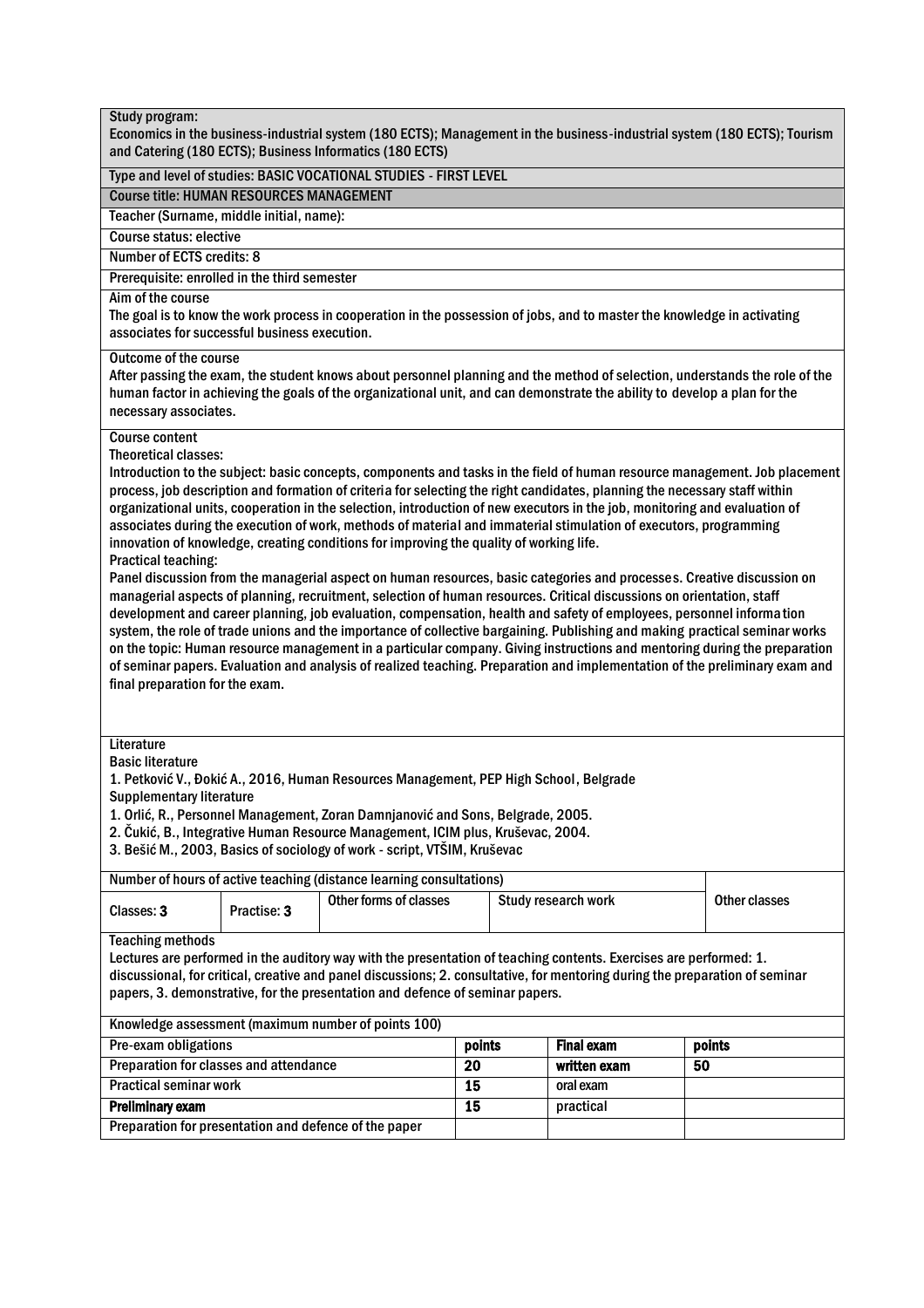| Study program:                                                                                                                  |                                                                                                                      |                   |                      |  |  |
|---------------------------------------------------------------------------------------------------------------------------------|----------------------------------------------------------------------------------------------------------------------|-------------------|----------------------|--|--|
| Economics in the business-industrial system (180 ECTS); Management in the business-industrial system (180 ECTS);                |                                                                                                                      |                   |                      |  |  |
| Tourism and Catering (180 ECTS);                                                                                                |                                                                                                                      |                   |                      |  |  |
| Type and level of studies: BASIC VOCATIONAL STUDIES - FIRST LEVEL                                                               |                                                                                                                      |                   |                      |  |  |
| <b>Course title: BUSINESS LAW</b>                                                                                               |                                                                                                                      |                   |                      |  |  |
| Teacher (Surname, middle initial, name):                                                                                        |                                                                                                                      |                   |                      |  |  |
| <b>Course status: required</b>                                                                                                  |                                                                                                                      |                   |                      |  |  |
| Number of ECTS credits: 8                                                                                                       |                                                                                                                      |                   |                      |  |  |
| Prerequisite: Enrolled IV semester, completed course and passed pre-examination obligations                                     |                                                                                                                      |                   |                      |  |  |
| Aim of the course                                                                                                               |                                                                                                                      |                   |                      |  |  |
| Acquiring of the basics of civil, real and obligation law as an introduction to business law to facilitate the acquiring of the |                                                                                                                      |                   |                      |  |  |
| basics of company law (establishment, operation and termination of businesses), as well as contracts in the economy,            |                                                                                                                      |                   |                      |  |  |
| through special attention to detailed processing of contracts in the economy and matter securities due to the exceptional       |                                                                                                                      |                   |                      |  |  |
| importance that these institutes have on the economic system.                                                                   |                                                                                                                      |                   |                      |  |  |
| <b>Outcome of the course</b>                                                                                                    |                                                                                                                      |                   |                      |  |  |
| After passing the exam, the student acquires basic knowledge that will enable involvement in the business of domestic and       |                                                                                                                      |                   |                      |  |  |
| foreign legal entities.                                                                                                         |                                                                                                                      |                   |                      |  |  |
| <b>Course content</b>                                                                                                           |                                                                                                                      |                   |                      |  |  |
| Theoretical classes: Subjectivity of individuals and legal entities; Basis of real and obligation law; Establishment and        |                                                                                                                      |                   |                      |  |  |
| operation of companies; Connecting companies; Manner of termination of companies through liquidation and bankruptcy;            |                                                                                                                      |                   |                      |  |  |
| Goods trade contract through which the realization of trade in goods and services, technology, industrial and intellectual      |                                                                                                                      |                   |                      |  |  |
| property, foreign investments, as well as securities with special reference to the bill of exchange and check.                  |                                                                                                                      |                   |                      |  |  |
| Practical classes: Getting acquainted with the essential elements of the matter listed in the content of the subject,           |                                                                                                                      |                   |                      |  |  |
| especially in the form of legal workshops where the founding acts of companies are presented and drafted, their changes are     |                                                                                                                      |                   |                      |  |  |
| made, business contracts are concluded and bills of exchange are drawn up and filled out. Preparation of colloquia and          |                                                                                                                      |                   |                      |  |  |
| exams. Evaluation of realized teaching and analysis of its results.                                                             |                                                                                                                      |                   |                      |  |  |
|                                                                                                                                 | Literature:                                                                                                          |                   |                      |  |  |
| Galjak I., (2016), Business Law, College of Business Economics and Entrepreneurship, Belgrade.                                  |                                                                                                                      |                   |                      |  |  |
| Number of hours of active teaching:                                                                                             | Theoretical teaching: 3                                                                                              |                   | Practical classes: 3 |  |  |
| <b>Teaching methods</b>                                                                                                         |                                                                                                                      |                   |                      |  |  |
|                                                                                                                                 | The lectures are auditory and are realized with the help of a video presentation. Exercises are: 1. classroom, where |                   |                      |  |  |
| seminar papers are published and instructions for their implementation are given; 2. demonstration, where students              |                                                                                                                      |                   |                      |  |  |
| get acquainted with management in specific business systems. 3. consultative, where consultations are performed                 |                                                                                                                      |                   |                      |  |  |
| during the preparation of seminar papers; 4. demonstrative, where seminar papers are presented and publicly                     |                                                                                                                      |                   |                      |  |  |
| defended.                                                                                                                       |                                                                                                                      |                   |                      |  |  |
| Knowledge assessment (maximum number of points 100)                                                                             |                                                                                                                      |                   |                      |  |  |
| Pre-exam obligations                                                                                                            | points                                                                                                               | <b>Final exam</b> | points               |  |  |
| activities during lecture                                                                                                       | $\overline{20}$                                                                                                      | written exam      | 50                   |  |  |
| preliminary exam-the first                                                                                                      | 15                                                                                                                   | oral exam         |                      |  |  |
| preliminary exam -the second                                                                                                    | 15                                                                                                                   | practical         |                      |  |  |
|                                                                                                                                 |                                                                                                                      |                   |                      |  |  |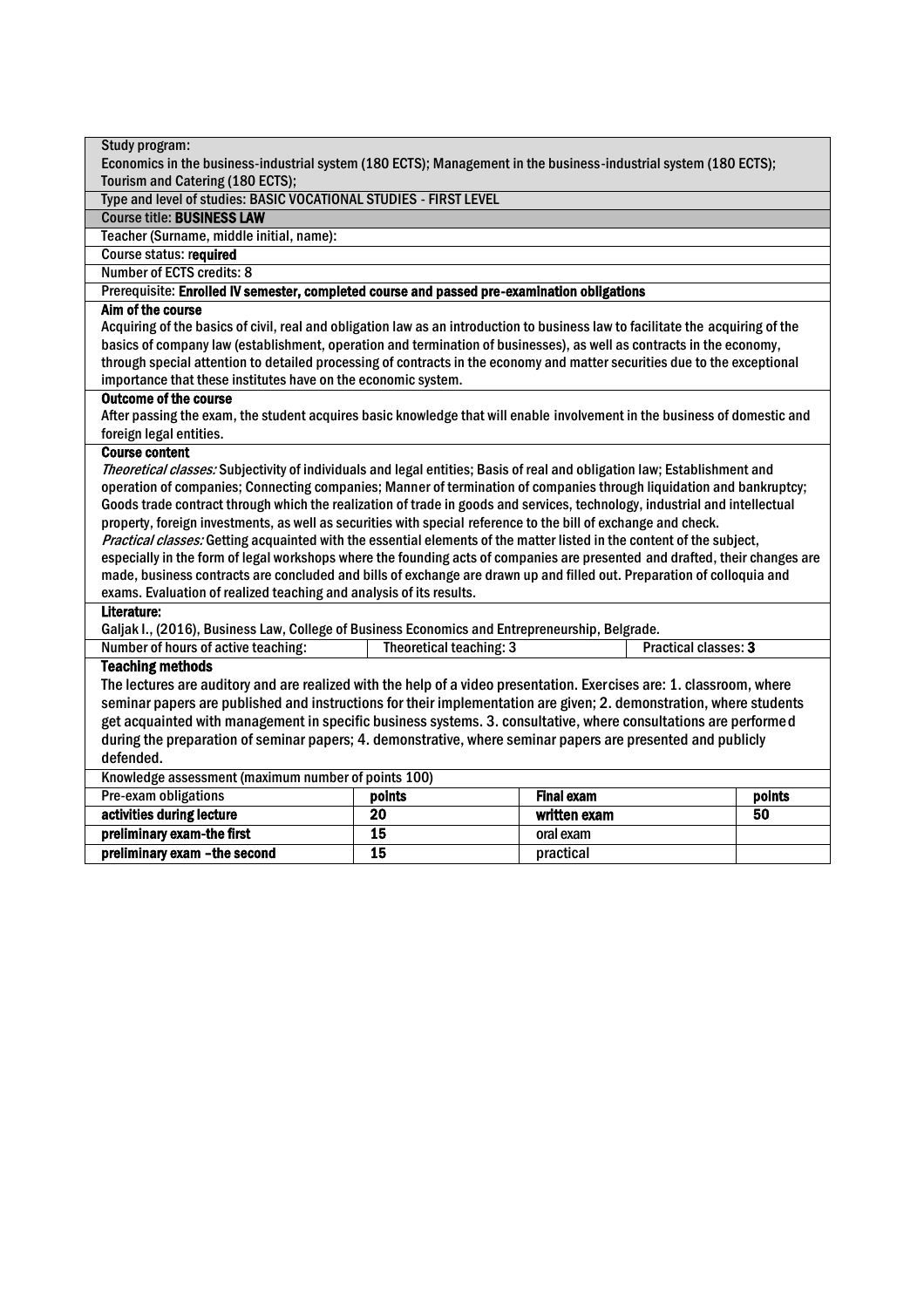| <b>Studying programme:</b><br>Economics in a business-industrial system (180 ESPB); Management in the business-industrial system (180 ESPB); Tourism<br>and Catering (180 ESPB); Business Information Technology (180 ESPB)                                                                                                                                                                                                                                                                                                                                                                                                                                                                                                                                                                                                                                                                                                                                                                                                                                                                                                                                                                                                                                                                                                                                 |            |                                                                                                                          |                 |  |                   |    |               |
|-------------------------------------------------------------------------------------------------------------------------------------------------------------------------------------------------------------------------------------------------------------------------------------------------------------------------------------------------------------------------------------------------------------------------------------------------------------------------------------------------------------------------------------------------------------------------------------------------------------------------------------------------------------------------------------------------------------------------------------------------------------------------------------------------------------------------------------------------------------------------------------------------------------------------------------------------------------------------------------------------------------------------------------------------------------------------------------------------------------------------------------------------------------------------------------------------------------------------------------------------------------------------------------------------------------------------------------------------------------|------------|--------------------------------------------------------------------------------------------------------------------------|-----------------|--|-------------------|----|---------------|
|                                                                                                                                                                                                                                                                                                                                                                                                                                                                                                                                                                                                                                                                                                                                                                                                                                                                                                                                                                                                                                                                                                                                                                                                                                                                                                                                                             |            | Kind and level of studies: BASIC VOCATIONAL STUDIES - THE FIRST LEVEL                                                    |                 |  |                   |    |               |
| <b>Course title: COMMUNICATION TECHNOLOGIES</b>                                                                                                                                                                                                                                                                                                                                                                                                                                                                                                                                                                                                                                                                                                                                                                                                                                                                                                                                                                                                                                                                                                                                                                                                                                                                                                             |            |                                                                                                                          |                 |  |                   |    |               |
| Teacher (Surname, middle initial, name):                                                                                                                                                                                                                                                                                                                                                                                                                                                                                                                                                                                                                                                                                                                                                                                                                                                                                                                                                                                                                                                                                                                                                                                                                                                                                                                    |            |                                                                                                                          |                 |  |                   |    |               |
| <b>Course status: elective</b>                                                                                                                                                                                                                                                                                                                                                                                                                                                                                                                                                                                                                                                                                                                                                                                                                                                                                                                                                                                                                                                                                                                                                                                                                                                                                                                              |            |                                                                                                                          |                 |  |                   |    |               |
| Number of ECTS credits: 8                                                                                                                                                                                                                                                                                                                                                                                                                                                                                                                                                                                                                                                                                                                                                                                                                                                                                                                                                                                                                                                                                                                                                                                                                                                                                                                                   |            |                                                                                                                          |                 |  |                   |    |               |
|                                                                                                                                                                                                                                                                                                                                                                                                                                                                                                                                                                                                                                                                                                                                                                                                                                                                                                                                                                                                                                                                                                                                                                                                                                                                                                                                                             |            | Prerequisite: chosen elective course and enrolled in the third semester                                                  |                 |  |                   |    |               |
| Aim of the course                                                                                                                                                                                                                                                                                                                                                                                                                                                                                                                                                                                                                                                                                                                                                                                                                                                                                                                                                                                                                                                                                                                                                                                                                                                                                                                                           |            | The goal is for students to master the knowledge that enables them to convey messages to associates in a quality manner. |                 |  |                   |    |               |
| <b>Outcome of the course</b>                                                                                                                                                                                                                                                                                                                                                                                                                                                                                                                                                                                                                                                                                                                                                                                                                                                                                                                                                                                                                                                                                                                                                                                                                                                                                                                                |            | After passing the exam, the student knows about modelling and communication networks, understands the role of            |                 |  |                   |    |               |
| communication in achieving business functions, and can demonstrate verbal communication with an associate.<br><b>Course content</b><br>Theoretical classes:<br>Communication as a transfer of information and data, man as a thinker - an actor in the communication process, basic and complex<br>model of communication, modalities of communication - verbal and nonverbal, written and oral, communication disorders, types of<br>communication networks, correlations between organizational structure and communication network, articulation point in the<br>communication network, means of communication classic and electronic, tele - conferences with computer support.<br>Practical teaching:<br>Renewal of topics with Closer explanation of the content from the lectures, checking the students' knowledge on certain<br>topics. Panel discussion on business communication topics. Realization of two seminar papers in the field covered in lectures.<br>Consultations during the preparation, presentation and defence of seminar papers. Evaluation and analysis of realized<br>teaching. Preparation and implementation of the preliminary exam and preparation for the exam.<br><b>Literature</b><br><b>Basic literature</b><br>1. Nikolić, Z., 2005, Communication Technologies, ICIM +, Kruševac<br><b>Supplementary literature</b> |            |                                                                                                                          |                 |  |                   |    |               |
|                                                                                                                                                                                                                                                                                                                                                                                                                                                                                                                                                                                                                                                                                                                                                                                                                                                                                                                                                                                                                                                                                                                                                                                                                                                                                                                                                             |            | 2. Levi, S., Media Management, Faculty of International Management, Belgrade, 2002.                                      |                 |  |                   |    |               |
|                                                                                                                                                                                                                                                                                                                                                                                                                                                                                                                                                                                                                                                                                                                                                                                                                                                                                                                                                                                                                                                                                                                                                                                                                                                                                                                                                             |            | Number of classes of active teaching (distance learning consultations)                                                   |                 |  |                   |    |               |
| Lectures: 3                                                                                                                                                                                                                                                                                                                                                                                                                                                                                                                                                                                                                                                                                                                                                                                                                                                                                                                                                                                                                                                                                                                                                                                                                                                                                                                                                 | classes: 3 | Practical Other forms of teaching: Study research:                                                                       |                 |  |                   |    | Other classes |
| <b>Teaching methods</b><br>Lectures are auditory, performed with all students in the amphitheatre, and accompanied by video presentations. Exercises are<br>performed in groups of students in the auditorium, as: 1. auditory, where certain topics from the lecture are explained, instructions are<br>given for the preparation of a seminar paper; 2. consultative, within which consultations are conducted for the preparation of seminar<br>papers; 3. demonstrative, for the presentation and public defence of seminar papers by students.                                                                                                                                                                                                                                                                                                                                                                                                                                                                                                                                                                                                                                                                                                                                                                                                         |            |                                                                                                                          |                 |  |                   |    |               |
|                                                                                                                                                                                                                                                                                                                                                                                                                                                                                                                                                                                                                                                                                                                                                                                                                                                                                                                                                                                                                                                                                                                                                                                                                                                                                                                                                             |            | Knowledge assessment (maximum number of points 100)                                                                      |                 |  |                   |    |               |
| Pre-exam obligations                                                                                                                                                                                                                                                                                                                                                                                                                                                                                                                                                                                                                                                                                                                                                                                                                                                                                                                                                                                                                                                                                                                                                                                                                                                                                                                                        |            |                                                                                                                          | points          |  | <b>Final exam</b> |    | points        |
| <b>Preparation for classes and attendance</b>                                                                                                                                                                                                                                                                                                                                                                                                                                                                                                                                                                                                                                                                                                                                                                                                                                                                                                                                                                                                                                                                                                                                                                                                                                                                                                               |            |                                                                                                                          | 20              |  | written exam      | 50 |               |
| <b>Theoretical seminar paper</b>                                                                                                                                                                                                                                                                                                                                                                                                                                                                                                                                                                                                                                                                                                                                                                                                                                                                                                                                                                                                                                                                                                                                                                                                                                                                                                                            |            |                                                                                                                          | 15              |  | oral exam         |    |               |
| <b>Preliminary exam</b>                                                                                                                                                                                                                                                                                                                                                                                                                                                                                                                                                                                                                                                                                                                                                                                                                                                                                                                                                                                                                                                                                                                                                                                                                                                                                                                                     |            |                                                                                                                          | $\overline{15}$ |  | practical         |    |               |
| Preparation for presentation and defence of the paper                                                                                                                                                                                                                                                                                                                                                                                                                                                                                                                                                                                                                                                                                                                                                                                                                                                                                                                                                                                                                                                                                                                                                                                                                                                                                                       |            |                                                                                                                          |                 |  |                   |    |               |
|                                                                                                                                                                                                                                                                                                                                                                                                                                                                                                                                                                                                                                                                                                                                                                                                                                                                                                                                                                                                                                                                                                                                                                                                                                                                                                                                                             |            |                                                                                                                          |                 |  |                   |    |               |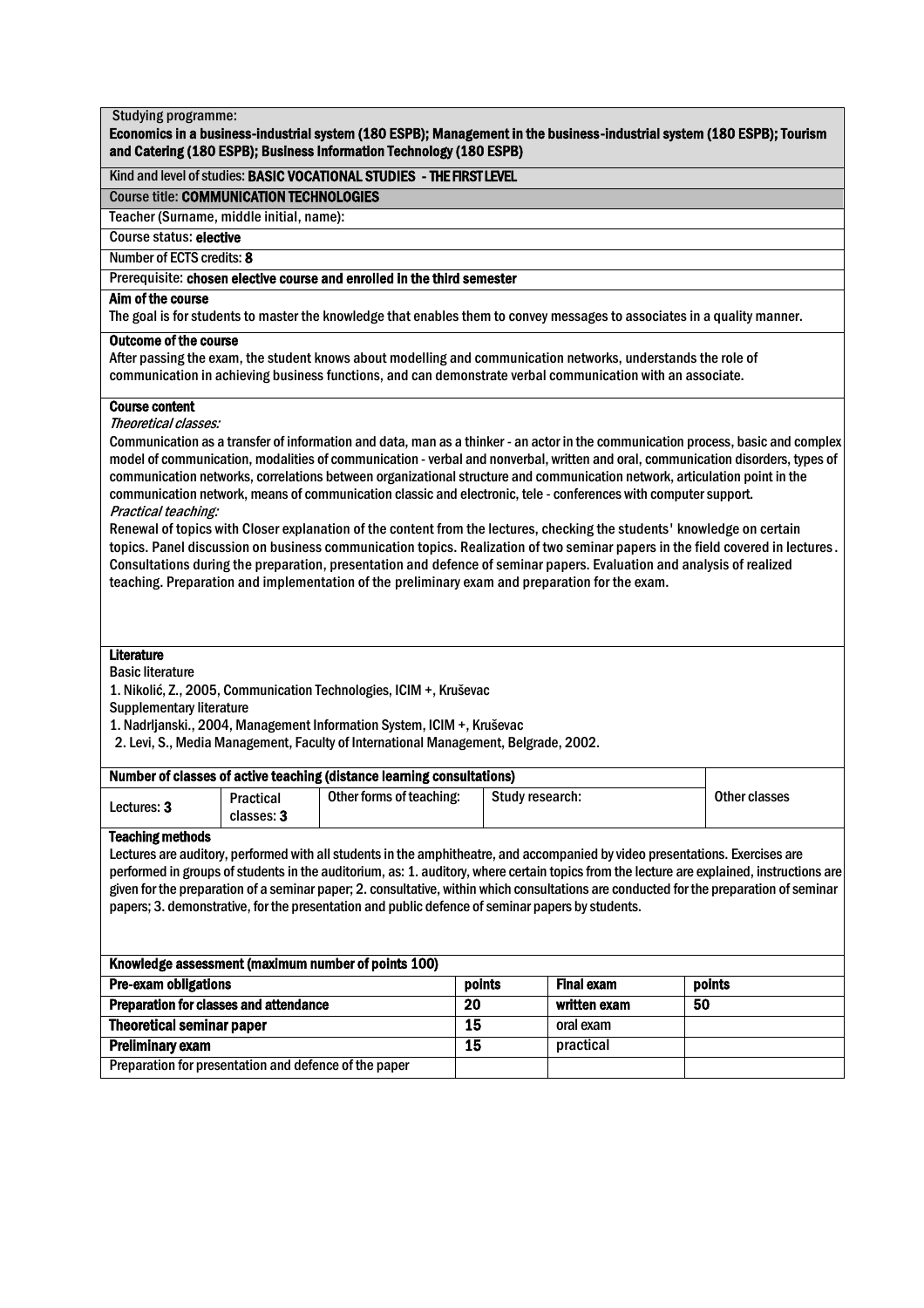| Study program:<br>Economics in the business-industrial system (180 ECTS); Management in the business-industrial system (180 ECTS);<br>Business Informatics (180 ECTS); Tourism and Catering (180 ESPB);                                                                                                                                                                                                                                                                                                                                                                                                                                                                                                                                                                                                                                                                                                                                                                                                  |                         |                                                                      |          |  |                                                                                                                                                                                                                                               |  |               |
|----------------------------------------------------------------------------------------------------------------------------------------------------------------------------------------------------------------------------------------------------------------------------------------------------------------------------------------------------------------------------------------------------------------------------------------------------------------------------------------------------------------------------------------------------------------------------------------------------------------------------------------------------------------------------------------------------------------------------------------------------------------------------------------------------------------------------------------------------------------------------------------------------------------------------------------------------------------------------------------------------------|-------------------------|----------------------------------------------------------------------|----------|--|-----------------------------------------------------------------------------------------------------------------------------------------------------------------------------------------------------------------------------------------------|--|---------------|
|                                                                                                                                                                                                                                                                                                                                                                                                                                                                                                                                                                                                                                                                                                                                                                                                                                                                                                                                                                                                          |                         | Type and level of studies: BASIC VOCATIONAL STUDIES - FIRST LEVEL    |          |  |                                                                                                                                                                                                                                               |  |               |
| <b>Course title: INFORMATION SYSTEMS</b>                                                                                                                                                                                                                                                                                                                                                                                                                                                                                                                                                                                                                                                                                                                                                                                                                                                                                                                                                                 |                         |                                                                      |          |  |                                                                                                                                                                                                                                               |  |               |
| Teacher (Surname, middle initial, name):                                                                                                                                                                                                                                                                                                                                                                                                                                                                                                                                                                                                                                                                                                                                                                                                                                                                                                                                                                 |                         |                                                                      |          |  |                                                                                                                                                                                                                                               |  |               |
| <b>Course status: required</b>                                                                                                                                                                                                                                                                                                                                                                                                                                                                                                                                                                                                                                                                                                                                                                                                                                                                                                                                                                           |                         |                                                                      |          |  |                                                                                                                                                                                                                                               |  |               |
| Number of ECTS credits: 7                                                                                                                                                                                                                                                                                                                                                                                                                                                                                                                                                                                                                                                                                                                                                                                                                                                                                                                                                                                |                         |                                                                      |          |  |                                                                                                                                                                                                                                               |  |               |
| Prerequisite: enrolled in the fourth semester                                                                                                                                                                                                                                                                                                                                                                                                                                                                                                                                                                                                                                                                                                                                                                                                                                                                                                                                                            |                         |                                                                      |          |  |                                                                                                                                                                                                                                               |  |               |
| Aim of the course                                                                                                                                                                                                                                                                                                                                                                                                                                                                                                                                                                                                                                                                                                                                                                                                                                                                                                                                                                                        |                         |                                                                      |          |  |                                                                                                                                                                                                                                               |  |               |
|                                                                                                                                                                                                                                                                                                                                                                                                                                                                                                                                                                                                                                                                                                                                                                                                                                                                                                                                                                                                          |                         |                                                                      |          |  | The goal is to master the knowledge of information systems and in that context the use of production information system.                                                                                                                      |  |               |
| <b>Outcome of the course</b><br><b>Course content</b>                                                                                                                                                                                                                                                                                                                                                                                                                                                                                                                                                                                                                                                                                                                                                                                                                                                                                                                                                    |                         | comment on the report on the "bottleneck" in production.             |          |  | After passing the exam, the student knows the possibilities of using information and data, understands the role of the<br>production information system (PIS) in performing business functions, and can demonstrate competence by preparing a |  |               |
| Theoretical classes:<br>Genesis of information system in correlation with the establishment of organizational structure, mass production as a challenge<br>to constitute a production information system, information flows in production, information carriers, information and data<br>processing technology, computer networks, INTRANET, specifics of computer support depending on the type of technological<br>processes, report design on developments in production, adjustment of information and data according to the needs of users,<br>protection of information and data.<br>Practical teaching:<br>Closer explaining of certain topics from lectures. Presentation of realized performances of PISG. Group development of the<br>project task on the topic: Improving the PISG of a specific company from the environment. Mentoring during the preparation<br>of the task, presentation and its defence. Evaluation and analysis of realized teaching. Preparation and implementation of |                         |                                                                      |          |  |                                                                                                                                                                                                                                               |  |               |
| the preliminary exam and preparation for the exam.<br><b>Literature</b><br><b>Basic literature</b><br>1. Zivadinovic, J., Medic, Z., Management Information System, 2015, PEP, Belgrade<br>2. Veljović, A., Radojičić, M., Vesić, J., 2006, Management Information Systems, ICIM Kruševac<br><b>Supplementary literature</b><br>1. Nadrijanski, Đ., Information Systems, second edition, ICIM plus, Kruševac, 2006.                                                                                                                                                                                                                                                                                                                                                                                                                                                                                                                                                                                      |                         |                                                                      |          |  |                                                                                                                                                                                                                                               |  |               |
|                                                                                                                                                                                                                                                                                                                                                                                                                                                                                                                                                                                                                                                                                                                                                                                                                                                                                                                                                                                                          |                         | Number of hours of active teaching (distance learning consultations) |          |  | 2. Bulat, V., Gavrić, Z., Production Information System, second supplemented and amended edition, ICIM plus, Kruševac, 2005.                                                                                                                  |  |               |
| Lectures: 2                                                                                                                                                                                                                                                                                                                                                                                                                                                                                                                                                                                                                                                                                                                                                                                                                                                                                                                                                                                              | Practical<br>classes: 2 | Other forms of teaching:                                             |          |  | Study research:                                                                                                                                                                                                                               |  | Other classes |
| <b>Teaching methods</b><br>Lectures are auditory with the help of MS PowerPoint presentation. The exercises are:<br>1-auditory, for closer explanation topics, PISG case analysis and issuing project assignments;<br>2-consultative, for mentoring regarding project tasks;<br>3-demonstrative, for the presentation and defence of project assignments by groups of students.<br>Knowledge assessment (maximum number of points 100)                                                                                                                                                                                                                                                                                                                                                                                                                                                                                                                                                                   |                         |                                                                      |          |  |                                                                                                                                                                                                                                               |  |               |
|                                                                                                                                                                                                                                                                                                                                                                                                                                                                                                                                                                                                                                                                                                                                                                                                                                                                                                                                                                                                          |                         |                                                                      |          |  |                                                                                                                                                                                                                                               |  |               |
| Pre-exam obligations<br><b>Final exam</b><br>points<br>points<br><b>Preparation for classes and attendance</b>                                                                                                                                                                                                                                                                                                                                                                                                                                                                                                                                                                                                                                                                                                                                                                                                                                                                                           |                         |                                                                      |          |  |                                                                                                                                                                                                                                               |  |               |
| <b>Practical seminar work</b>                                                                                                                                                                                                                                                                                                                                                                                                                                                                                                                                                                                                                                                                                                                                                                                                                                                                                                                                                                            |                         |                                                                      | 20<br>15 |  | written exam<br>oral exam                                                                                                                                                                                                                     |  | 50            |
|                                                                                                                                                                                                                                                                                                                                                                                                                                                                                                                                                                                                                                                                                                                                                                                                                                                                                                                                                                                                          |                         |                                                                      | 15       |  |                                                                                                                                                                                                                                               |  |               |
| <b>Preliminary exam</b>                                                                                                                                                                                                                                                                                                                                                                                                                                                                                                                                                                                                                                                                                                                                                                                                                                                                                                                                                                                  |                         | Preparation for presentation and defence of the paper                |          |  | practical                                                                                                                                                                                                                                     |  |               |
|                                                                                                                                                                                                                                                                                                                                                                                                                                                                                                                                                                                                                                                                                                                                                                                                                                                                                                                                                                                                          |                         |                                                                      |          |  |                                                                                                                                                                                                                                               |  |               |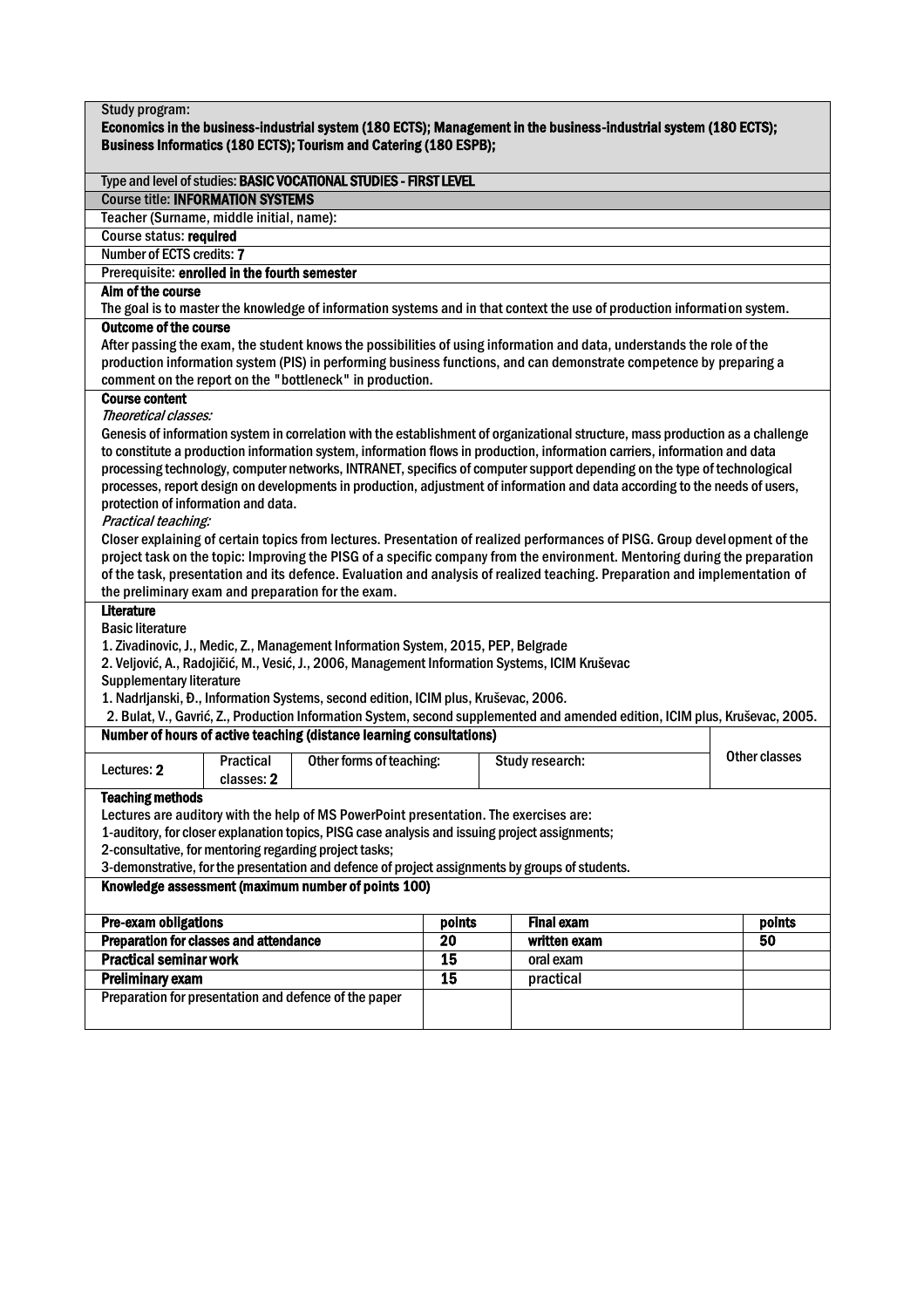| Study program: Economics in the business-industrial system (180 ECTS);                                                                                                                                                                                 |        |    |                   |               |  |
|--------------------------------------------------------------------------------------------------------------------------------------------------------------------------------------------------------------------------------------------------------|--------|----|-------------------|---------------|--|
| Type and level of studies: BASIC VOCATIONAL STUDIES - FIRST LEVEL                                                                                                                                                                                      |        |    |                   |               |  |
| <b>Course title: BASICS OF FINANCIAL MANAGEMENT</b>                                                                                                                                                                                                    |        |    |                   |               |  |
| Teacher (Surname, middle initial, name):                                                                                                                                                                                                               |        |    |                   |               |  |
| Course status: required                                                                                                                                                                                                                                |        |    |                   |               |  |
| Number of ECTS credits: 7                                                                                                                                                                                                                              |        |    |                   |               |  |
| Prerequisite: enrolled in IV semester                                                                                                                                                                                                                  |        |    |                   |               |  |
| Aim of the course                                                                                                                                                                                                                                      |        |    |                   |               |  |
| Introducing students to theoretical and practical knowledge and skills in the field of financial management from the point of                                                                                                                          |        |    |                   |               |  |
| view of goals and tasks of business entities and financial institutions.                                                                                                                                                                               |        |    |                   |               |  |
| <b>Outcome of the case</b>                                                                                                                                                                                                                             |        |    |                   |               |  |
| After passing the exam, the student knows the elements, structure and instruments of the financial system, understands the                                                                                                                             |        |    |                   |               |  |
| budget, liquidity and solvency of business entities and can demonstrate the ability to implement franchising contracts of the                                                                                                                          |        |    |                   |               |  |
| company.                                                                                                                                                                                                                                               |        |    |                   |               |  |
| <b>Course content</b>                                                                                                                                                                                                                                  |        |    |                   |               |  |
| Theoretical classes:                                                                                                                                                                                                                                   |        |    |                   |               |  |
| Financial system and its structure, financial instruments and financial mechanisms, financial management, versus business                                                                                                                              |        |    |                   |               |  |
| finance, managerial finance, versus entrepreneurial finance, money and capital, money and capital market, company budget,                                                                                                                              |        |    |                   |               |  |
| structure of financial flows of transnational corporations, liquidity and solvency of business entities, financial marketing, share                                                                                                                    |        |    |                   |               |  |
| capital and dividend policy, production capital recycling, self-financing and capital fertilization, leasing, franchising and                                                                                                                          |        |    |                   |               |  |
| factoring, investment management, portfolio management and risk management, financial leverage, leverage, credit and loan                                                                                                                              |        |    |                   |               |  |
| financing, internal and external financial resources, accumulation and operation of enterprises, financial strategies of                                                                                                                               |        |    |                   |               |  |
| corporate enterprises.                                                                                                                                                                                                                                 |        |    |                   |               |  |
| Practical teaching:                                                                                                                                                                                                                                    |        |    |                   |               |  |
| Further elaboration of topics from lectures and testing of students' knowledge on certain topics. Realization of two theoretical                                                                                                                       |        |    |                   |               |  |
| seminar papers on topics from the framework of the material covered in lectures. Consultations during the preparation,                                                                                                                                 |        |    |                   |               |  |
| presentation and defence of theoretical seminar papers. Evaluation and analysis of realized teaching. Preparation and                                                                                                                                  |        |    |                   |               |  |
| implementation of the preliminary exam and preparation for the exam.                                                                                                                                                                                   |        |    |                   |               |  |
| Literature:                                                                                                                                                                                                                                            |        |    |                   |               |  |
| <b>Basic literature</b>                                                                                                                                                                                                                                |        |    |                   |               |  |
| 1. Karavidić S., Ivković D., Kvrgić G., 2016, Financial Management, PEP Belgrade                                                                                                                                                                       |        |    |                   |               |  |
| <b>Supplementary literature</b>                                                                                                                                                                                                                        |        |    |                   |               |  |
| 1. Karavidić S., Ivković D., Kosarovski D., 2011, Fundamentals of Financial Management, PEP Belgrade,                                                                                                                                                  |        |    |                   |               |  |
| 2. Grandov Z: Financial Management, FPE, Belgrade, 2009                                                                                                                                                                                                |        |    |                   |               |  |
| 3. Vujović S: Fundamentals of Financial Management, Megatrend University, Belgrade, 2005.                                                                                                                                                              |        |    |                   |               |  |
| <b>Number of hours of active teaching</b><br>Other forms of teaching:                                                                                                                                                                                  |        |    | Study research:   |               |  |
| Practical<br>Lectures: 2                                                                                                                                                                                                                               |        |    |                   | Other classes |  |
| classes: 2                                                                                                                                                                                                                                             |        |    |                   |               |  |
| <b>Teaching methods</b>                                                                                                                                                                                                                                |        |    |                   |               |  |
| Lectures are auditory, performed with all students in the amphitheatre, and accompanied by video presentations. Exercises are                                                                                                                          |        |    |                   |               |  |
| performed in groups of students in the auditorium, as follows: 1. classroom, where individual topics from the lectures are<br>deepened, instructions are given for the preparation of a seminar paper from the framework of the processed material; 2. |        |    |                   |               |  |
| consultative, within which consultations are conducted for the preparation of seminar papers; 3. demonstrative, for the                                                                                                                                |        |    |                   |               |  |
| presentation and public defence of seminar papers by students.                                                                                                                                                                                         |        |    |                   |               |  |
| Knowledge assessment (maximum number of points 100)                                                                                                                                                                                                    |        |    |                   |               |  |
| <b>Pre-exam obligations</b>                                                                                                                                                                                                                            | points |    | <b>Final exam</b> | points        |  |
| Preparation for classes and attendance                                                                                                                                                                                                                 |        | 20 | written exam      | 50            |  |
| Two theoretical seminar papers                                                                                                                                                                                                                         |        | 20 | oral exam         |               |  |
| <b>Preliminary exam</b>                                                                                                                                                                                                                                |        | 10 | practical         |               |  |
| Preparation for presentation and defence of the paper                                                                                                                                                                                                  |        |    |                   |               |  |
|                                                                                                                                                                                                                                                        |        |    |                   |               |  |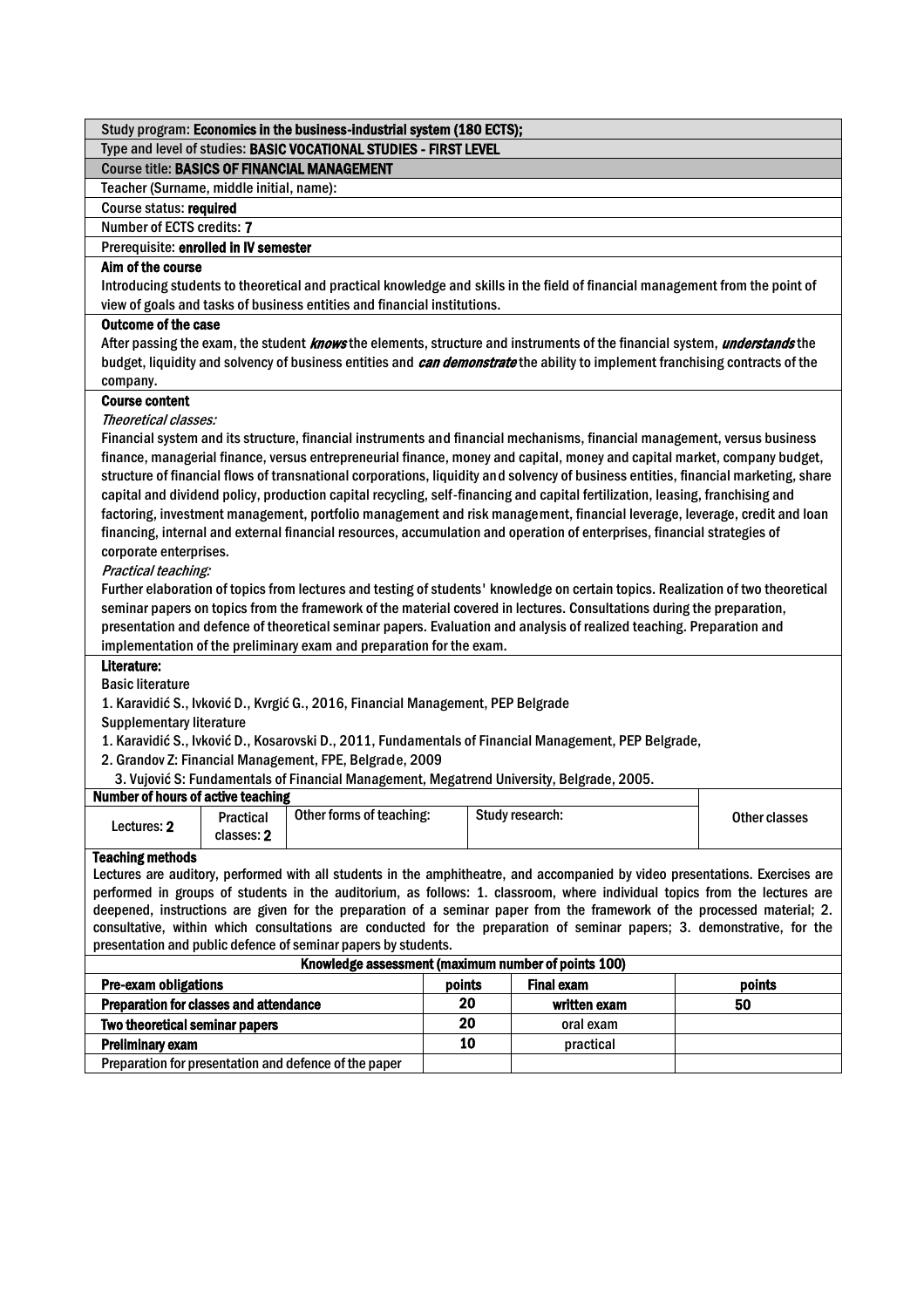# Economics in the business-industrial system (180 ECTS); Management in the business-industrial system (180 ECTS); Business Informatics (180 ECTS); Tourism and Catering (180 ESPB);

# Type and level of studies: BASIC VOCATIONAL STUDIES - FIRST LEVEL

#### Course title: PUBLIC RELATIONS

Teacher (Surname, middle initial, name):

Course status: elective

Number of ECTS credits: 8

# Prerequisite: elective course chosen and enrolled in the fourth semester

# Aim of the course

The goal is to master the knowledge to create the basis for the presentation of the image inside and outside the company.

#### Outcome of the course

After passing the exam, the student knows what is achieved in public relations for the benefit of the company, understands the role of public relations in creating comparative advantages compared to the competition, and can demonstrate elements of identity representation to a newly hired associate.

# Course content

Theoretical classes:

The process of creating the identity of the business-production system, internally and externally, the purpose of identity creation, methods and techniques of identity construction, the contribution of the managerial structure in creating identity, methods and techniques of interpreting internal identity to associates, target group identification, external identity interpretation procedure realization of a system for collecting relevant information and data, which enable the creation of external and internal identity of the company, continuous monitoring and analysis of the effects in achieving the presentation of the identity of the company. Practical teaching:

Clarification of teaching topics in more detail, especially through case studies. Organized visit to a business-industrial system and introduction of students to modern ways of public relations; Preparation of a practical seminar work based on a predefined task in an arbitrarily selected industrial company. Evaluation and analysis of realized teaching. Preparation and implementation of the preliminary exam and preparation for the exam.

# **Literature**

#### Basic literature

1. Lukić, Lj., Public Relations, Kruševac, 2016.

2. Cvetković, Lj., Public Relations, ICIM +, Kruševac, 2006.

Supplementary literature

1. Filipović, V., and a group of authors, Public Relations, Faculty of Organizational Sciences, Belgrade, 2005.

 2. Sandra O., Public Relations Strategy, Second Edition, Kogan Page Limited, Chartered Institute of Public Relations - London, UK, 2007

| Number of classes of active teaching (distance learning consultations)    |            |                                                                                                 |                 |           |  |               |
|---------------------------------------------------------------------------|------------|-------------------------------------------------------------------------------------------------|-----------------|-----------|--|---------------|
| Lectures: 2                                                               | Practical  | Other forms of teaching:                                                                        | Study research: |           |  | Other classes |
|                                                                           | classes: 2 |                                                                                                 |                 |           |  |               |
| <b>Teaching methods</b>                                                   |            |                                                                                                 |                 |           |  |               |
|                                                                           |            | Lectures are auditory with the help of MS PowerPoint presentation. The exercises are:           |                 |           |  |               |
|                                                                           |            | 1-auditory, for closer explanation topics, PISG case analysis and issuing project assignments;  |                 |           |  |               |
| 2-consultative, for mentoring regarding project tasks;                    |            |                                                                                                 |                 |           |  |               |
|                                                                           |            | 3-demonstrative, for the presentation and defence of project assignments by groups of students. |                 |           |  |               |
|                                                                           |            | Knowledge assessment (maximum number of points 100)                                             |                 |           |  |               |
| <b>Pre-exam obligations</b><br>points<br><b>Final exam</b><br>points      |            |                                                                                                 |                 |           |  |               |
| <b>Preparation for classes and attendance</b><br>20<br>50<br>written exam |            |                                                                                                 |                 |           |  |               |
| 15<br><b>Practical seminar work</b><br>oral exam                          |            |                                                                                                 |                 |           |  |               |
| <b>Preliminary exam</b>                                                   |            | 15                                                                                              |                 | practical |  |               |
| Preparation for presentation and defence of the paper                     |            |                                                                                                 |                 |           |  |               |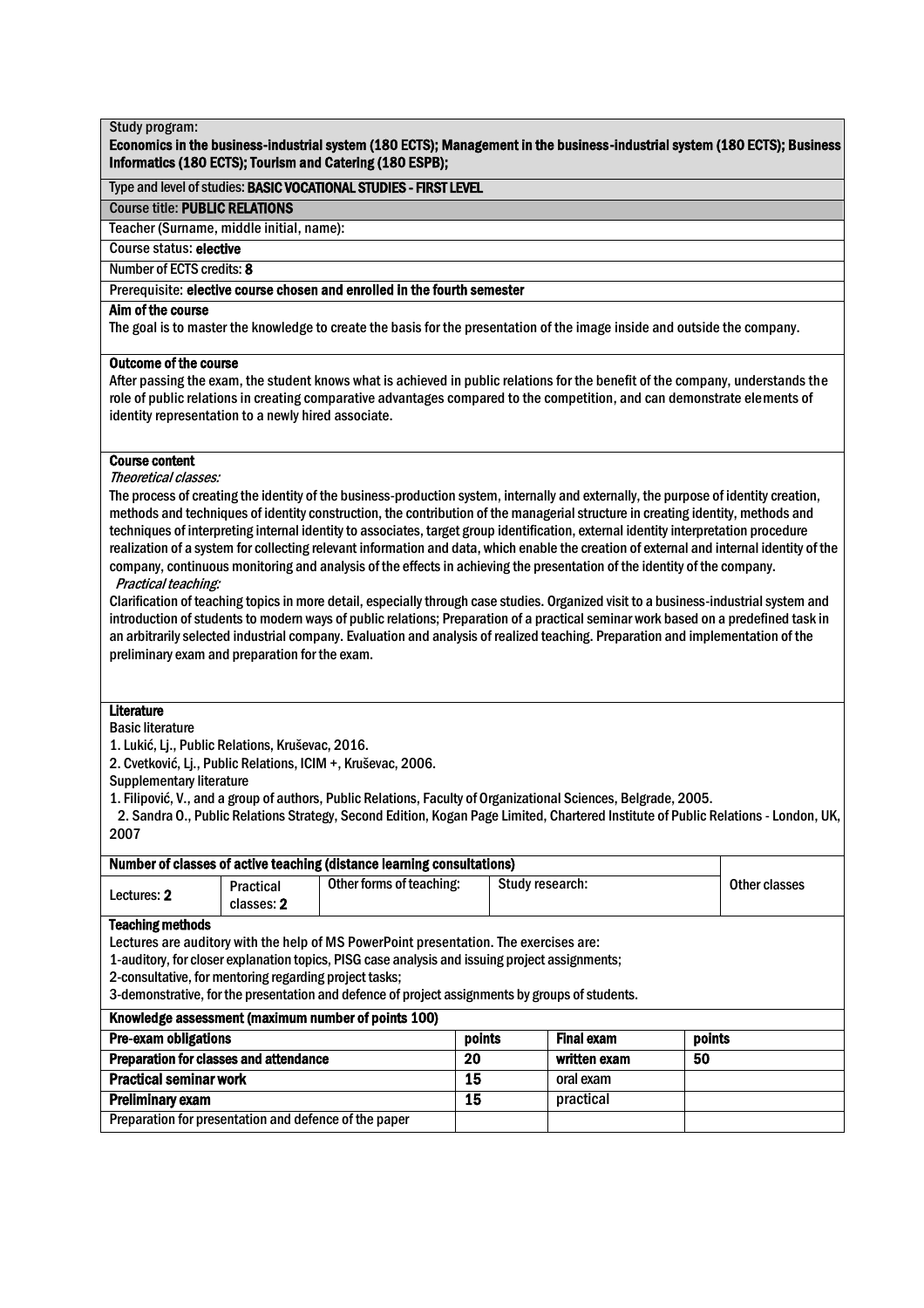| Type and level of studies: BASIC VOCATIONAL STUDIES - FIRST LEVEL |                                                                                                                                   |
|-------------------------------------------------------------------|-----------------------------------------------------------------------------------------------------------------------------------|
| <b>Course title: FISCAL ECONOMY</b>                               |                                                                                                                                   |
| Teacher (Surname, middle initial, name):                          |                                                                                                                                   |
| Course status: elective                                           |                                                                                                                                   |
| Number of ECTS credits: 8                                         |                                                                                                                                   |
|                                                                   | Prerequisite: Enrolled in IV semester, attended classes and passed pre-examination obligations                                    |
| Aim of the course                                                 |                                                                                                                                   |
|                                                                   | Getting students acquainted with theoretical and practical knowledge and skills in the field of fiscal economy, i.e. public       |
| finance.                                                          |                                                                                                                                   |
| <b>Outcome of the course</b>                                      |                                                                                                                                   |
|                                                                   | After passing the exam, the student <b>knows</b> key concepts such as public revenues, public expenditures, taxes, budget, public |
|                                                                   | debt, etc., <i>has mastered</i> the procedures for adopting, executing and controlling budget execution and can demonstrate       |
|                                                                   | competence in examples related to public debt, borrowing methods and returns as well as understanding the criteria for            |
|                                                                   | determining over-indebtedness, i.e. the role and attitude of taxpayers and other business entities towards public-law bodies      |
| from the aspect of cognition and control of cash flows.           |                                                                                                                                   |
| <b>Course content</b>                                             |                                                                                                                                   |
| Theoretical classes:                                              |                                                                                                                                   |
|                                                                   | Subject and task of fiscal economy, i.e. public finances. Fiscal burden. Public expenditure. Public incomes. Taxes and the tax    |
|                                                                   | system in Serbia. Other fiscalities (excises, customs duties, fees, etc.). Public Debt. Budget and budget system in Serbia.       |
| Fiscal policy and fiscal system.                                  |                                                                                                                                   |
| Practical teaching:                                               |                                                                                                                                   |
|                                                                   | A closer explanation of some of the topics covered in the lectures. Calculation of the fiscal burden of economic entities up to   |
|                                                                   | the taxpayer. Preparation of municipal budgets. Analysis of the budget of the Republic of Serbia. Calculation of the impact of    |
|                                                                   | individual tax rates on the price of products. Preparation of preliminary exams and exams. Evaluation of realized teaching and    |
| analysis of its results.<br><b>Literature</b>                     |                                                                                                                                   |

Number of hours of active teaching | Theoretical classes: 3 | Practical classes: 3

# Teaching methods

Lectures are auditory and are accompanied by a presentation of teaching content. Exercises are realized in the following way: classroom, where topics from lectures are updated, students' knowledge is checked, seminar papers and instructions are issued and successfully solved examples from the course content are presented, - consultative, where consultations are made about seminar papers by students; - demonstrative, where seminar papers are presented and defended.

| Knowledge assessment (maximum number of points 100)                                |    |           |    |  |  |  |  |
|------------------------------------------------------------------------------------|----|-----------|----|--|--|--|--|
| <b>Points</b><br><b>Final exam</b><br><b>Points</b><br><b>Pre-exam obligations</b> |    |           |    |  |  |  |  |
| activity during the lecture                                                        | 20 | oral exam | 50 |  |  |  |  |
| preliminary exam - the first                                                       | 15 |           |    |  |  |  |  |
| preliminary exam - the second                                                      | 15 |           |    |  |  |  |  |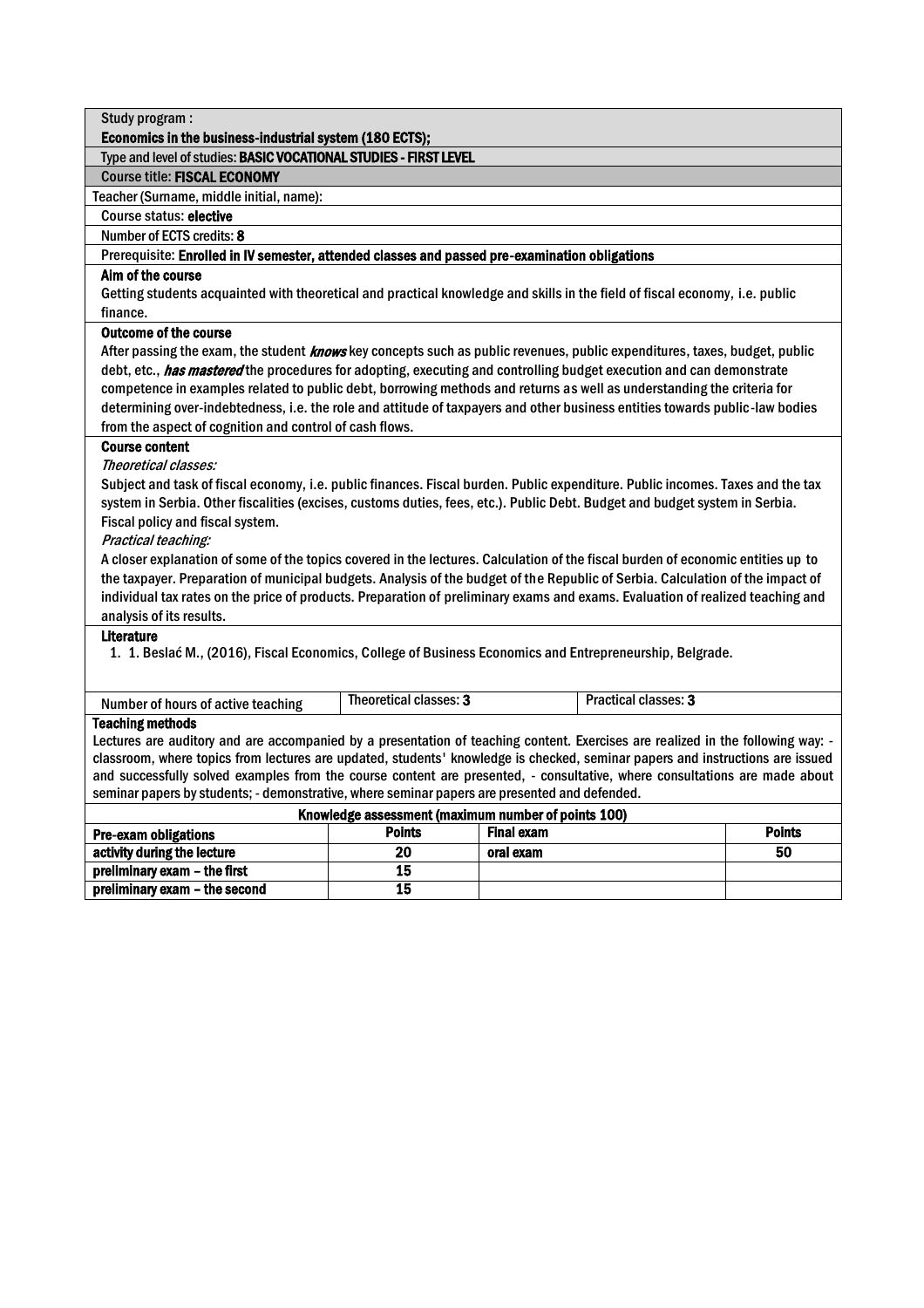# Economics in the business-industrial system (180 ECTS);

# Type and level of studies: BASIC VOCATIONAL STUDIES - FIRST LEVEL

# Course title: FINANCIAL MARKETS

Teacher (Surname, middle initial, name):

# Course status: required

## Number of ECTS credits: 7

Prerequisite: Enrolled in the 5th semester, attended classes of the course and successfully completed pre-exam obligations

# Aim of the course

Mastering of basic concepts by students in the field of modern financial markets.

# Outcome of the case

After passing the exam, the student *knows* how to explain what the financial market is, what the segments, institutions and instruments of the financial market are, *understands* the basic elements of market functioning (efficiency and regulation of modern financial markets) and *has mastered* the basic methods of risk and return assessment and trades in the financial market.

#### Course content

#### Theoretical classes:

Fundamentals of the financial system. The place and role of financial systems in a market economy. The connection between the financial and real sectors of the economy. Financial markets analysis. The concept, roles and development of financial markets. Division and types of financial markets. Stock exchanges and stock exchange transactions. Basic characteristics of modern financial markets. Purposes and goals of legal regulation of financial markets. Basic forms of regulation. Efficiency of financial markets. Participants in financial markets. Pension funds. Investment companies. Actions. Bonds. Derivative financial instruments. Money market, Capital market. Foreign exchange market. Financial derivatives markets. Primary and secondary markets. Practical teaching:

A closer explanation of some of the topics covered in the lectures. Case study from practice. Visit to some of the financial markets (Belgrade Stock Exchange, PIO fund, etc.). Preparation of preliminary exams and exams. Evaluation of realized teaching and analysis of its results.

# Literature:

1. Savić J., Kvrgić G., (2015), Financial Markets and Stock Exchange Management, College of Business Economics and Entrepreneurship, Belgrade.

| Number of hours of active teaching | Theoretical classes: 2 | Practical classes: |
|------------------------------------|------------------------|--------------------|
| $\sim$                             |                        |                    |

#### Teaching methods

Lectures are auditory and are accompanied by a presentation of teaching content. Exercises are realized in the following way: classroom, where topics from lectures are updated, students' knowledge is checked, seminar papers and instructions are issued and successfully solved examples from the course content are presented, - consultative, where consultations are made about seminar papers by student; - demonstrative, where seminar papers are presented and defended.

| Knowledge assessment (maximum number of points 100) |        |            |        |  |  |
|-----------------------------------------------------|--------|------------|--------|--|--|
| <b>Pre-exam obligations</b>                         | points | Final exam | points |  |  |
| activity during the lecture                         | 20     | oral exam  | 50     |  |  |
| preliminary exam-the first                          | 15     |            |        |  |  |
| preliminary exam-the second                         | 15     |            |        |  |  |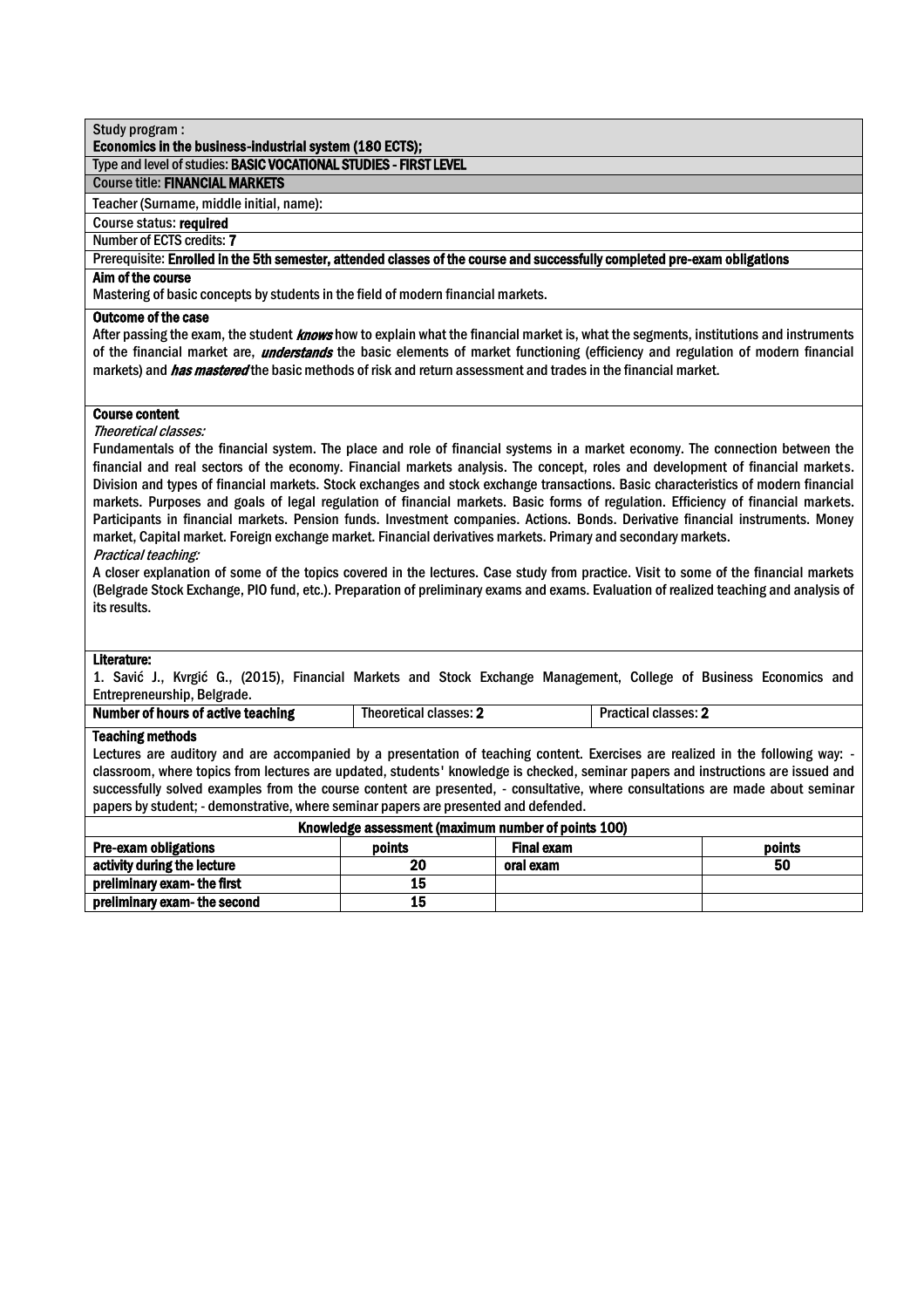# Economics in the business-industrial system (180 ECTS); Management in the business-industrial system (180 ECTS); Business Informatics (180 ECTS); Tourism and Catering (180 ESPB);

#### Type and level of studies: BASIC VOCATIONAL STUDIES - FIRST LEVEL

Course title: ELECTRONIC BUSINESS

Teacher (Surname, middle initial, name):

Course status: elective

Number of ECTS credits: 8

# Number of ECTS credits: 8<br>Prerequisite: Elective course chosen, enrolled in 5th semester and Passed exam of the course Informati Prerequisite: El<mark>ective course chosen, enrolled in 5th semester and Passed exam of the course Information Systems</mark><br>-

#### The aim of the course

The goal is to master the knowledge of using the INTERNET to improve the elements of business.

#### Outcome of the course

After passing the exam, the student knows how to make contact with a partner via the INTERNET, understands the nature of the changed conditions for doing business via the INTERNET, and can demonstrate finding a supplier of goods / services via the INTERNET.

#### Course content

Theoretical classes:

Possibilities of using the INTERNET in current business, INTERNET services, computer connection, e-mail, Internet search, telnet interactive distance communication, remote conferences, multimedia support, Websites as a basis for mutual acquaintance of partners, virtual traffic of goods and service, virtual banking, electronic coin, internet marketing, legal aspects of doing business via the INTERNET, data protection, virus protection.

Practical teaching:

Exercises - Payment cards and electronic payment transactions. Internet banking. E-business security. Digital signature and certificate. Electronic money and electronic payment systems. Smart cards. M-commerce services and applications. Internet business models. Opening a store on the Web. Opening a bank account for online trading.

Laboratory exercises - Practical examples on auditory exercises of processed material. Independent elaboration and defence of the task for independent work on the mentioned topics from the auditory exercises. Evaluation and analysis of realized teaching. Preparation and implementation of the preliminary exam and preparation for the exam.

# Literature

Basic literature

1. Živadinović, J., Radovanović, S., Medić, Z., Electronic business, PEP Belgrade, 2015.

Supplementary literature

1. Ranđić, S., Skorup, A., Doing business over the Internet, ICIM plus, Kruševac, 2008

2. Čekerevac, Z, Internet technologies and Internet business, ICIM plus, Kruševac, 2009

3. Anucojić D, Internet and electronic business, USEE, Prometej, Novi Sad, 2008.

| Number of classes of active teaching (distance learning consultations) |                                |                          |                 |               |
|------------------------------------------------------------------------|--------------------------------|--------------------------|-----------------|---------------|
| Lectures: 2                                                            | <b>Practical</b><br>classes: 2 | Other forms of teaching: | Study research: | Other classes |

#### Teaching methods

Lectures are auditory, and are performed with the help of video projectors and computers with Internet access, in the amphitheatre with all students. Exercises are performed in small groups in a computer laboratory with a video projector and Internet access, as: 1) demonstration, to present the infrastructure and systems of Internet business; 2) practical, making four tasks of independent work on a computer in the laboratory, from the processed areas.

| Knowledge assessment (maximum number of points 100)   |        |                   |        |  |
|-------------------------------------------------------|--------|-------------------|--------|--|
| <b>Pre-exam obligations</b>                           | points | <b>Final exam</b> | points |  |
| <b>Preparation for classes and attendance</b>         | 20     | written exam      |        |  |
| <b>Tasks for independent work</b>                     | 15     | oral exam         |        |  |
| <b>Preliminary exam</b>                               | 15     | practical         | 50     |  |
| Preparation for presentation and defence of the paper |        |                   |        |  |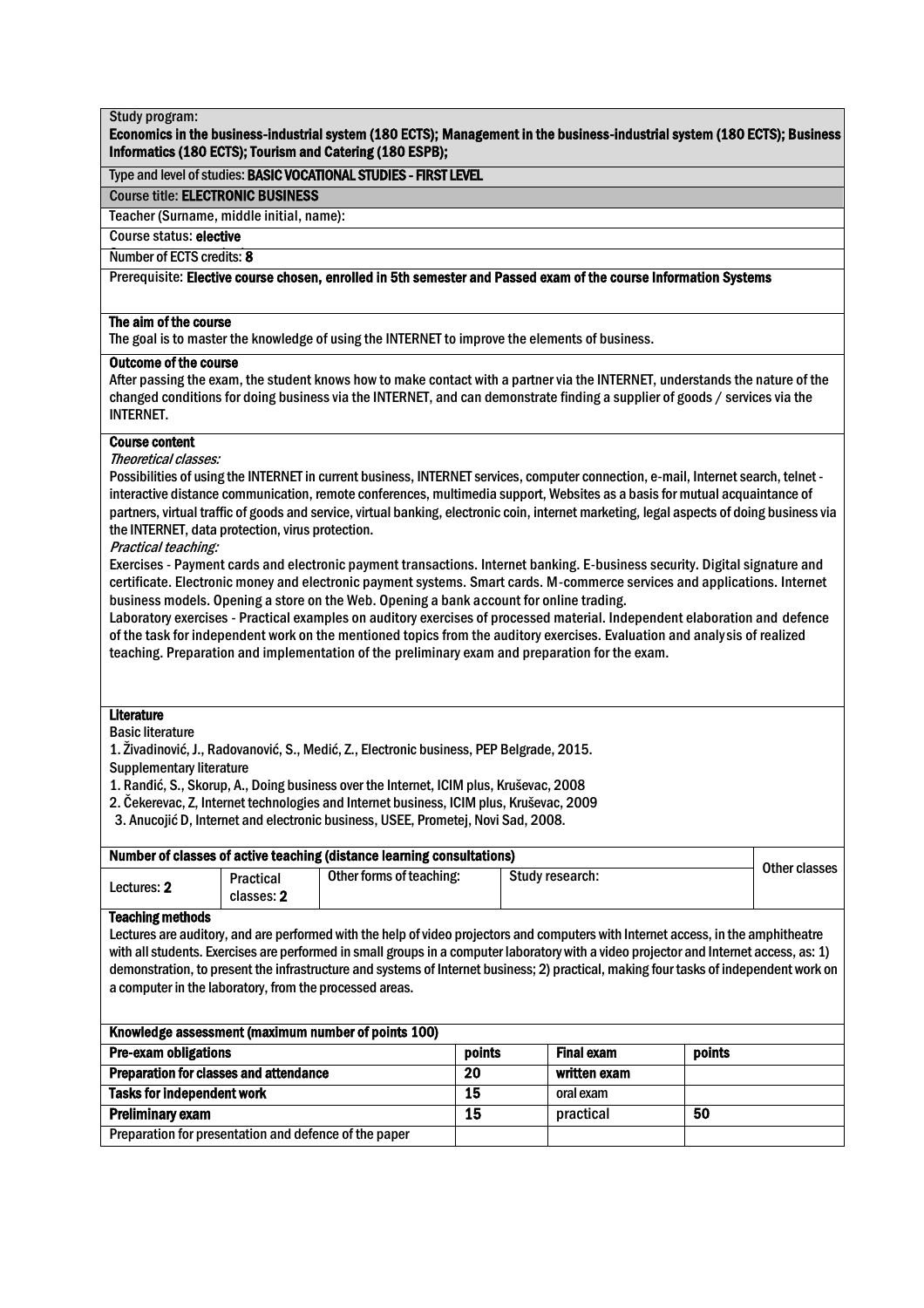| Study program:                                                                                                                                                                        |            |                                                                                                                                               |                 |                   |        |               |  |  |
|---------------------------------------------------------------------------------------------------------------------------------------------------------------------------------------|------------|-----------------------------------------------------------------------------------------------------------------------------------------------|-----------------|-------------------|--------|---------------|--|--|
| Economics in the business-industrial system (180 ECTS); Management in the business-industrial system (180 ECTS); Business<br>Informatics (180 ECTS); Tourism and Catering (180 ESPB); |            |                                                                                                                                               |                 |                   |        |               |  |  |
|                                                                                                                                                                                       |            |                                                                                                                                               |                 |                   |        |               |  |  |
|                                                                                                                                                                                       |            | Type and level of studies: BASIC VOCATIONAL STUDIES - FIRST LEVEL                                                                             |                 |                   |        |               |  |  |
| <b>Course title: COMPANY ORGANIZATION</b>                                                                                                                                             |            |                                                                                                                                               |                 |                   |        |               |  |  |
| Teacher (Surname, middle initial, name):                                                                                                                                              |            |                                                                                                                                               |                 |                   |        |               |  |  |
| <b>Course status: elective</b>                                                                                                                                                        |            |                                                                                                                                               |                 |                   |        |               |  |  |
| Number of ECTS credits: 8                                                                                                                                                             |            |                                                                                                                                               |                 |                   |        |               |  |  |
| Prerequisite: enrolled in the fifth semester                                                                                                                                          |            |                                                                                                                                               |                 |                   |        |               |  |  |
| The aim of the course                                                                                                                                                                 |            |                                                                                                                                               |                 |                   |        |               |  |  |
|                                                                                                                                                                                       |            | The goal is to master the knowledge about the development of thoughts about organizing and consequently in the constitution of                |                 |                   |        |               |  |  |
|                                                                                                                                                                                       |            | business functions within the business-production system.                                                                                     |                 |                   |        |               |  |  |
| <b>Outcome of the course</b>                                                                                                                                                          |            |                                                                                                                                               |                 |                   |        |               |  |  |
|                                                                                                                                                                                       |            | After passing the exam, the student knows the basic concepts of the status and organization of the company, understands the                   |                 |                   |        |               |  |  |
|                                                                                                                                                                                       |            | purposefulness of the division into business functions and their contribution to achieving goals, and can demonstrate the ability             |                 |                   |        |               |  |  |
| to create organization charts of the company.                                                                                                                                         |            |                                                                                                                                               |                 |                   |        |               |  |  |
| <b>Course content</b>                                                                                                                                                                 |            |                                                                                                                                               |                 |                   |        |               |  |  |
| Theoretical classes:                                                                                                                                                                  |            |                                                                                                                                               |                 |                   |        |               |  |  |
|                                                                                                                                                                                       |            | Basic concepts, presentation of the theory of organization - classical, neoclassical, modern and contingent, economic entities,               |                 |                   |        |               |  |  |
|                                                                                                                                                                                       |            | normative regulations of production companies, forms of production companies - related to limited liability, functional structuring -         |                 |                   |        |               |  |  |
|                                                                                                                                                                                       |            | business and managerial functions, characteristic business functions, development and research, marketing, production,                        |                 |                   |        |               |  |  |
|                                                                                                                                                                                       |            | procurement, sales, finance, accounting, personnel, forms of organization - sector, service, etc.                                             |                 |                   |        |               |  |  |
| Practical teaching:                                                                                                                                                                   |            |                                                                                                                                               |                 |                   |        |               |  |  |
|                                                                                                                                                                                       |            | Publishing seminar papers for students' independent work. Preparation of a practical seminar work on the topic: Macro and                     |                 |                   |        |               |  |  |
|                                                                                                                                                                                       |            | micro organizational schemes of companies from the environment and a description of their functions. Consultations during the                 |                 |                   |        |               |  |  |
|                                                                                                                                                                                       |            | preparation, presentation and defence of seminar papers. Visit to Pilot Factories. Evaluation and analysis of realized teaching.              |                 |                   |        |               |  |  |
| <b>Literature</b>                                                                                                                                                                     |            | Preparation and implementation of the preliminary exam and preparation for the exam.                                                          |                 |                   |        |               |  |  |
| <b>Basic literature</b>                                                                                                                                                               |            |                                                                                                                                               |                 |                   |        |               |  |  |
|                                                                                                                                                                                       |            | 1. Stevanović, M., Lukić, Lj., Gajić, A., Organization of the company, ICIM, Kruševac, 2015.                                                  |                 |                   |        |               |  |  |
| <b>Supplementary literature</b>                                                                                                                                                       |            |                                                                                                                                               |                 |                   |        |               |  |  |
|                                                                                                                                                                                       |            | 1. Petković, M., Janićijević, N., Bogićević, M, B., Organization, Faculty of Economics, Belgrade, 2009.                                       |                 |                   |        |               |  |  |
|                                                                                                                                                                                       |            | 2. Stanković R., Bojković R., Radojević Z., Organizational design, PEP, Belgrade 2011.                                                        |                 |                   |        |               |  |  |
|                                                                                                                                                                                       |            | 3. Bulat, V., Bojković, R., Organization of the company, ICIM plus, Kruševac, 2008.                                                           |                 |                   |        |               |  |  |
|                                                                                                                                                                                       |            | Number of classes of active teaching (distance learning consultations)                                                                        |                 |                   |        |               |  |  |
|                                                                                                                                                                                       | Practical  | Other forms of teaching:                                                                                                                      | Study research: |                   |        | Other classes |  |  |
| Lectures: 3                                                                                                                                                                           | classes: 3 |                                                                                                                                               |                 |                   |        |               |  |  |
| <b>Teaching methods</b>                                                                                                                                                               |            |                                                                                                                                               |                 |                   |        |               |  |  |
|                                                                                                                                                                                       |            | Lectures are auditory, performed with all students in the amphitheatre, and accompanied by video presentations. Exercises are performed       |                 |                   |        |               |  |  |
|                                                                                                                                                                                       |            | in groups of students in the auditorium as: 1. classroom, where certain topics from the lecture are explained, instructions are given for the |                 |                   |        |               |  |  |
|                                                                                                                                                                                       |            | preparation of a seminar paper; 2. consultative, within which consultations are conducted for the preparation of seminar papers; 3.           |                 |                   |        |               |  |  |
|                                                                                                                                                                                       |            | demonstrative, for the presentation and public defence of seminar papers by students; 4. demonstration, to present the business of Pilot      |                 |                   |        |               |  |  |
| Factory.                                                                                                                                                                              |            |                                                                                                                                               |                 |                   |        |               |  |  |
| Knowledge assessment (maximum number of points 100)                                                                                                                                   |            |                                                                                                                                               |                 |                   |        |               |  |  |
| <b>Pre-exam obligations</b>                                                                                                                                                           |            |                                                                                                                                               | points          | <b>Final exam</b> | points |               |  |  |
| <b>Preparation for classes and attendance</b>                                                                                                                                         |            |                                                                                                                                               | 20              | written exam      | 50     |               |  |  |
| <b>Practical seminar work</b>                                                                                                                                                         |            |                                                                                                                                               | $\overline{15}$ | oral exam         |        |               |  |  |
| $\overline{15}$<br><b>Preliminary exam</b><br>practical                                                                                                                               |            |                                                                                                                                               |                 |                   |        |               |  |  |

Preparation for presentation and defence of the paper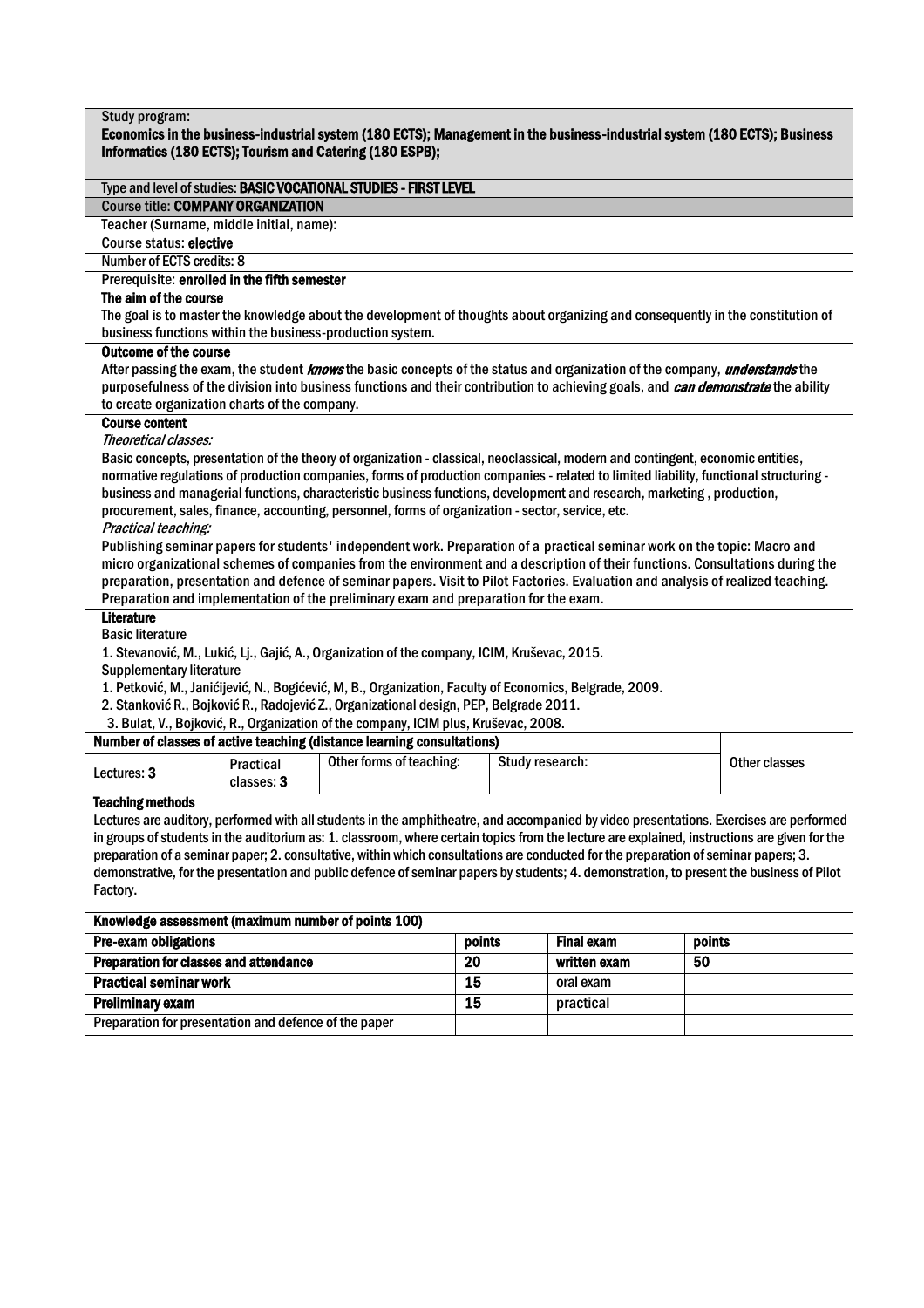# Economics in the business-industrial system (180 ECTS); Management in the business-industrial system (180 ECTS); Business Informatics (180 ECTS)

Type and level of studies: BASIC VOCATIONAL STUDIES - FIRST LEVEL

## Course title: ENTREPRENEURSHIP

Teacher (Surname, middle initial, name):

Course status: required

Number of ECTS credits: 8

# Prerequisite: enrolled in the fifth semester

#### Aim of the course

The goal is to master the basic knowledge of ways and means of generating ideas for new ventures and improving business, with checking their validity and implementation.

#### Outcome of the course

After passing the exam, the student *knows* the basic elements of designing an entrepreneurial venture and its realization, understands the role of entrepreneurship in the context of business production system management, and can demonstrate competence on the example of defining the necessary measures to implement the selected idea.

#### Course content

Theoretical classes:

Entrepreneurship and management, insight and diagnosis of the business situation, collection of relevant information on latent opportunities in the immediate and wider environment, purposeful selection of ideas based on the adopted criteria on possible courses of action, orientation analysis of available resources (financial, human, material, etc.) rough "assessments of the reality of selected ideas, analysis of the situation in the relative environment - inside or outside the production business system, from the point of view of time constraints in terms of speed of implementation, decision making, business plan or project concept, activation of available resources, nomination of responsible person, establishment system for monitoring and coordination of implementation, analysis of the achievement of results.

Practical teaching:

Visit to entrepreneurial organizations. Case studies on practical examples. Practical examples from the domain of initialization of entrepreneurial venture. Preparation of theoretical seminar papers on the topics: Preparation of the founding act of the company, Development of a business plan. Evaluation and analysis of realized teaching. Preparation and implementation of the preliminary exam and preparation for the exam.

#### Literature

Basic literature

1. Karavidić, S. and a group of authors, 2016, Entrepreneurship, PEP, Belgrade

Supplementary literature

1. Grozdanić, R., Entrepreneurship, TF Čačak, 2005.

2. Pavličić M., 2005, Small Business Management, ICIM +, Kruševac.

3. Sajfert, Z., Entrepreneurship, TF, Zrenjanin 2004.

| Number of hours of active teaching (distance learning consultations) |                         |                          |                        |                         |  |
|----------------------------------------------------------------------|-------------------------|--------------------------|------------------------|-------------------------|--|
| Lectures: 3                                                          | Practical<br>classes: 3 | Other forms of teaching: | <b>Study research:</b> | <b>Other</b><br>classes |  |

#### Teaching methods

Lectures are performed auditorily by presenting the teaching contents. Exercises are performed as: 1. demonstration, organized visits to companies as successful entrepreneurial ventures; 2. auditory, issuing seminar assignments by groups of students, 3. consultative, for mentoring during the preparation of seminar papers, 4. demonstrative, for the presentation and defence of seminar papers.

| Knowledge assessment (maximum number of points 100)   |        |                   |        |  |  |  |
|-------------------------------------------------------|--------|-------------------|--------|--|--|--|
| <b>Pre-exam obligations</b>                           | points | <b>Final exam</b> | points |  |  |  |
| <b>Preparation for classes and attendance</b>         | 20     | written exam      | 50     |  |  |  |
| <b>Theoretical seminar paper</b>                      | 15     | oral exam         |        |  |  |  |
| <b>Preliminary exam</b>                               | 15     | practical         |        |  |  |  |
| Preparation for presentation and defence of the paper |        |                   |        |  |  |  |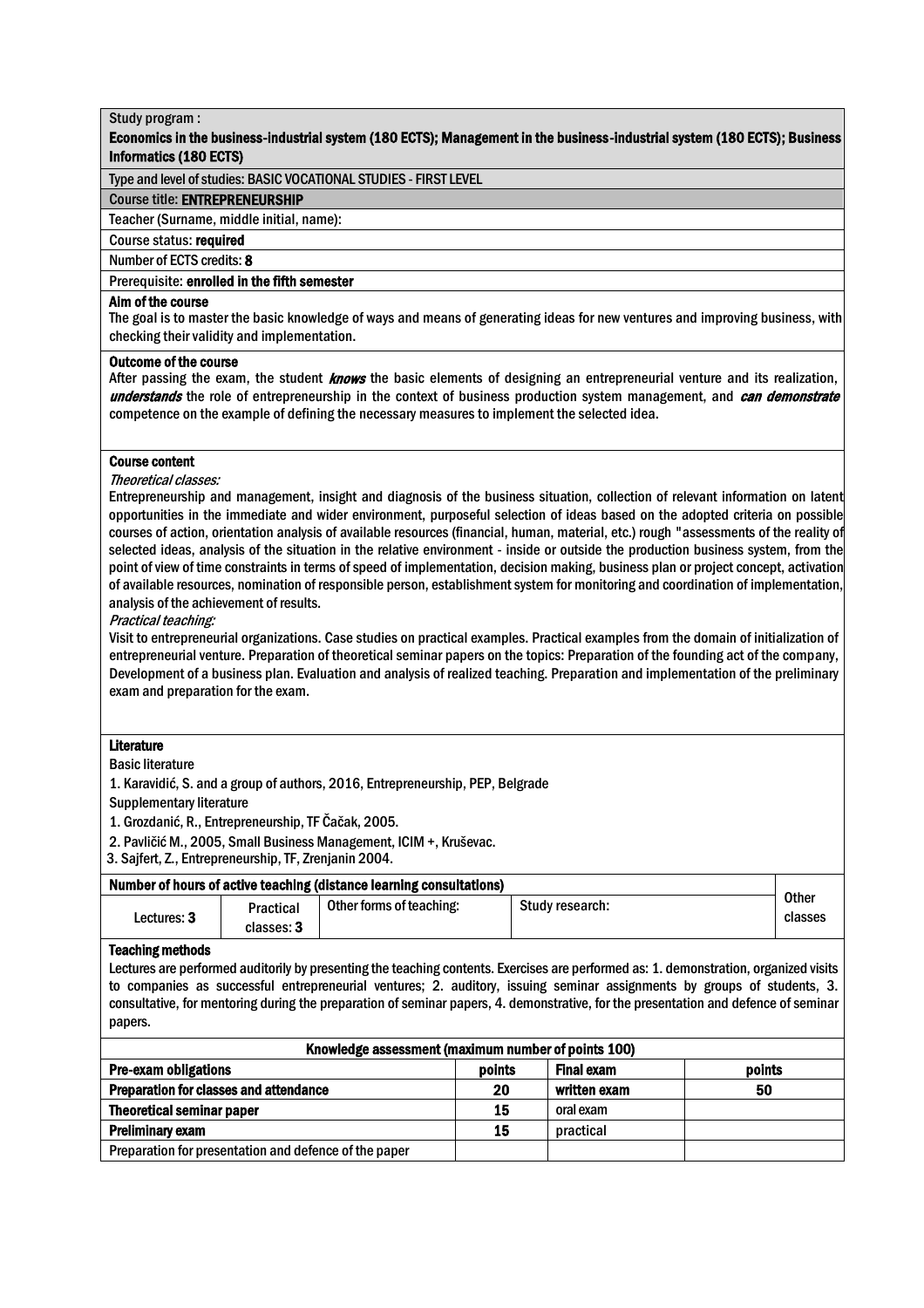| Study program:                                                                                                                                                                        |            |                                                                                                                                                                                                                                                     |                 |                   |        |               |  |  |
|---------------------------------------------------------------------------------------------------------------------------------------------------------------------------------------|------------|-----------------------------------------------------------------------------------------------------------------------------------------------------------------------------------------------------------------------------------------------------|-----------------|-------------------|--------|---------------|--|--|
|                                                                                                                                                                                       |            |                                                                                                                                                                                                                                                     |                 |                   |        |               |  |  |
| Economics in the business-industrial system (180 ECTS); Management in the business-industrial system (180 ECTS); Business<br>Informatics (180 ECTS); Tourism and Catering (180 ESPB); |            |                                                                                                                                                                                                                                                     |                 |                   |        |               |  |  |
|                                                                                                                                                                                       |            |                                                                                                                                                                                                                                                     |                 |                   |        |               |  |  |
| Type and level of studies: BASIC VOCATIONAL STUDIES - FIRST LEVEL                                                                                                                     |            |                                                                                                                                                                                                                                                     |                 |                   |        |               |  |  |
| <b>Course title: ECOLOGICAL MANAGEMENT</b>                                                                                                                                            |            |                                                                                                                                                                                                                                                     |                 |                   |        |               |  |  |
| Teacher (Surname, middle initial, name):                                                                                                                                              |            |                                                                                                                                                                                                                                                     |                 |                   |        |               |  |  |
| <b>Course status: elective</b>                                                                                                                                                        |            |                                                                                                                                                                                                                                                     |                 |                   |        |               |  |  |
| Number of ECTS credits: 7                                                                                                                                                             |            |                                                                                                                                                                                                                                                     |                 |                   |        |               |  |  |
| Prerequisite: chosen elective course and enrolled in the 5th semester                                                                                                                 |            |                                                                                                                                                                                                                                                     |                 |                   |        |               |  |  |
| The aim of the course                                                                                                                                                                 |            |                                                                                                                                                                                                                                                     |                 |                   |        |               |  |  |
|                                                                                                                                                                                       |            | The goal is to master the knowledge related to ensuring environmental protection during production.                                                                                                                                                 |                 |                   |        |               |  |  |
| <b>Outcome of the course</b>                                                                                                                                                          |            |                                                                                                                                                                                                                                                     |                 |                   |        |               |  |  |
|                                                                                                                                                                                       |            | After passing the exam, the student knows the basic elements of human pollution, understands the severity of the consequences                                                                                                                       |                 |                   |        |               |  |  |
|                                                                                                                                                                                       |            | of insufficient protection of the human environment, and can demonstrate competence on the example of reacting to the                                                                                                                               |                 |                   |        |               |  |  |
| disorder in relation to the standard of human pollution.                                                                                                                              |            |                                                                                                                                                                                                                                                     |                 |                   |        |               |  |  |
| <b>Course content</b>                                                                                                                                                                 |            |                                                                                                                                                                                                                                                     |                 |                   |        |               |  |  |
| Theoretical classes:                                                                                                                                                                  |            |                                                                                                                                                                                                                                                     |                 |                   |        |               |  |  |
|                                                                                                                                                                                       |            | Basic pollutants, environmental monitoring systems, basic standard values for relevant pollutants, measuring instruments,                                                                                                                           |                 |                   |        |               |  |  |
|                                                                                                                                                                                       |            | preventive and corrective measures to eliminate harmful effects, organizing systematic monitoring of pollution in the company, the                                                                                                                  |                 |                   |        |               |  |  |
|                                                                                                                                                                                       |            | responsibility of managers to take protective measures, economic consequences insufficient protection.                                                                                                                                              |                 |                   |        |               |  |  |
| Practical teaching:                                                                                                                                                                   |            |                                                                                                                                                                                                                                                     |                 |                   |        |               |  |  |
|                                                                                                                                                                                       |            | Examples on which the current problems of business and environmental conditions are analysed. Deeper elaboration of the                                                                                                                             |                 |                   |        |               |  |  |
|                                                                                                                                                                                       |            | content of the lectures, which refers to the identification of the basic environmental problem, determining the possible                                                                                                                            |                 |                   |        |               |  |  |
|                                                                                                                                                                                       |            | consequences for the environment and defining measures to minimize environmental risk. Introduction to ways and tools of<br>environmental risk management. Preparation of a practical seminar work on the topic of Environmental Impact Assessment. |                 |                   |        |               |  |  |
|                                                                                                                                                                                       |            | Individual mentoring work related to the preparation of a seminar paper. Evaluation and analysis of realized teaching.                                                                                                                              |                 |                   |        |               |  |  |
|                                                                                                                                                                                       |            | Preparation and implementation of the preliminary exam and preparation for the exam.                                                                                                                                                                |                 |                   |        |               |  |  |
| <b>Literature</b>                                                                                                                                                                     |            |                                                                                                                                                                                                                                                     |                 |                   |        |               |  |  |
| <b>Basic literature</b>                                                                                                                                                               |            |                                                                                                                                                                                                                                                     |                 |                   |        |               |  |  |
|                                                                                                                                                                                       |            | 1. Milanović, J., 2012, Environmental Management - Manual, ICIM, Kruševac                                                                                                                                                                           |                 |                   |        |               |  |  |
|                                                                                                                                                                                       |            | 2. Tomić, A., 2015, Environmental Management, PEP, Belgrade                                                                                                                                                                                         |                 |                   |        |               |  |  |
| <b>Supplementary literature</b>                                                                                                                                                       |            |                                                                                                                                                                                                                                                     |                 |                   |        |               |  |  |
|                                                                                                                                                                                       |            | 1. Milosavljević, Z., Ecological management in business systems, ICIM plus, Kruševac, 2008.                                                                                                                                                         |                 |                   |        |               |  |  |
|                                                                                                                                                                                       |            | 2. Bell, S., Morse, S., 2003., Measuring sustainability, Learning by doing, Earthscan, Sterling VA, London Hillary, R ,. 2001., The                                                                                                                 |                 |                   |        |               |  |  |
|                                                                                                                                                                                       |            | CBI Environmental management handbook-challenges for business, Sterling, London                                                                                                                                                                     |                 |                   |        |               |  |  |
|                                                                                                                                                                                       |            | Number of classes of active teaching (distance learning consultations)                                                                                                                                                                              |                 |                   |        |               |  |  |
|                                                                                                                                                                                       | Practical  | Other forms of teaching:                                                                                                                                                                                                                            | Study research: |                   |        | Other classes |  |  |
| Lectures: 2                                                                                                                                                                           | classes: 2 |                                                                                                                                                                                                                                                     |                 |                   |        |               |  |  |
| <b>Teaching methods</b>                                                                                                                                                               |            |                                                                                                                                                                                                                                                     |                 |                   |        |               |  |  |
|                                                                                                                                                                                       |            | Lectures are conducted through classroom teaching with the help of a video projector. Exercises are performed by a combination of                                                                                                                   |                 |                   |        |               |  |  |
|                                                                                                                                                                                       |            | auditory, consultative and demonstrative teaching, as follows: - classroom teaching, for the analysis of case studies, elaboration of                                                                                                               |                 |                   |        |               |  |  |
| lecture content and publication of seminar papers; - consultative, for mentoring during the preparation of the seminar paper; -                                                       |            |                                                                                                                                                                                                                                                     |                 |                   |        |               |  |  |
| Demonstration classes, for presentation and defence of seminar papers.                                                                                                                |            |                                                                                                                                                                                                                                                     |                 |                   |        |               |  |  |
| Knowledge assessment (maximum number of points 100)                                                                                                                                   |            |                                                                                                                                                                                                                                                     |                 |                   |        |               |  |  |
| <b>Pre-exam obligations</b>                                                                                                                                                           |            |                                                                                                                                                                                                                                                     | points          | <b>Final exam</b> | points |               |  |  |
| <b>Preparation for classes and attendance</b>                                                                                                                                         |            |                                                                                                                                                                                                                                                     | $\overline{20}$ | written exam      | 50     |               |  |  |
| <b>Practical seminar work</b>                                                                                                                                                         |            |                                                                                                                                                                                                                                                     | 15              | oral exam         |        |               |  |  |
| <b>Preliminary exam</b>                                                                                                                                                               |            |                                                                                                                                                                                                                                                     | $\overline{15}$ | practical         |        |               |  |  |
|                                                                                                                                                                                       |            |                                                                                                                                                                                                                                                     |                 |                   |        |               |  |  |
| Preparation for presentation and defence of the paper                                                                                                                                 |            |                                                                                                                                                                                                                                                     |                 |                   |        |               |  |  |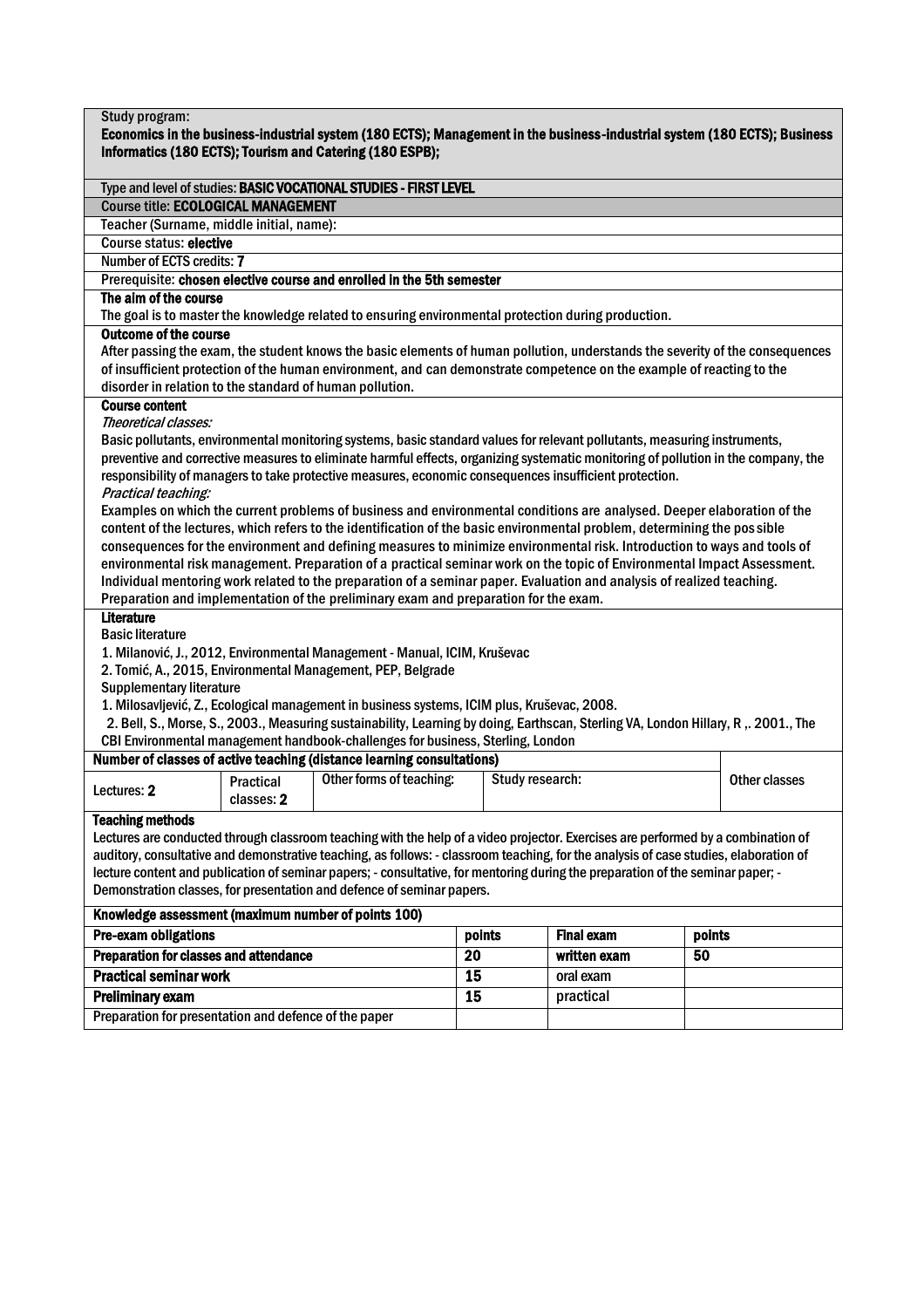# Economics in the business-industrial system (180 ECTS); Management in the business-industrial system (180 ECTS); Business Informatics (180 ECTS); Tourism and Catering (180 ESPB);

# Type and level of studies: BASIC VOCATIONAL STUDIES - FIRST LEVEL

### Course title: INNOVATION THEORY

Teacher (Surname, middle initial, name):

Course status: elective

Number of ECTS credits: 7

# Number of ECTS credits: 7<br>Prerequisite: **chosen elective course and enrolled in the 5th semester**

# The aim of the course

The goal is for students to acquire knowledge of the basic elements of the innovation process in order to train them for the practical implementation of the same in the company.

# Outcome of the course

After passing the exam, the student knows the basic concepts of the innovation process and successfully implemented examples of innovation, understands the differences between individual concepts of innovation, and can demonstrate competence on the example of measuring innovation in the company.

# Course content

Theoretical classes:

The concept and definitions of innovation. The importance of innovation for the enterprise, economy and society. Successful innovation through case studies. Basic concepts of innovation. Innovation as change. Innovation as an achievement. Innovation as a consequence of achievement. Innovation as dynamic capacity. Classification and typology of innovation. Purely technological innovation. Innovation of another kind. Innovation process. Creative process. Invention. Tools to encourage creative thinking. Realization of invention. Diffusion of innovation. Methodology for measuring innovation. Subjective and objective approach for measuring innovation.

Practical teaching:

Further elaboration and Closer explanation of topics covered in lectures. Case studies of successfully implemented innovations. Preparation of theoretical seminar papers on topics covered in lectures. Giving instructions, consultations and defence of seminar paper. Evaluation and analysis of realized teaching. Preparation and implementation of the preliminary exam and preparation for the exam.

# **Literature**

Basic literature

1. Krstić M., 2015, Innovation Management, PEP, Belgrade

2. Krstić M., Skorup A., 2011, Theory of Innovation, textbook, ICIM, Kruševac

Supplementary literature

1. Krstić, M., Innovations, theory and practice, textbook, ICIM plus, Kruševac, 2009.

2. Drucker P., Innovations and Entrepreneurship, Practice and Principles, II edition, Grmeč - Economic Review, Belgrade, 1996.

|                                                                                                        |                                                                                                                                                                                                                                                                                                                                                                                                                                                                                          | Number of classes of active teaching (distance learning consultations) |          |                             |                             |  |  |  |  |  |
|--------------------------------------------------------------------------------------------------------|------------------------------------------------------------------------------------------------------------------------------------------------------------------------------------------------------------------------------------------------------------------------------------------------------------------------------------------------------------------------------------------------------------------------------------------------------------------------------------------|------------------------------------------------------------------------|----------|-----------------------------|-----------------------------|--|--|--|--|--|
| Other forms of teaching:<br>Study research:<br>Other classes<br>Practical<br>Lectures: 2<br>classes: 2 |                                                                                                                                                                                                                                                                                                                                                                                                                                                                                          |                                                                        |          |                             |                             |  |  |  |  |  |
| Teaching methods                                                                                       | Lectures are performed in class for all students by presenting the teaching content with the help of a video projector. Exercises are<br>performed: 1. auditory, where the analysis of case studies and issuance of seminar assignments by groups of students, 2.<br>consultative, where mentoring takes place during the preparation of seminar papers, 4. demonstrative, for the presentation and<br>defence of seminar papers.<br>Knowledge assessment (maximum number of points 100) |                                                                        |          |                             |                             |  |  |  |  |  |
| <b>Pre-exam obligations</b>                                                                            |                                                                                                                                                                                                                                                                                                                                                                                                                                                                                          |                                                                        | Pre-exam | <b>Pre-exam obligations</b> | <b>Pre-exam obligations</b> |  |  |  |  |  |
| <b>Preparation for classes and attendance</b>                                                          |                                                                                                                                                                                                                                                                                                                                                                                                                                                                                          |                                                                        | 20       | written exam                | 50                          |  |  |  |  |  |
| <b>Theoretical seminar paper</b>                                                                       |                                                                                                                                                                                                                                                                                                                                                                                                                                                                                          |                                                                        | 15       | oral exam                   |                             |  |  |  |  |  |
| <b>Preliminary exam</b>                                                                                |                                                                                                                                                                                                                                                                                                                                                                                                                                                                                          |                                                                        | 15       | practical                   |                             |  |  |  |  |  |
| Preparation for presentation and defence of the paper                                                  |                                                                                                                                                                                                                                                                                                                                                                                                                                                                                          |                                                                        |          |                             |                             |  |  |  |  |  |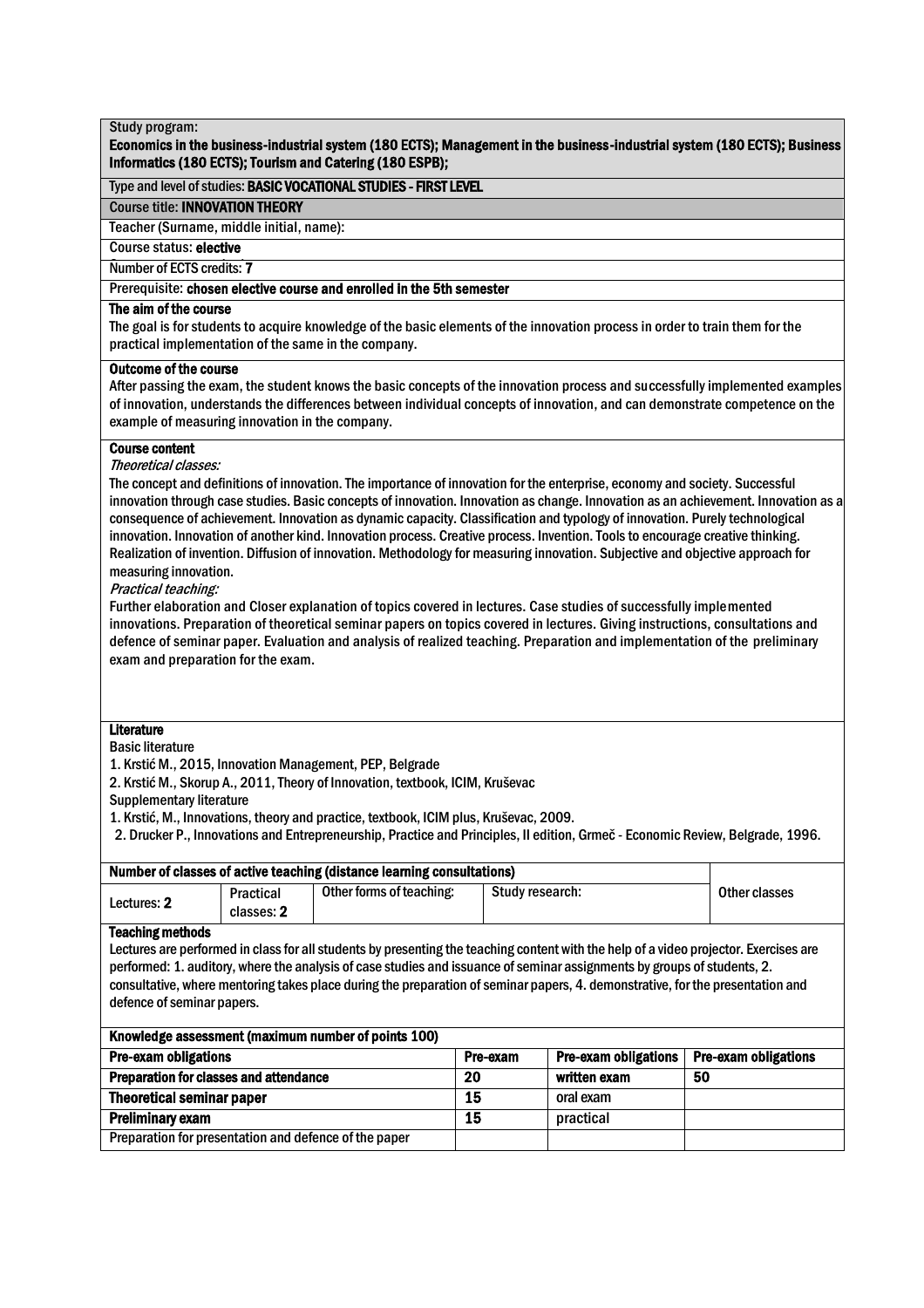| Type and level of studies: BASIC VOCATIONAL STUDIES - FIRST LEVEL                                                                                                                                                                          |  |  |  |  |  |
|--------------------------------------------------------------------------------------------------------------------------------------------------------------------------------------------------------------------------------------------|--|--|--|--|--|
| <b>Course title: MANAGEMENT OF SMALL AND MEDIUM ENTERPRISES</b>                                                                                                                                                                            |  |  |  |  |  |
| Teacher (Surname, middle initial, name):                                                                                                                                                                                                   |  |  |  |  |  |
| Course status: elective                                                                                                                                                                                                                    |  |  |  |  |  |
| Number of ECTS credits: 8                                                                                                                                                                                                                  |  |  |  |  |  |
| Prerequisite: selected elective course, enrolled in the 6th semester                                                                                                                                                                       |  |  |  |  |  |
| Aim of the course                                                                                                                                                                                                                          |  |  |  |  |  |
| Mastering the basic knowledge concerning relevant issues of small and medium enterprises (SMEs) in terms of establishment,                                                                                                                 |  |  |  |  |  |
| functioning, growth and development in the world and in our country.                                                                                                                                                                       |  |  |  |  |  |
| <b>Outcome of the course</b>                                                                                                                                                                                                               |  |  |  |  |  |
| After passing the exam, the student <i>knows</i> the basic concepts related to the development of SMEs, <i>understands</i> the origin and<br>organization of SMEs and can demonstrate the ability to define indicators of SME development. |  |  |  |  |  |
| <b>Course content</b>                                                                                                                                                                                                                      |  |  |  |  |  |
| Theoretical classes                                                                                                                                                                                                                        |  |  |  |  |  |
| Historical aspect of small and medium enterprises (SMEs) development, place and role of small and medium enterprises in world                                                                                                              |  |  |  |  |  |
| and domestic economy, basic features of SMEs, forms of SME organization, entrepreneurship and basics of management strategy                                                                                                                |  |  |  |  |  |
| in modern business conditions, investment management and evaluation of investment projects, indicators SME development, SME                                                                                                                |  |  |  |  |  |
| marketing function, SME information and communication technologies, SME consulting, case studies of successful SMEs.                                                                                                                       |  |  |  |  |  |
| <b>Practical teaching</b>                                                                                                                                                                                                                  |  |  |  |  |  |
| Introducing students to the organization, business and management of specific SMEs in the immediate environment. Realization of                                                                                                            |  |  |  |  |  |
| a practical seminar work on the topic: The function of marketing in a specific SME. Consultations during the preparation,                                                                                                                  |  |  |  |  |  |
| presentation and defence of theoretical seminar papers. Evaluation and analysis of realized teaching. Preparation and                                                                                                                      |  |  |  |  |  |
| implementation of the preliminary exam and preparation for the exam.<br><b>Literature</b>                                                                                                                                                  |  |  |  |  |  |
| <b>Basic literature</b>                                                                                                                                                                                                                    |  |  |  |  |  |
| 1. Milošević D., Management of small and medium enterprises, PEP, Belgrade, 2015.                                                                                                                                                          |  |  |  |  |  |
| <b>Supplementary literature</b>                                                                                                                                                                                                            |  |  |  |  |  |
| 1. Radić D., Management of small and medium enterprises, BPS, Banja Luka, 2006.                                                                                                                                                            |  |  |  |  |  |
| <b>Number of hours of active teaching</b>                                                                                                                                                                                                  |  |  |  |  |  |
| <b>Practical</b><br>Other classes                                                                                                                                                                                                          |  |  |  |  |  |
| Lectures: 3<br>Other forms of teaching:<br>Study research:<br>classes: 3                                                                                                                                                                   |  |  |  |  |  |
| <b>Teaching methods</b>                                                                                                                                                                                                                    |  |  |  |  |  |
| Lectures are auditory and are organized for all students in the amphitheatre, and are accompanied by video presentations.                                                                                                                  |  |  |  |  |  |
| Exercises are group and are held in the auditorium, and by nature are: 1. auditory, where certain topics from the lecture are                                                                                                              |  |  |  |  |  |
| explained in more detail, giving instructions for making a practical seminar work on "Presenting the characteristics of a particular                                                                                                       |  |  |  |  |  |
| SME"; 2. consultative, within which consultations are conducted for the preparation of seminar papers; 3. demonstrative, for the                                                                                                           |  |  |  |  |  |
| presentation and public defence of seminar papers by students; 4. Demonstrative, to represent successful SMEs.                                                                                                                             |  |  |  |  |  |
| Knowledge assessment (maximum number of points 100)                                                                                                                                                                                        |  |  |  |  |  |
| <b>Pre-exam obligations</b><br>points<br><b>Final exam</b><br>points                                                                                                                                                                       |  |  |  |  |  |
| 20<br>Preparation for classes and attendance<br>written exam<br>50                                                                                                                                                                         |  |  |  |  |  |
| 15<br><b>Practical seminar work</b><br>oral exam                                                                                                                                                                                           |  |  |  |  |  |
| 15<br><b>Preliminary exam</b><br>practical                                                                                                                                                                                                 |  |  |  |  |  |
| Preparation for presentation and defence of the paper                                                                                                                                                                                      |  |  |  |  |  |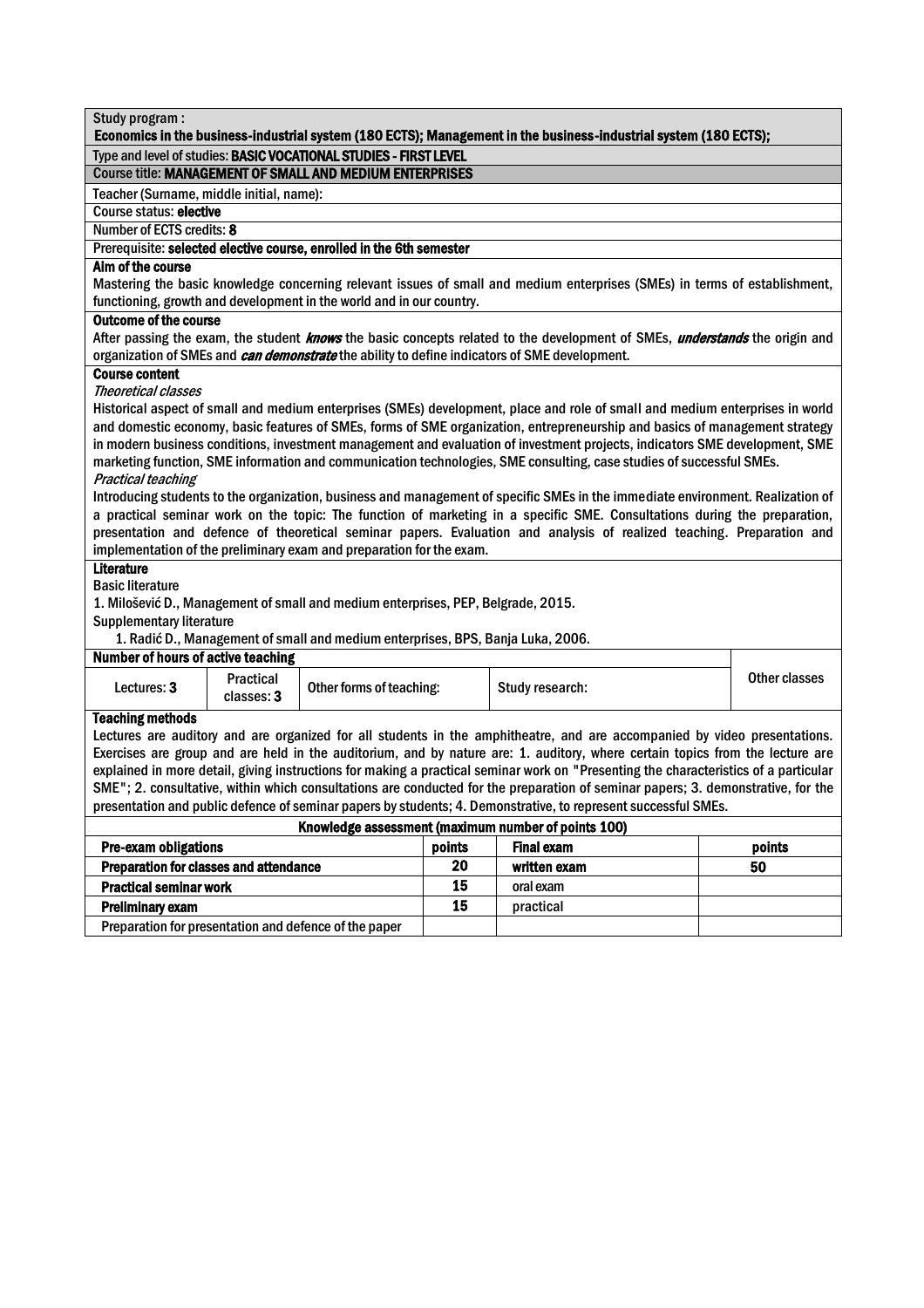| Study program:                                                                                                                                                                                                                                                         |                                                                                                                  |                                                                      |        |                                                                                                                |                                                                                                                                       |  |  |  |
|------------------------------------------------------------------------------------------------------------------------------------------------------------------------------------------------------------------------------------------------------------------------|------------------------------------------------------------------------------------------------------------------|----------------------------------------------------------------------|--------|----------------------------------------------------------------------------------------------------------------|---------------------------------------------------------------------------------------------------------------------------------------|--|--|--|
|                                                                                                                                                                                                                                                                        | Economics in the business-industrial system (180 ECTS); Management in the business-industrial system (180 ECTS); |                                                                      |        |                                                                                                                |                                                                                                                                       |  |  |  |
|                                                                                                                                                                                                                                                                        |                                                                                                                  | Type and level of studies: BASIC VOCATIONAL STUDIES - FIRST LEVEL    |        |                                                                                                                |                                                                                                                                       |  |  |  |
| <b>Course title: BUSINESS ETHICS</b>                                                                                                                                                                                                                                   |                                                                                                                  |                                                                      |        |                                                                                                                |                                                                                                                                       |  |  |  |
| Teacher (Surname, middle initial, name):                                                                                                                                                                                                                               |                                                                                                                  |                                                                      |        |                                                                                                                |                                                                                                                                       |  |  |  |
| Course status: elective                                                                                                                                                                                                                                                |                                                                                                                  |                                                                      |        |                                                                                                                |                                                                                                                                       |  |  |  |
| Number of ECTS credits: 8                                                                                                                                                                                                                                              |                                                                                                                  |                                                                      |        |                                                                                                                |                                                                                                                                       |  |  |  |
| Prerequisite: enrolled in the sixth semester                                                                                                                                                                                                                           |                                                                                                                  |                                                                      |        |                                                                                                                |                                                                                                                                       |  |  |  |
| Aim of the course                                                                                                                                                                                                                                                      |                                                                                                                  |                                                                      |        |                                                                                                                |                                                                                                                                       |  |  |  |
|                                                                                                                                                                                                                                                                        |                                                                                                                  |                                                                      |        | The goal is to know and accept the basic elements of ethical behaviour in the immediate and wider environment. |                                                                                                                                       |  |  |  |
| <b>Outcome of the course</b>                                                                                                                                                                                                                                           |                                                                                                                  |                                                                      |        |                                                                                                                |                                                                                                                                       |  |  |  |
|                                                                                                                                                                                                                                                                        |                                                                                                                  |                                                                      |        |                                                                                                                | After passing the exam, the student knows the key ethical principles, understands the importance of ethical behaviour in work         |  |  |  |
|                                                                                                                                                                                                                                                                        |                                                                                                                  |                                                                      |        |                                                                                                                | and business relations, and <i>can demonstrate</i> competence on examples of discrimination against associates and protection of      |  |  |  |
| privacy.                                                                                                                                                                                                                                                               |                                                                                                                  |                                                                      |        |                                                                                                                |                                                                                                                                       |  |  |  |
| <b>Course content</b>                                                                                                                                                                                                                                                  |                                                                                                                  |                                                                      |        |                                                                                                                |                                                                                                                                       |  |  |  |
| Theoretical classes:                                                                                                                                                                                                                                                   |                                                                                                                  |                                                                      |        |                                                                                                                |                                                                                                                                       |  |  |  |
|                                                                                                                                                                                                                                                                        |                                                                                                                  |                                                                      |        |                                                                                                                | Basic postulates of ethical behaviour, interpersonal relations as a framework for achieving acceptable behaviour, general             |  |  |  |
|                                                                                                                                                                                                                                                                        |                                                                                                                  |                                                                      |        |                                                                                                                | organization, legally determined human restrictions, unacceptability of any kind of discrimination based on race, religion,           |  |  |  |
|                                                                                                                                                                                                                                                                        |                                                                                                                  |                                                                      |        |                                                                                                                | nation, gender, age, etc., possible abuse of managerial position towards associates, working group as a testing ground for the        |  |  |  |
|                                                                                                                                                                                                                                                                        |                                                                                                                  |                                                                      |        |                                                                                                                | application of ethical principles, respect for ethical norms in relations with business partners, personal example as the best        |  |  |  |
|                                                                                                                                                                                                                                                                        |                                                                                                                  |                                                                      |        |                                                                                                                | instrument for establishing ethical behaviour in the work environment, protection of privacy of each individual by maintaining        |  |  |  |
| appropriate confidentiality of all personal data.                                                                                                                                                                                                                      |                                                                                                                  |                                                                      |        |                                                                                                                |                                                                                                                                       |  |  |  |
| Practical teaching:                                                                                                                                                                                                                                                    |                                                                                                                  |                                                                      |        |                                                                                                                |                                                                                                                                       |  |  |  |
|                                                                                                                                                                                                                                                                        |                                                                                                                  |                                                                      |        |                                                                                                                | Business ethics case studies. Round table discussion from the managerial aspect on ethical behaviour. Creative discussion on          |  |  |  |
|                                                                                                                                                                                                                                                                        |                                                                                                                  |                                                                      |        |                                                                                                                | the code of ethics for improving the ethical behaviour of the members of the organization. Publishing and making seminar              |  |  |  |
|                                                                                                                                                                                                                                                                        |                                                                                                                  |                                                                      |        |                                                                                                                | papers on the topic: Ethical behaviour in a particular company. Giving instructions and mentoring during the preparation of           |  |  |  |
|                                                                                                                                                                                                                                                                        |                                                                                                                  |                                                                      |        |                                                                                                                | seminar papers. Evaluation and analysis of realized teaching. Preparation and implementation of the preliminary exam and              |  |  |  |
| final preparation for the exam.                                                                                                                                                                                                                                        |                                                                                                                  |                                                                      |        |                                                                                                                |                                                                                                                                       |  |  |  |
| <b>Literature</b>                                                                                                                                                                                                                                                      |                                                                                                                  |                                                                      |        |                                                                                                                |                                                                                                                                       |  |  |  |
| <b>Basic literature</b>                                                                                                                                                                                                                                                |                                                                                                                  |                                                                      |        |                                                                                                                |                                                                                                                                       |  |  |  |
| 1. Trifunović, S., 2012, Business Ethics, ICIM, Kruševac                                                                                                                                                                                                               |                                                                                                                  |                                                                      |        |                                                                                                                |                                                                                                                                       |  |  |  |
|                                                                                                                                                                                                                                                                        |                                                                                                                  | 2. Damnjanović, P., 2015, Business Ethics, VŠ PEP Belgrade           |        |                                                                                                                |                                                                                                                                       |  |  |  |
| <b>Supplementary literature</b>                                                                                                                                                                                                                                        |                                                                                                                  |                                                                      |        |                                                                                                                |                                                                                                                                       |  |  |  |
|                                                                                                                                                                                                                                                                        |                                                                                                                  | 1. 1. Richard T. George, Business Ethics, "Filip Višnjić", 2003.     |        |                                                                                                                |                                                                                                                                       |  |  |  |
|                                                                                                                                                                                                                                                                        |                                                                                                                  | Number of hours of active teaching (distance learning consultations) |        |                                                                                                                | <b>Other classes</b>                                                                                                                  |  |  |  |
| Lectures: 3                                                                                                                                                                                                                                                            | Practical                                                                                                        | Other forms of teaching:                                             |        | Study research:                                                                                                |                                                                                                                                       |  |  |  |
|                                                                                                                                                                                                                                                                        | classes: 3                                                                                                       |                                                                      |        |                                                                                                                |                                                                                                                                       |  |  |  |
|                                                                                                                                                                                                                                                                        |                                                                                                                  |                                                                      |        |                                                                                                                |                                                                                                                                       |  |  |  |
| <b>Teaching methods</b>                                                                                                                                                                                                                                                |                                                                                                                  |                                                                      |        |                                                                                                                | Lectures are conducted through classroom teaching. Exercises are performed as auditory, consultative and demonstrative, as follows: - |  |  |  |
|                                                                                                                                                                                                                                                                        |                                                                                                                  |                                                                      |        |                                                                                                                |                                                                                                                                       |  |  |  |
| classroom teaching, for a round table, analysis of case studies, further elaboration of lecture content and publication of seminar<br>papers; - consultative, for mentoring during the preparation of the seminar paper; - Demonstration classes, for presentation and |                                                                                                                  |                                                                      |        |                                                                                                                |                                                                                                                                       |  |  |  |
| defence of seminar papers.                                                                                                                                                                                                                                             |                                                                                                                  |                                                                      |        |                                                                                                                |                                                                                                                                       |  |  |  |
|                                                                                                                                                                                                                                                                        |                                                                                                                  |                                                                      |        |                                                                                                                |                                                                                                                                       |  |  |  |
|                                                                                                                                                                                                                                                                        |                                                                                                                  | Knowledge assessment (maximum number of points 100)                  |        |                                                                                                                |                                                                                                                                       |  |  |  |
| Pre-exam obligations                                                                                                                                                                                                                                                   |                                                                                                                  |                                                                      | points | <b>Final exam</b>                                                                                              | points                                                                                                                                |  |  |  |
| Preparation for classes and attendance                                                                                                                                                                                                                                 |                                                                                                                  |                                                                      | 20     | written exam                                                                                                   | 50                                                                                                                                    |  |  |  |
| <b>Theoretical seminar paper</b>                                                                                                                                                                                                                                       |                                                                                                                  |                                                                      | 15     | oral exam                                                                                                      |                                                                                                                                       |  |  |  |
| <b>Preliminary exam</b>                                                                                                                                                                                                                                                |                                                                                                                  |                                                                      | 15     | practical                                                                                                      |                                                                                                                                       |  |  |  |

Preparation for presentation and defence of the paper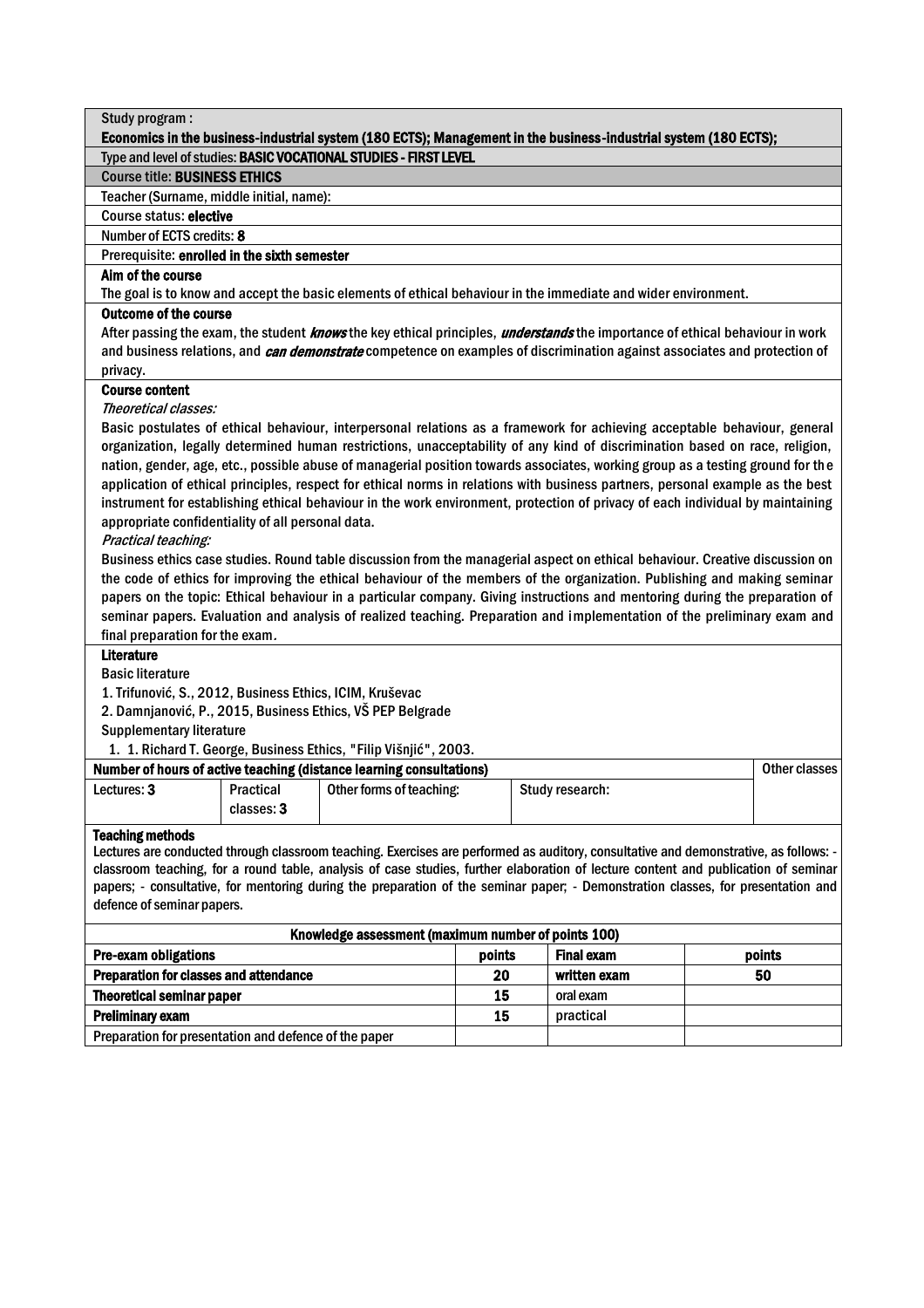|                                                                                                                                                                                                                                                                | Study program : Economics in the business-industrial system (180 ECTS); |                |        |  |                   |  |                                                                                                                                                                                                                                                                         |
|----------------------------------------------------------------------------------------------------------------------------------------------------------------------------------------------------------------------------------------------------------------|-------------------------------------------------------------------------|----------------|--------|--|-------------------|--|-------------------------------------------------------------------------------------------------------------------------------------------------------------------------------------------------------------------------------------------------------------------------|
| Type and level of studies: BASIC VOCATIONAL STUDIES - FIRST LEVEL                                                                                                                                                                                              |                                                                         |                |        |  |                   |  |                                                                                                                                                                                                                                                                         |
| <b>Course title: BUSINESS PLANNING</b>                                                                                                                                                                                                                         |                                                                         |                |        |  |                   |  |                                                                                                                                                                                                                                                                         |
| Teacher (Surname, middle initial, name):                                                                                                                                                                                                                       |                                                                         |                |        |  |                   |  |                                                                                                                                                                                                                                                                         |
| Course status: required                                                                                                                                                                                                                                        |                                                                         |                |        |  |                   |  |                                                                                                                                                                                                                                                                         |
| <b>Number of ECTS credits: 7</b>                                                                                                                                                                                                                               |                                                                         |                |        |  |                   |  |                                                                                                                                                                                                                                                                         |
| Prerequisite: enrolled in the sixth semester                                                                                                                                                                                                                   |                                                                         |                |        |  |                   |  |                                                                                                                                                                                                                                                                         |
| Aim of the course                                                                                                                                                                                                                                              |                                                                         |                |        |  |                   |  |                                                                                                                                                                                                                                                                         |
|                                                                                                                                                                                                                                                                |                                                                         |                |        |  |                   |  | Introducing students to the process of making business plans, procedures, tools and techniques that are applied during the making                                                                                                                                       |
| and implementation of planning documents and their application.                                                                                                                                                                                                |                                                                         |                |        |  |                   |  |                                                                                                                                                                                                                                                                         |
| <b>Outcome of the case</b>                                                                                                                                                                                                                                     |                                                                         |                |        |  |                   |  |                                                                                                                                                                                                                                                                         |
|                                                                                                                                                                                                                                                                |                                                                         |                |        |  |                   |  | After passing the exam, the student <i>knows</i> the planning process, <i>understands</i> the techniques used in business planning and <i>can</i>                                                                                                                       |
| demonstrate the ability to create an annual company plan.                                                                                                                                                                                                      |                                                                         |                |        |  |                   |  |                                                                                                                                                                                                                                                                         |
| <b>Course content</b><br>Theoretical classes:                                                                                                                                                                                                                  |                                                                         |                |        |  |                   |  |                                                                                                                                                                                                                                                                         |
|                                                                                                                                                                                                                                                                |                                                                         |                |        |  |                   |  | The basic purpose and roles of the business planning process in the theory of modern management in a turbulent business                                                                                                                                                 |
|                                                                                                                                                                                                                                                                |                                                                         |                |        |  |                   |  | environment. Different theoretical approaches and purposes, processes of development and application of business planning.                                                                                                                                              |
| Planning in the time and space dimension in the company. Planning documents.                                                                                                                                                                                   |                                                                         |                |        |  |                   |  |                                                                                                                                                                                                                                                                         |
| Practical teaching:                                                                                                                                                                                                                                            |                                                                         |                |        |  |                   |  |                                                                                                                                                                                                                                                                         |
|                                                                                                                                                                                                                                                                |                                                                         |                |        |  |                   |  | Business plan case study analysis. Realization of practical seminar work on the topic: Annual plan of a specific company.                                                                                                                                               |
|                                                                                                                                                                                                                                                                |                                                                         |                |        |  |                   |  | Consultations during the preparation, presentation and defence of theoretical seminar papers. Evaluation and analysis of realized                                                                                                                                       |
| teaching. Preparation and implementation of the preliminary exam and preparation for the exam.                                                                                                                                                                 |                                                                         |                |        |  |                   |  |                                                                                                                                                                                                                                                                         |
| Literature:                                                                                                                                                                                                                                                    |                                                                         |                |        |  |                   |  |                                                                                                                                                                                                                                                                         |
| <b>Basic literature</b>                                                                                                                                                                                                                                        |                                                                         |                |        |  |                   |  |                                                                                                                                                                                                                                                                         |
| 1. Milošević, D., 2016. Business planning, PEP, Belgrade                                                                                                                                                                                                       |                                                                         |                |        |  |                   |  |                                                                                                                                                                                                                                                                         |
| <b>Supplementary literature</b>                                                                                                                                                                                                                                |                                                                         |                |        |  |                   |  |                                                                                                                                                                                                                                                                         |
| 2. Paunović B., Zipovski D., 2008, Business Plan, Faculty of Economics in Belgrade<br><b>Number of hours of active teaching</b>                                                                                                                                |                                                                         |                |        |  |                   |  |                                                                                                                                                                                                                                                                         |
|                                                                                                                                                                                                                                                                |                                                                         | Other forms of |        |  |                   |  |                                                                                                                                                                                                                                                                         |
| Lectures: 2                                                                                                                                                                                                                                                    | <b>Practical</b>                                                        |                |        |  | Study research:   |  | <b>Other classes</b>                                                                                                                                                                                                                                                    |
|                                                                                                                                                                                                                                                                | classes: 2                                                              | teaching:      |        |  |                   |  |                                                                                                                                                                                                                                                                         |
| <b>Teaching methods:</b>                                                                                                                                                                                                                                       |                                                                         |                |        |  |                   |  |                                                                                                                                                                                                                                                                         |
|                                                                                                                                                                                                                                                                |                                                                         |                |        |  |                   |  | Lectures are performed as auditory for all students in the amphitheatre, and are accompanied by video presentations. Exercises are<br>performed by groups of students in the auditorium, as follows: 1. classroom, where certain topics from the lecture are explained, |
|                                                                                                                                                                                                                                                                |                                                                         |                |        |  |                   |  |                                                                                                                                                                                                                                                                         |
| instructions are given for the preparation of a seminar paper; 2. consultative, within which consultations are conducted for the<br>preparation of seminar papers; 3. demonstrative, for the presentation and public defence of seminar papers by students; 4. |                                                                         |                |        |  |                   |  |                                                                                                                                                                                                                                                                         |
| demonstrative, to represent the business of business production systems.                                                                                                                                                                                       |                                                                         |                |        |  |                   |  |                                                                                                                                                                                                                                                                         |
| Knowledge assessment (maximum number of points 100)                                                                                                                                                                                                            |                                                                         |                |        |  |                   |  |                                                                                                                                                                                                                                                                         |
| Pre-exam obligations                                                                                                                                                                                                                                           |                                                                         |                | points |  | <b>Final exam</b> |  | points                                                                                                                                                                                                                                                                  |
| Preparation for classes and attendance                                                                                                                                                                                                                         |                                                                         |                | 20     |  | written exam      |  | 50                                                                                                                                                                                                                                                                      |
| <b>Practical seminar work</b>                                                                                                                                                                                                                                  |                                                                         |                | 15     |  | oral exam         |  |                                                                                                                                                                                                                                                                         |
| <b>Preliminary exam</b>                                                                                                                                                                                                                                        | 15<br>practical                                                         |                |        |  |                   |  |                                                                                                                                                                                                                                                                         |
| Preparation for presentation and defence of the paper                                                                                                                                                                                                          |                                                                         |                |        |  |                   |  |                                                                                                                                                                                                                                                                         |